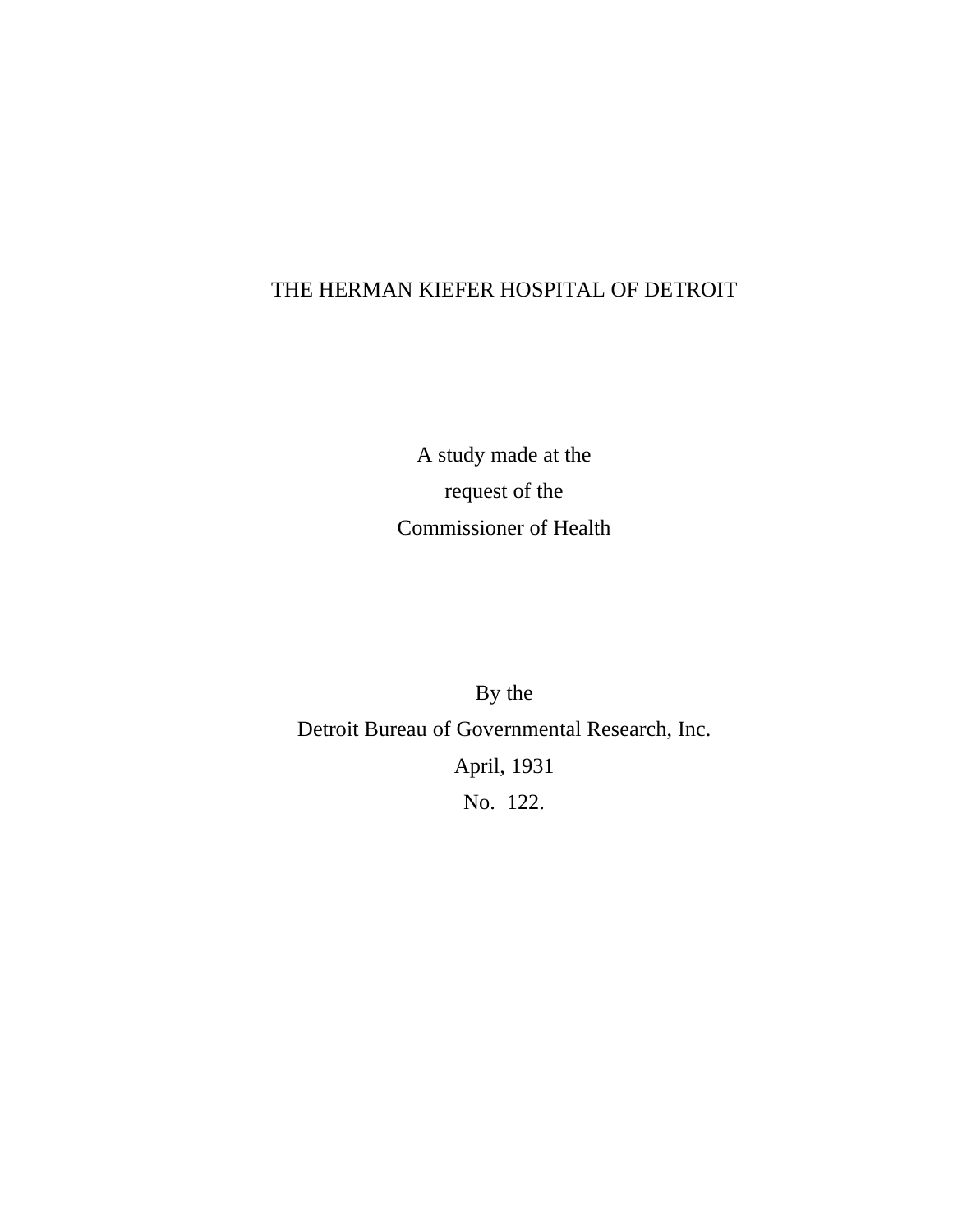#### The Herman Kiefer Hospital of Detroit

# Introduction

During, the period of April 28, 1930 to May 21, 1930, local tabloid newspaper ran a series of articles attack the operation of the Herman Kiefer Hospital and the administration of the Health Department under Dr. Vaughan. Dr. Vaughan verbally requested the Detroit Bureau of Governmental Research to make a thoro investigation of these charges so as to determine their accuracy.

A study was made extending not only over the period of the newspaper accounts, but also over a period of six months following. Each statement which was possible of verification, or which noted a condition which still existed, was thoroly investigated. The results of this study are given herewith

#### Description of Hospital

The Herman Kiefer Hospital, located in Detroit on Hamilton Ave., between Taylor and Pingree Avenues, is a specia1 hospital devoted to treatment of communicable diseases, tuberculosis and indigent maternity cases'. The communicable disease unit of about 525 beds comprises five buildings, of which two are built to conform to the modern conceptions of medical asepsis. These modern buildings can handle all types of disease at one time, but the other buildings must classify the diseases treated. The maternity unit is a single building of 65 beds and 65 bassinets, usually completely occupied. The tuberculosis unit of 675 beds is a new building, modern in every respect, in which tuberculosis patients are hospitalized pending other disposition - the most serious cases remaining at the hospital. Besides these definite services, a portion of the power house is set aside for the hospitalization of prostitutes, this service being directly under Dr. Dixon, and not a part of the Herman Kiefer administration.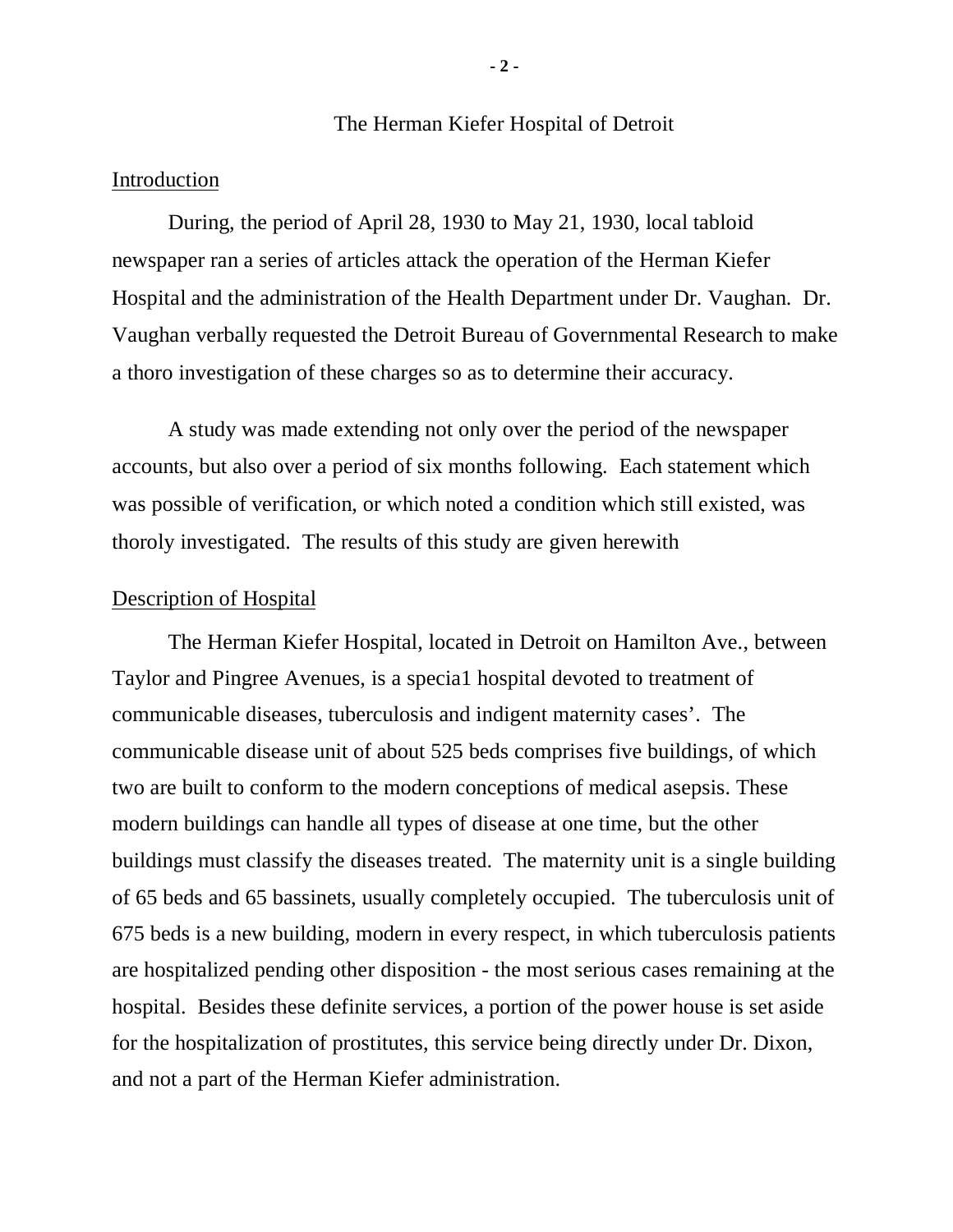#### Operation of a Contagious Disease Hospital

The operation of a communicable disease hospital differs greatly from that of a general hospital due to the ease with which the diseases treated can be communicated. In view of this, a brief summary of the routine may help to make this report more clear to the lay reader.

At all times, nurses, attendants, and doctors must guard against infection from the disease treating are treating. It is not possible to permit relatives and friends of the patient to visit the hospital, only cases of critical illness can be seen and then only by the nearest relatives. This adds greatly to the misunderstanding of the operation of such a Hospital. Rules leave been set up, called 'technics' designed protect the nurses, doctors, and others so that they can attend the patients with perfect immunity.

These technics are based upon the known principles of transmitting infectious diseases; by contact or by droplet infection (coughing, sneezing, etc.). Protection against contact infection is secured by wearing a sterile muslin gown which completely covers the outer clothing or uniform, and by scrubbing the hands and arms before and after handling a patient. Droplet infection is prevented by prescribed methods of handling a patient. The technics, while simple, are so effective that only in rare cases do attendants become infected, and such visitors as are allowed are entirely free from danger.

The most effective of such known technics is that where the patient is treated as a unit, but this requires specially constructed hospital buildings, only two of such existing in the Herman Kiefer unit. In the other older buildings the disease is made the unit, the attendants treating several patients with the same disease without change of technic.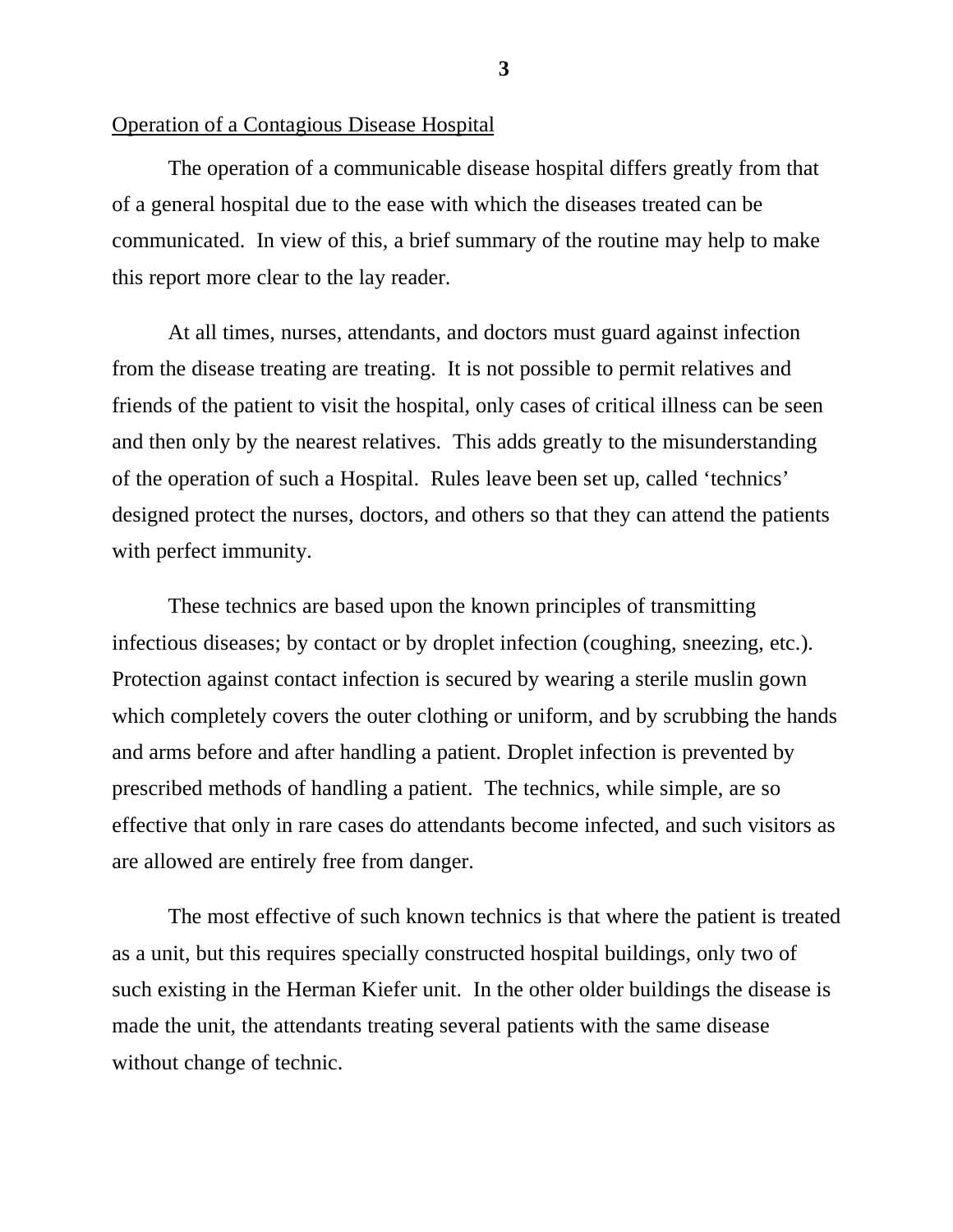The various portions of the hospita1 are known as clean or unclean area, depending upon its freedom from infection. The clean results from washing all furniture, walls, similar articles, and sterilizing the bedding after use by a patient. Uniforms used by the nurses in attending patients are never worn outside the hospital buildings.

An index of the efficiency of the technics is the rote of cross infections among the patients; that is, the number of patients suffering from one disease, who are infected with another contagious disease while in the hospital. In some cases, however, a patient is admitted to a ward with one disease but at the same time incubating another, which later develops symptoms permitting a diagnosis, altho by this time other patients in the some ward have been exposed and may contract the disease. This can only be prevented by a hospita1 where provision is made for each patient to be kept separate from all others - either by cubicles, or in a building constructed according to modern standards. A fertile source of such cross infections is measles the most highly infectious of a11 the communicable diseases. On page 38 of this report, the influence of measles on cross infection is shown.

The source of each case of cross infection is investigated by a rather elaborate routine, and if found to be due to carelessness by any employee, results in censure or dismissal.

Tuberculosis, however, is a disease with, a very slow infection so that it is not necessary to observe the strict technics required for contagious diseases. Visiting is permitted at such times as do not interfere with the proper rest and comfort of the patient. The technics for tuberculosis patients are mostly concerned with the proper disposal of sputum cups, dressings, and like means of infection.

**- 4 -**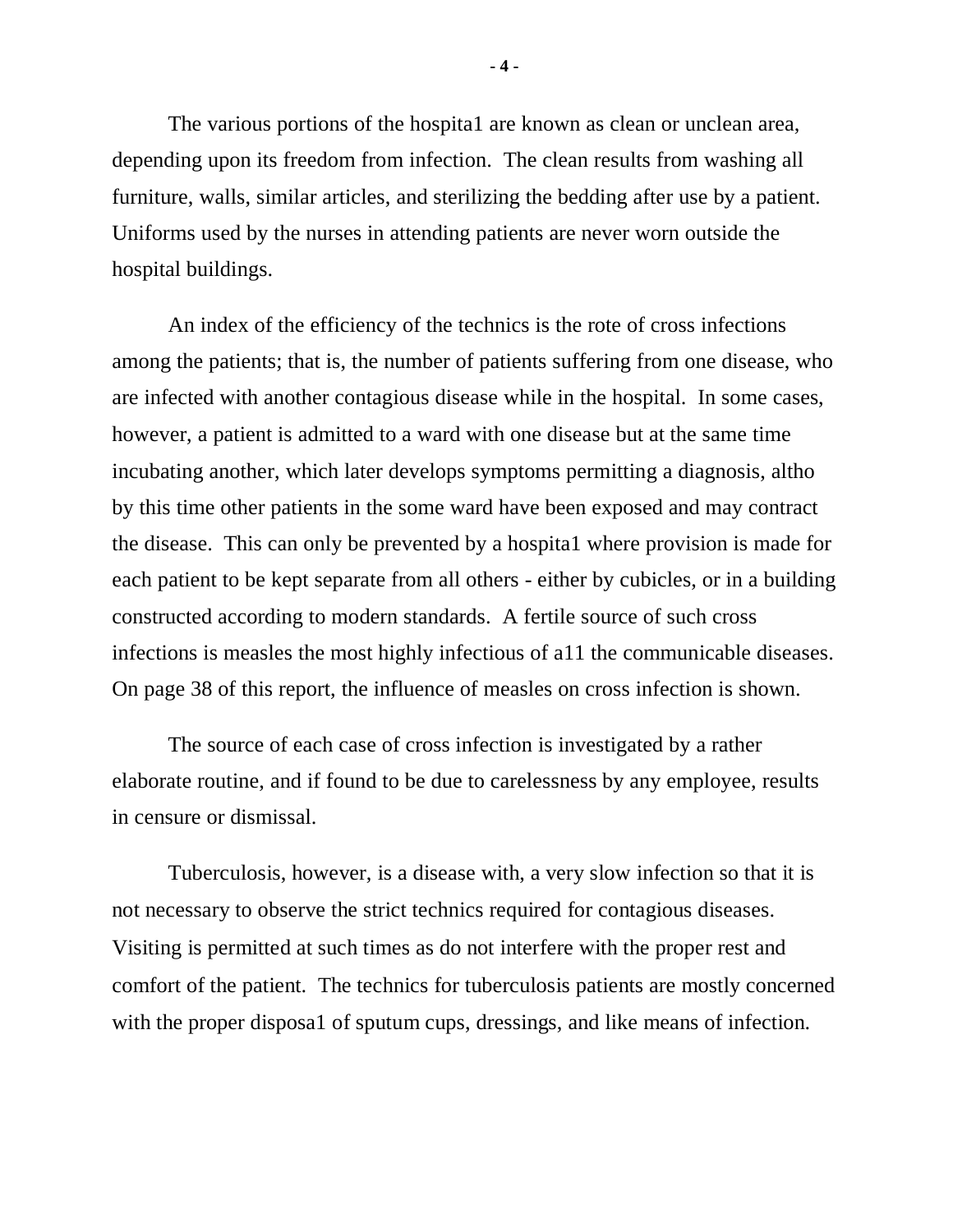# Outline of the Charges

In order to give o brief outline of the ground covered by the charges, the following summary is a grouping which is convenient, but subject to qualifications as the newspaper did not present an orderly development of the criticism of the hospital.

- I Charges made against Dr. Vaughan, Health Commissioner.
	- a. Improperly trained for his position.
	- b. Gross favoritism in appointing department heads.
	- c. Improperly used city employees in his private home.
	- d. Permitted favoritism in awarding X-ray contracts in the Herman Kiefer Hospital.
- II Charges made against Mr. Phillips, Superintendent of Herman Kiefer Hospital.
	- a. Improperly trained for his position,
	- b. Improperly used hospital employees in his private home.
	- c. Nepotism his wife and daughter on City payroll.
	- d. Used hospital employees and supplies in construction of his private home.
	- e. Undue partiality for chef in contagious disease kitchen.
- III Charges made against administration of the hospital.
	- a. The male employees improperly housed.
	- b. Contaminated linen improperly handled.
	- c. Employees carried on payroll under wrong titles.
	- d. Public prevented from learning conditions at hospital.
	- e. The hospital was cleaned only after newspaper attack.
	- f. The superintendent openly permitted gambling.
	- g. There is no food handlers' examination for kitchen help.
	- h. Hospital capacity only increased after newspaper story.
	- i. Salary deductions for time off not returned to the City Treasurer.
- IV Charges made against food and food-handling.
	- a. Food and trays are infested with vermin.
	- b. The best food goes to Dr. Phillips and the chef.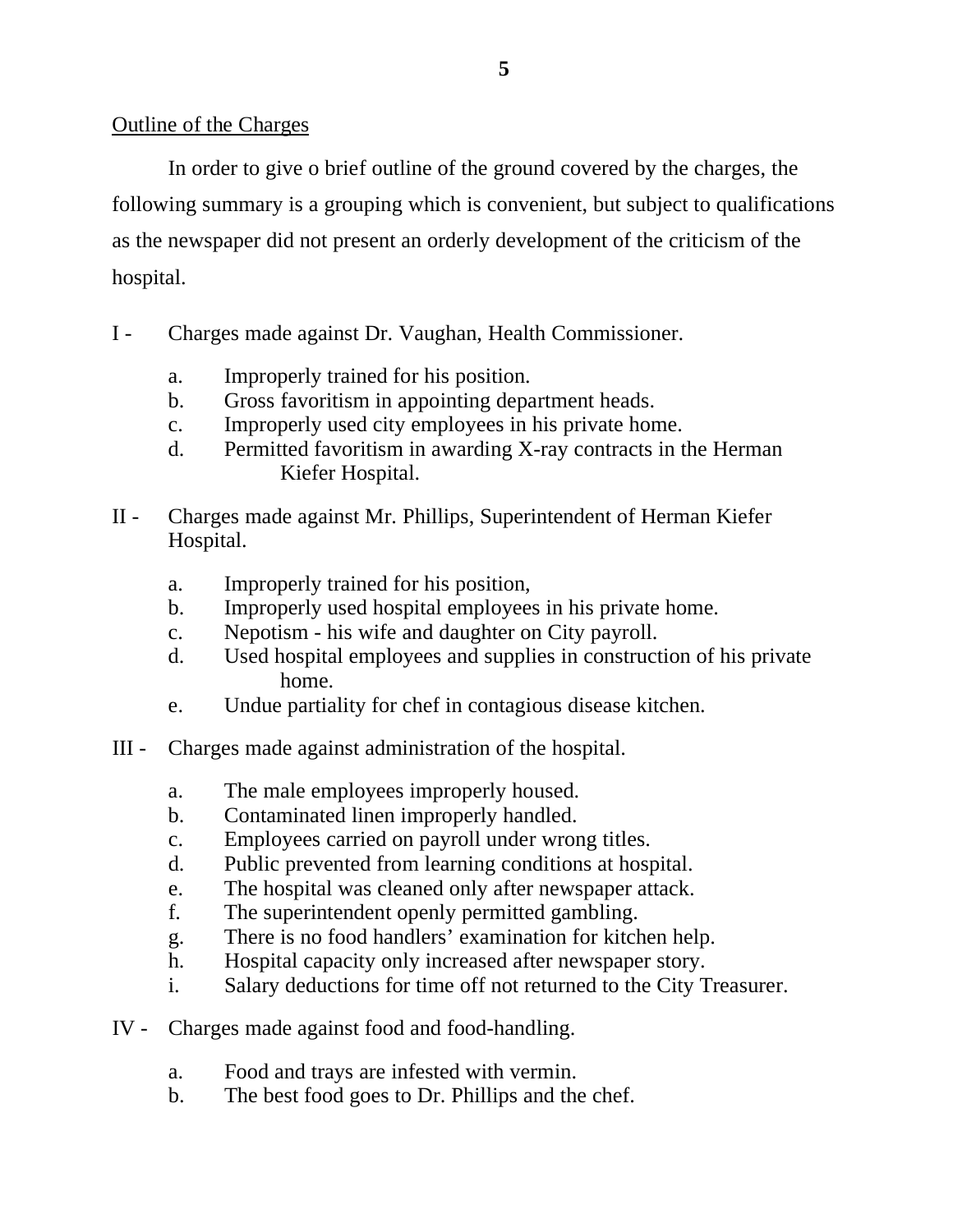- c. The chef's home is filled with hospital supplies.
- V Charges made against the nursing service.
	- a. Nurses are indifferent -to crying children.
	- b. Nurses are permitted to make spinal punctures.
	- c. Improper technics followed permitting nurses to become infected.
	- d. Filthy bedding and dressing permitted due to insufficient nurses.
- VI Charges made against the medical service.
	- a. Cross infections are common occurrence.
	- b. Nurses and doctors are discourteous.
	- c. Private doctors refused permission to attend patients.
	- d. Improper medical service, and wrong diagnosis, frequently occur.

# The Story from the Local Newspaper

The following excerpts are taken directly from the stories appearing in the columns of the newspaper making the attacks, arranging the material under headings so that related subjects can be discussed together. The results of the investigation of the charges appear directly after the quotations from the newspaper. However, only the important matters are commented upon, as many of the items are of such slight importance, it is needless to include them. However, each point raised by the newspaper thoroly investigated and a large amount of materials is available, together with copies of statements and affidavits secured from persons mentioned by the newspaper, etc. This material will be made available upon request.

The excerpts are numbered in the chronological order in which they appeared, also the date of issue is appended to each.

I. - Charges concerning Dr. Vaughan, Health Commissioner.

8. A story concerning 'thc- use of Howard Sirmons, a painter for the Board of Health, in painting, Dr. Vaughan's home at 2225 Burns Ave., while carried on the Herman Kiefer payroll. (April 29)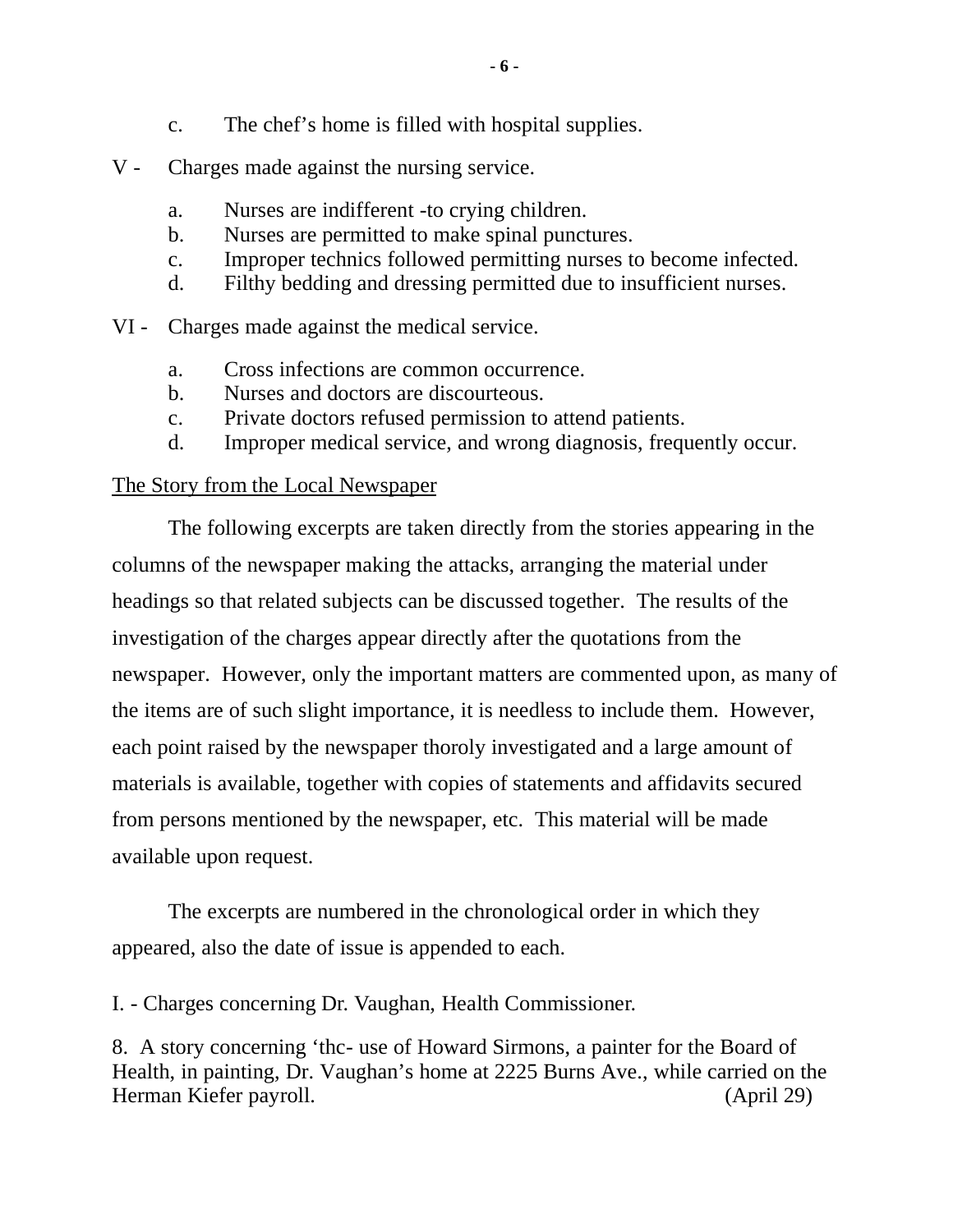36."What training has Heinic Vaughan to fit him for this post. Heinic was a sewer inspector." (May 7)

38. "Neither Heinic nor George ever have held physicians licenses. (May 7)

44. The story concerned the changes made in the new charter to permit Vaughan to become Health Commissioner when he did not hold a degree of M.D. ".. Detroit early incorporated the stipulation that: 'The Commissioner of Health shall be a graduate in medicine and shall have practiced his profession for -at least 10 years.

"Dr. Victor C. Vaughan, Heinic's late father, a power in 'medical politics' awarded his boy, then a sewer inspector in Detroit, the degree of D.P.H . . . 11 years ago. Now that Heinic- had his degree of D.P.H. his father immediately set to work on the city charter commission. The City Charter was amended to read '. . or have a degree in public health from a college, preparing men for such positions.'"

"Heinic was made Health commissioner at once" (May 10)

45. (When appointed) "His first move-was to surround him-himself with faithful henchmen. But Heinic, didn't pick Detroiters he went to the home of 'faithful henchmen' - Chicago, pure and undefiled. Here are some of Heinic's appointees:

Carl E. Buck . . salary \$7,500. Brought here from Chicago.

- Wm. H. Cary, Jr. water inspector, salary \$4,500. Brought here from Chicago.
- John F. Norton, Director of laboratories, salary of \$7,500 a year. Brought here from Chicago.
- Dr. John K. Gordon, medical director, Herman Kiefer Hospital, salary \$5,000 a year and maintenance. Brought here from Chicago.
- Mr. Max Pinner, pathologist, salary \$6,000 a year and maintenance. Brought here from Chicago.

46."Thc- Detroit Board of Health has NO secretary. The office of secretary was abolished at Heinie's suggestion and its salary of \$4,000 a year divided between Heinic and three of his 'faithful.' " (May 10)

47.The story concerned the installation of the Kelly-Koett X-ray equipment in the tuberculosis unit of the Herman Kiefer Hospital. The Detroit representative is the Evans-Sherratt Company, of whom the Evans is a brother of Dr. Wm. A. Evans, a member of the Board of Health. A protest to the Common Council by competing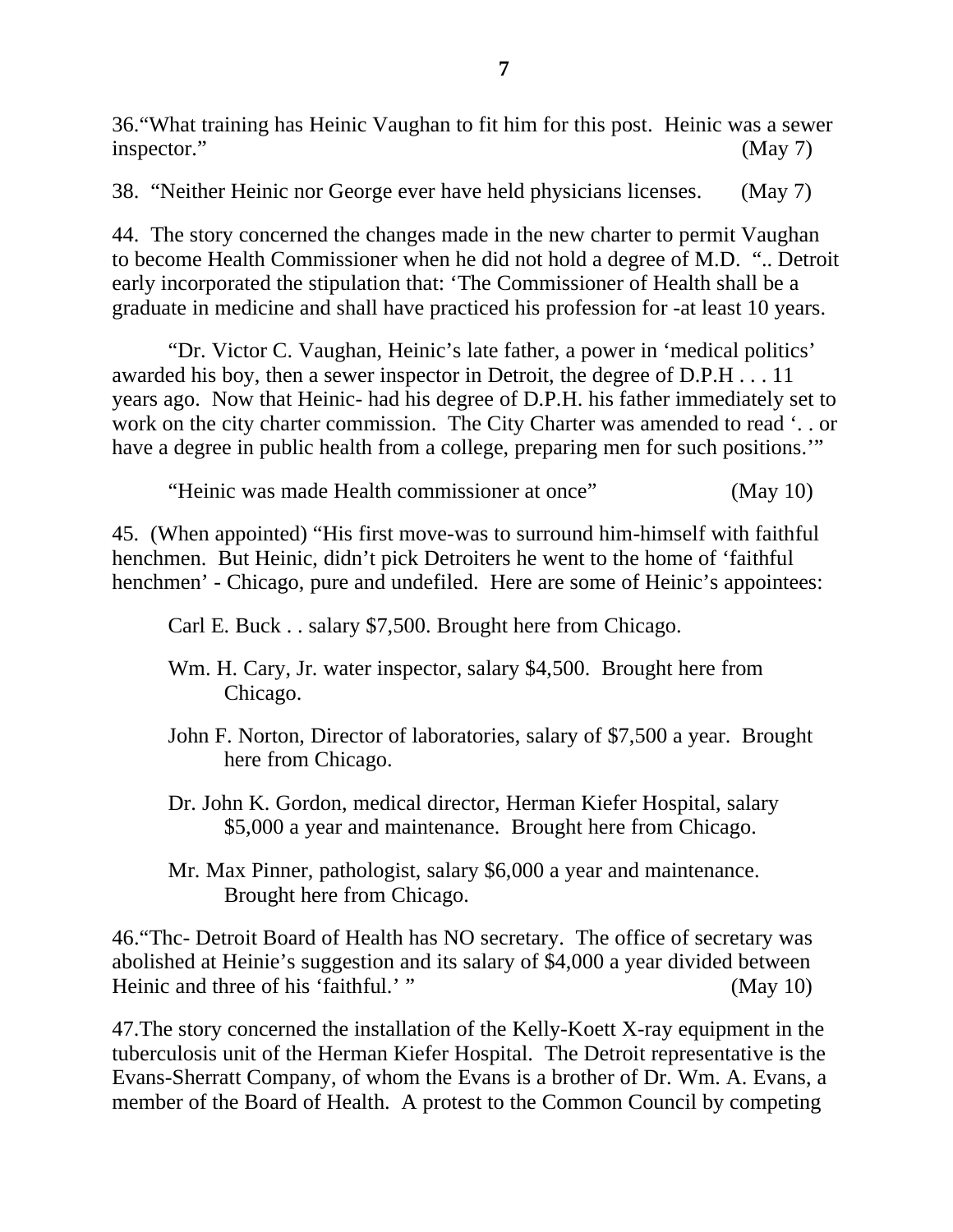companies brought a change in the specifications eliminating an item of \$1,500 "to pay Sherratt for HIS work in drawing plans for the Herman Kiefer X-ray room". After hearing by the Council the contract was given the Kelly-Koett Company. (May 12)

49. "Before this radio exposure of the layout of Phillips' monument Heinic went before the Council with a demand for the appropriation for an apartment house at Byron and Taylor at a rental of \$38,000 a year for hospital use but the Council wisely turned down the request." (May 12)

### Comment:

It has apparently been a practice in the Health Department to utilize city employees during slack periods, on work of administrative officers. There is nothing illegal in this procedure, as in the cases investigated either the employee was dropped from the City payroll, being paid direct by the person employing, or the City was reimbursed for the time engaged on private work. However, the arrangement is fraught with difficulties and opportunities for criticism, hence it is doubtful if it should be continued.

There are no existing standards for the qualifications of a successful health commissioner or a hospital superintendent, but as these positions do not contemplate medical attention to patients, it is doubtful if degree in medicine is a necessary prerequisite. The provisions in the -present City Charter relative to the qualifications for the office of Health Commissioner are peculiar in that they require a graduate of medicine to have five years practice, but a graduate of public health does not need any practical experience. This is surely not a comparable situation, but not of sufficient importance to require a charter amendment correcting it.

There is little criticism of the Department in employing executives who have either lived or worked in Chicago, as this is the nearest 1arge city where men in a specialized field could get the necessary preliminary training. The elimination of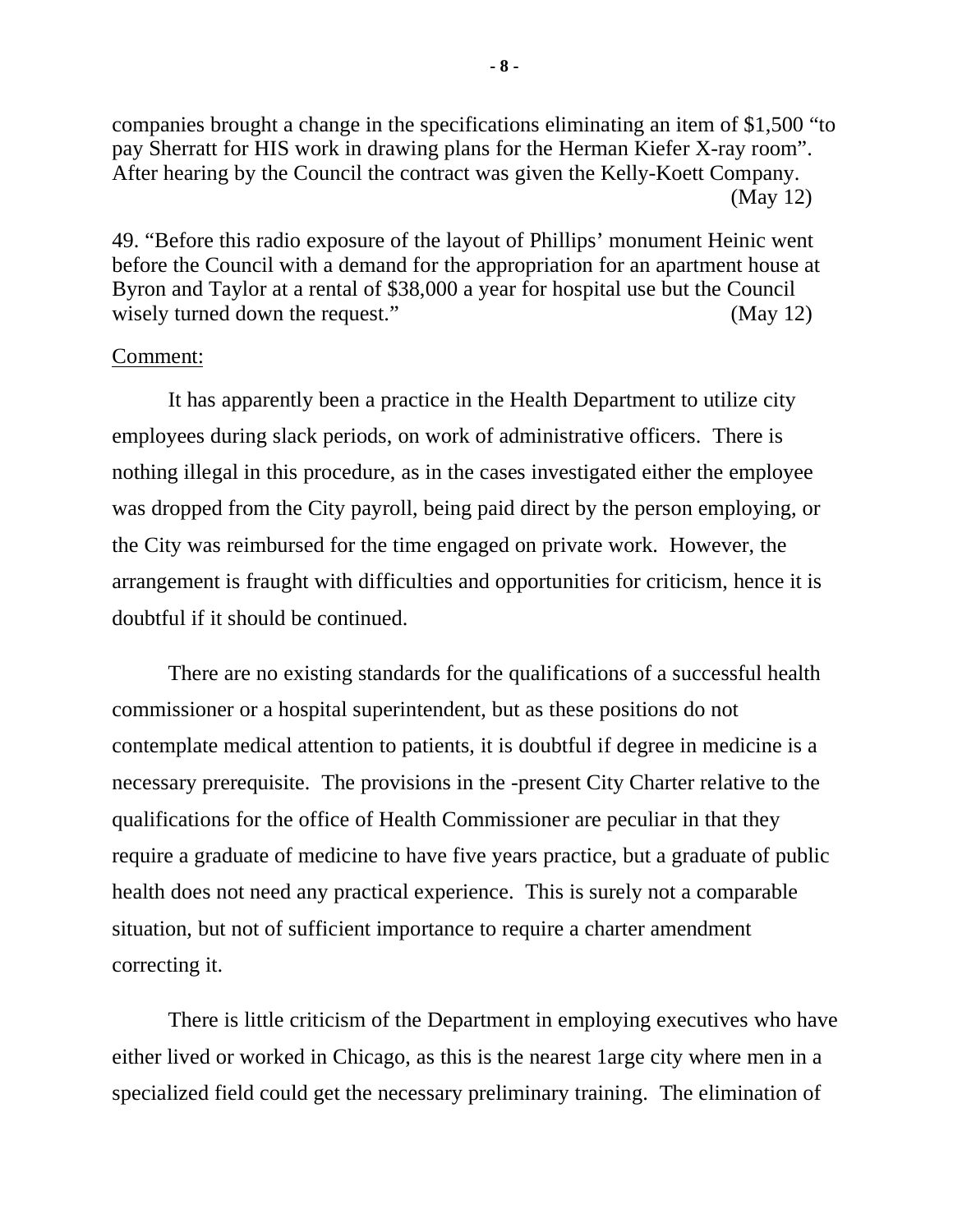the office of Secretary of the Department, and the distribution of a portion of the salary among members of the staff actually saved \$1,000 a year to the City. However, it did give these employees increases not authorized in the budget just about to go into effect, -and in one case, the budget authorities refused an increase which was secured in the re-allotment of the Secretary's salary.

The bid of the Evans-Sherratt Company for X-ray apparatus had a full public hearing before the Common Council and a written opinion from the Corporation Council as to its legality. It is an ethical question whether a brother of a member of the Board of Health should, be granted any contract, especially when he is not the low bidder. There appears to be very little basis for the proposed payment of \$1,500 to Sherratt, of the successful bidding firm, laying out the X-ray room - this is a sales service usually given gratis by any responsible sales organization.

The use of an apartment house as a nurse's home was thought necessary in order to give over the sixth floor of the new building to tuberculosis patients. Later, an allowance of \$25 a month was given nurses living outside the hospital, which is more economical, but not so desirable from an administrative viewpoint, it is understood. The reason given for the vetoing by Council of the resolution for renting the apartment building is said to be the fact that an item of \$700,000 for a new nurses home was eliminated from the budget which the acting Mayor inferred to mean that no change in the existing arrangement should be necessary without the direct approval of the Mayor, then on vacation.

II. - Charges against Mr. George Phillips, Superintendent of Herman Kiefer Hospital.

11. "His (Henry F. Vaughan) brother-in-law, George E. Phillips, Superintendent of Herman Kiefer Hospital, employs public servants in the construction and maintenance of his beautiful summer home at Birmingham." (April 30)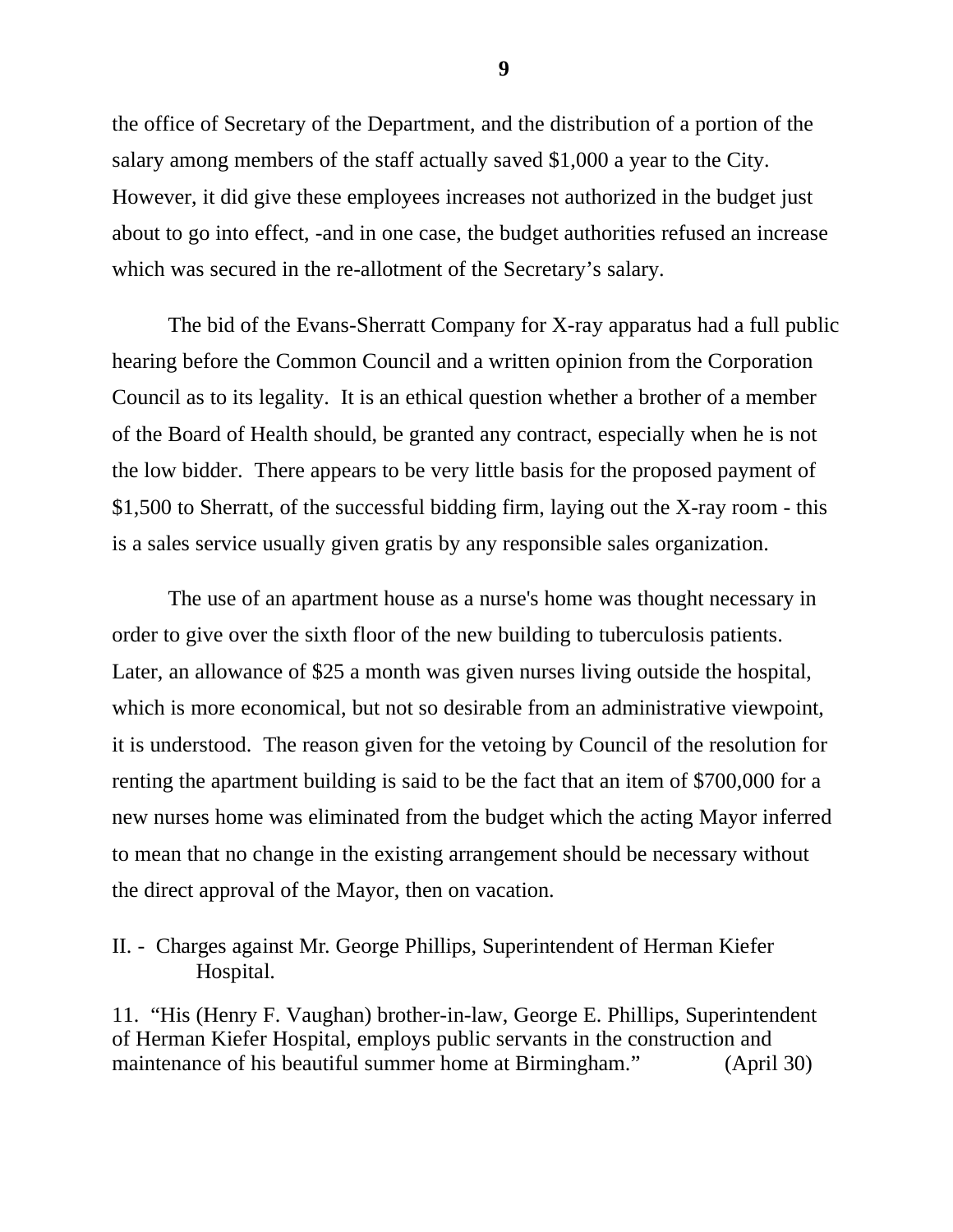12. "The City of Detroit provides a magnificent residence for Superintendent Phillips in the Annex to Building No. 3, on the hospital grounds (as far from the kitchens as possible) but Phillips has erected a palace in the suburbs where he spends the warm months of the year." (April 30)

13. "Workmen drawing pay from Detroit under the guise of Herman Kiefer Hospital orderlies and engineers spent 'MONTHS installing pipes, radiators and plumbing in Superintendent Phillips' 18 room 'Summer Cottage.'"

14. "The pipes and radiators . . were TAKEN FROM THE HERMAN KIEFER HOSPITAL STOCKROOM AND HAULED TO PHILLIPS' HOME BY CITY TRUCKS AND AMBULANCES DRIVEN BY CITY WORKMEN, . . (April 30)

15. An affidavit is reported as stating that one man claimed -that at Christmas time Phillips gave him \$10 and told him to be mum about it. (April 30)

16. An affidavit is reported as stating that the furniture for Phillips' summer home was purchased by the hospital and delivered to the summer home by an ambulance, from the stockrooms of the hospital. (April 30)

17. "Sara Barnes is our only housemaid – now" (says Mrs. Phillips) "But – the Phillips family are living in the beautiful City-built and City-maintained residence provided for the superintendent on the hospital grounds now, where literally hundreds of maids, orderlies, porters and other servants are at their beck and call." (May 1)

18. An affidavit is reported as stating that in preparing the payrolls for the summer of 1929, two strange names appeared. It was explained that these were maids for Phillips' summer home. (May 1)

19. "Annette (Phillips', daughter) is drawing \$900 a year from the City of Detroit Treasurer as a 'Junior Clerk.' An affidavit is re ported to say that, 'both Mrs. George E. Phillips and her daughter Annette were on the City payrolls.' (May 1)

20. "Mrs. Phillips' new Buick and Miss Phillips' new Nash are cared for by city ambulance drivers and these same drivers are at the disposal of the superintendent's wife and daughter as private chauffeurs at all times." (May 1)

26. (A former chief dietician was chased by Steve, the chef in the contagious disease kitchen, with a meat cleaver. She asked that he be discharged.) "Steve was not discharged, and in less than an hour, his old friend George E. Phillips was embracing the chef publicly."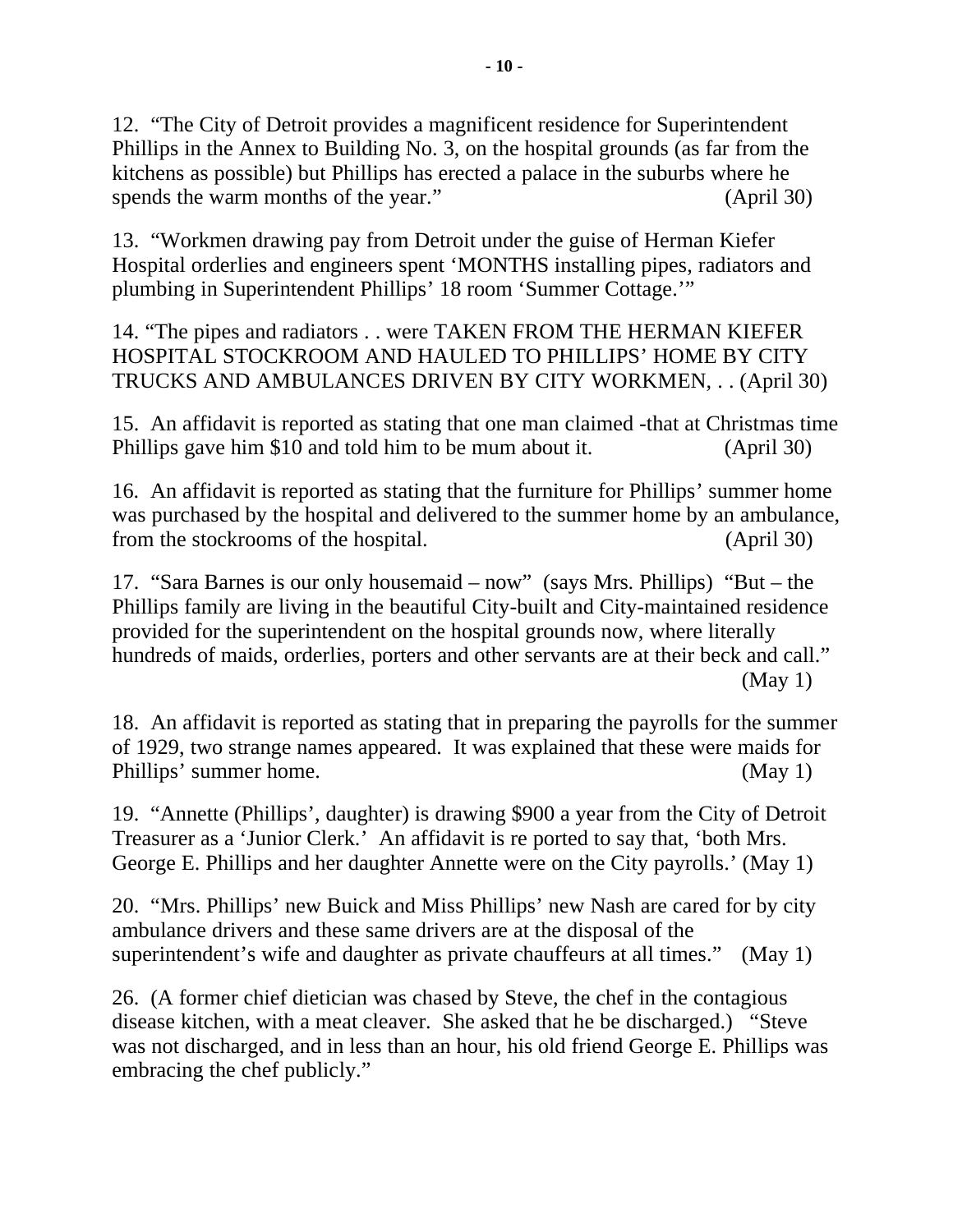37. "What training has brother-in-law George E. Phillips . . Phillips was steward on a lake boat." (May 7)

38. "Neither Heinie nor George ever have held physicians' licenses." (May 7) Comment

Many of the charges made against Phillips are either wrong conclusions taken from observed data, or have no basis in fact. Mr. Joseph Mills, former Commissioner of Purchases and Supplies states that, the furniture and steam heating equipment spoken of were not purchased thru his office. The equipment was purchased directly from the supplier and delivered 'to the hospital in order to secure trade discounts. Mr. Phillips paid for the material used by him, as shown by cancelled checks. Some difficulties with the union made necessary securing a steam fitter to install the equipment, who was taken from the staff of the hospital and paid by Mr. Phillips while on the work.

The superintendent's home on the hospital grounds is very modest, and in place of being distant from the kitchen, is directly over it. 'The Summer home is owned and maintained by Dr. Phillips. Due to a similarity in names, an error was made in stating Mrs. Phillips was carried on the payroll. However, Mr. Phillips' daughter was formerly employed in the X-ray room as a clerk. While there is precedent for this employment general officer of the Health Department, it is doubtful if employment of relatives can be justified in City departments, which are exempt from civil service.

Improper use of ambulance chauffeurs on the Superintendent's private cars is incapable of at this time, however, it was learned that at no time was the regular ambulance service neglected.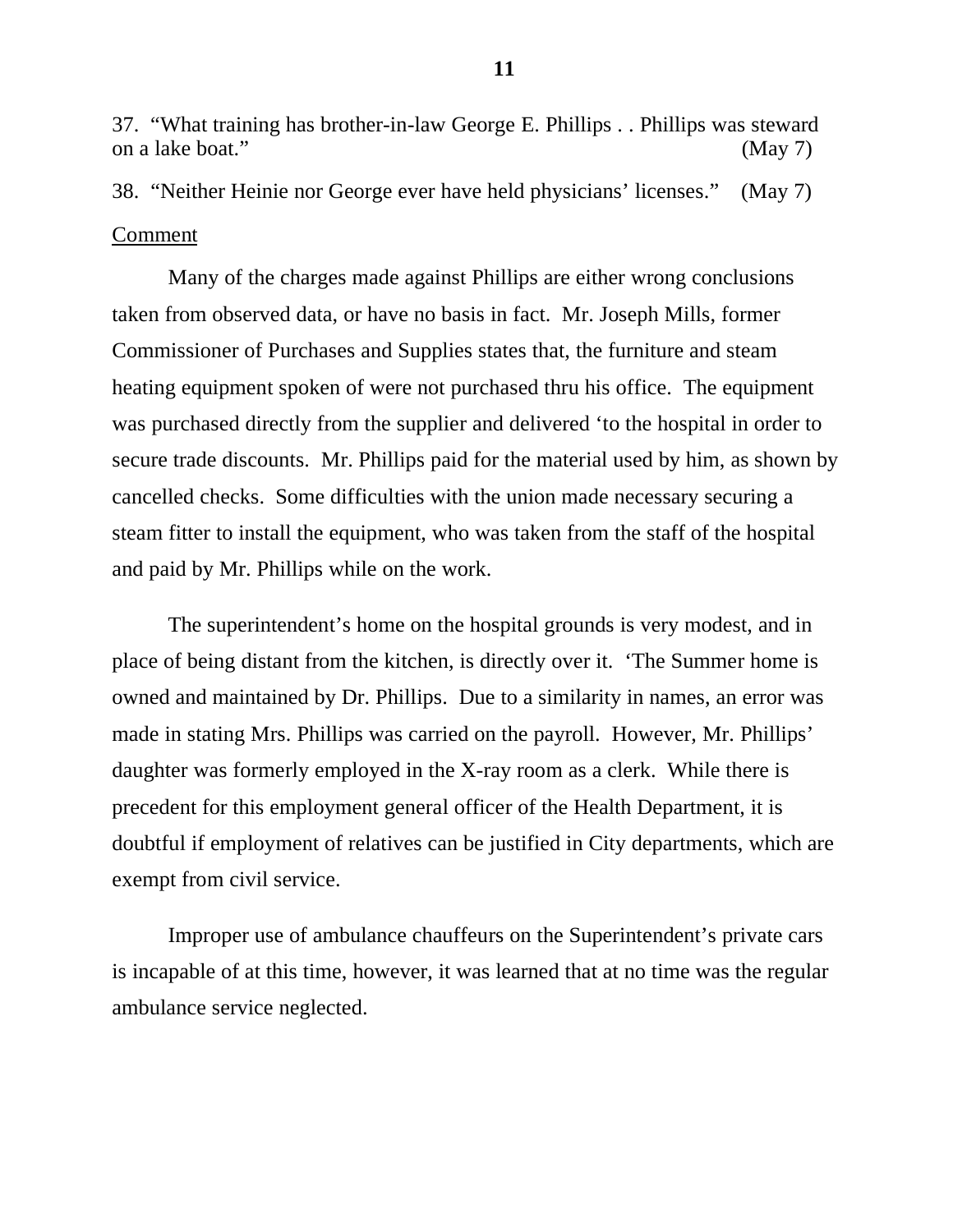Thc chef of the contagious disease kitchen is a faithful employee of many years' service with the hospital, but there is no evidence that the Superintendent is lenient with his work.

III. - Charges against the Administration of the Hospital.

5. "Look across the tunnel, where male attendants live in 'Thc Mission'. Seventeen male employees quartered in one cellar with one washstand."(April 28)

6. "Duck the reeking steampipes and come at last to the New Addition. . At the end of the tunnel in this 'monument to Superintendent Phillips' are 3 hugh canvas bags and one big paper box. These bags and this box are packed with a substance deadlier than any explosive ever conceived in the brain of man. The porus bags contain the linen taken from the bodies and beds of patients afflicted with scarlet fever, diphtheria and virulent spinal meningitis - the box is packed 'with the sputum cups of tuberculous sufferers." (April 28)

9. When tracing the payroll, a picture of which is carried in the newspaper, a clerk in the City Treasurer's office was reported to say, when told that Sirmons was carried as painter, "That does not mean anything, the Board of Health has painters listed as nurses, interns as Plumbers and nurses as engineers." (April 29)

10. "Its secrets are well guarded and no one who is not a member of the 'Vaughan Ring' is permitted to penetrate Herman KieferHospital. Groundkeepers are made deputy sheriffs. (April 30)

27. "Guards are posted at every entrance and an alarm has been arranged to be sounded at the approach of anyone carrying a camera." (May 3)

28. "Within an hour after the publication of the first of the series of the Daily's expose of Herman Kiefer, Mark 'Christmas Gift' Mahaffey, Superintendent of porters, issued orders to every workman in the institution to 'clean up'." (May 3)

29. "Men are frantically scrubbing from the walls of the 'infectious wards' the accumulated dirt created by successive deposits of germs of every loathsome malady in the history of the human race." (May 3)

30. "Clad in porter's overalls this investigator was invited to take a hand in the three-day poker game that follows pay days on the first and fifteenth of each month. This game is open to all comers and is staged in a room at the foot of the stairs in the Receiving Building on Hamilton Ave." (May 3)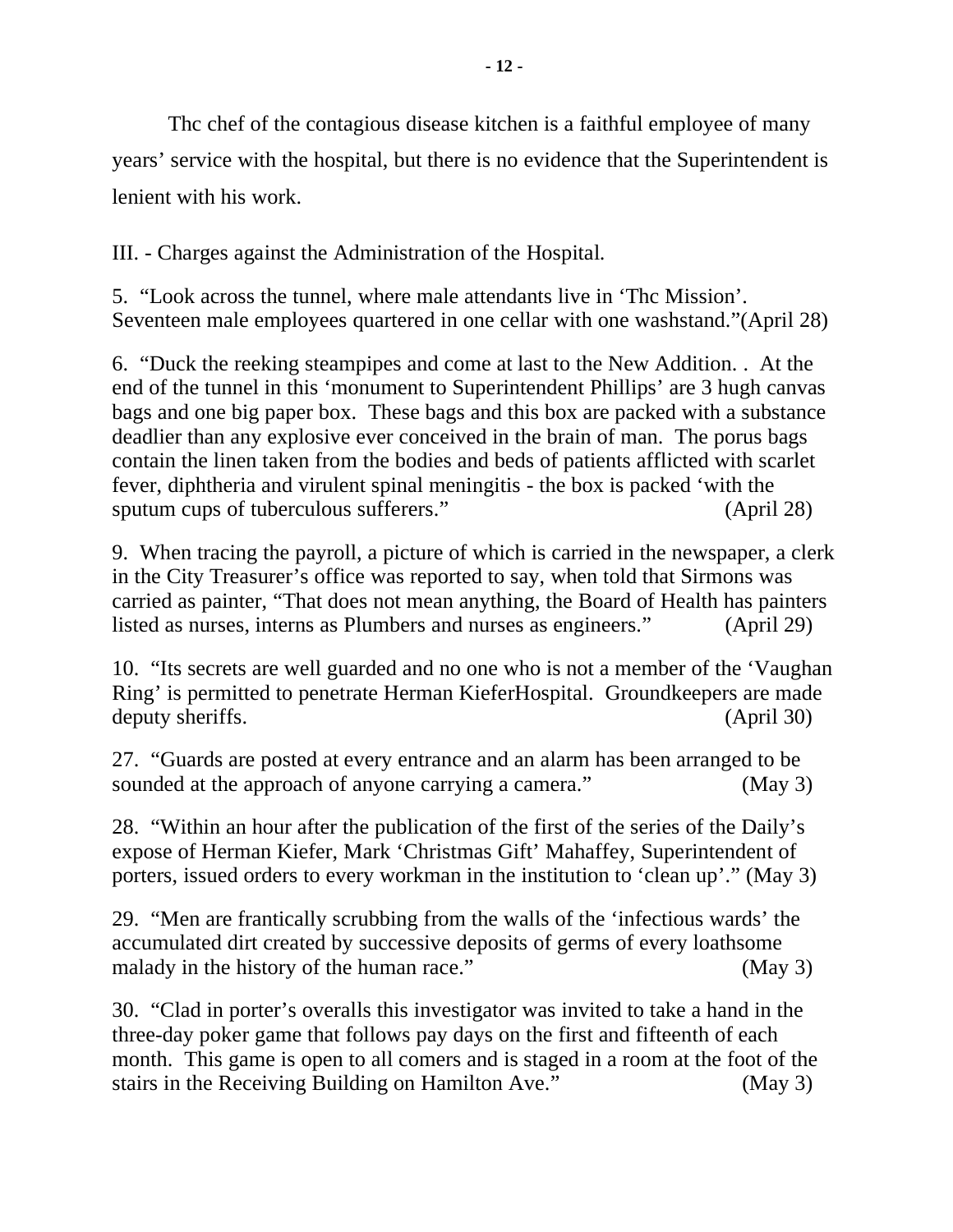31. "Superintendent George E. Phillips can look from the window of his home directly into the unkempt den where the miserable denizens of 'The Mission' gamble away their pitiful wages twice a month. The game is 'all right' with Boss Mahaffey he says, 'if the boys keep quiet.'" (May 3)

39. "Your waitress in your favorite restaurant must have a 'food handlers card' issued by Heinie Vaughan's Board of Health. The attendants at Herman Kiefer Hospital who prepare or serve food your stricken child must eat are not required to undergo any physical examination whatsoever." (May 8)

41. An affidavit is reported to say, "Wash clothes at Herman Kiefer Hospital are made from coarse gauze or cheesecloth torn from adhesive tape used in the institution or from waste rags." (May 8)

46, "When the fact that at least one-third of the new building was devoted to palatial offices for Phillips and his favorites was broadcast over the air three months ago, brother-in-law Phillips frantically set to work to convert sun porches into bedrooms for additional patients. One hundred and forty beds were added to the capacity of the new building." (May 12)

53. "When an employee at Herman Kiefer Hospital is absent from work thru illness or other cause, he or she is 'docked' for the time lost. But their paycheck is made out for the full amount of their wages. Who gets the difference? Among the 600 or 700 (employees) an enormous sum is deducted for lost time. ." (May 16)

54. When a deduction is to be made the employee who is to be'docked' must endorse the City check for the full amount of his or her wages, then the employee is handed the amount in cash, less the deduction for time lost. Statements from more than 100 employees have mentioned this practice. (May 10)

55. Pictures were shown of checks issued to Florence Adranowitz, a maid in the diet kitchen on the contagious disease side. The two checks totaled \$39, but an affidavit said to be made by Miss Adranowitz is reported to state that she only received \$6 of this amount. It was also stated that the difference of \$33 had not been refunded to the City up to May 15, 1930, according to Francis K. Mohan, senior clerk in the Treasurer's office. (May 16)

# Comment

Without doubt the living conditions in the dormitory called 'The Mission' were not satisfactory. The condition was due to the hospital making room for the largest number of patients. It has since been closed, and the men granted \$25 a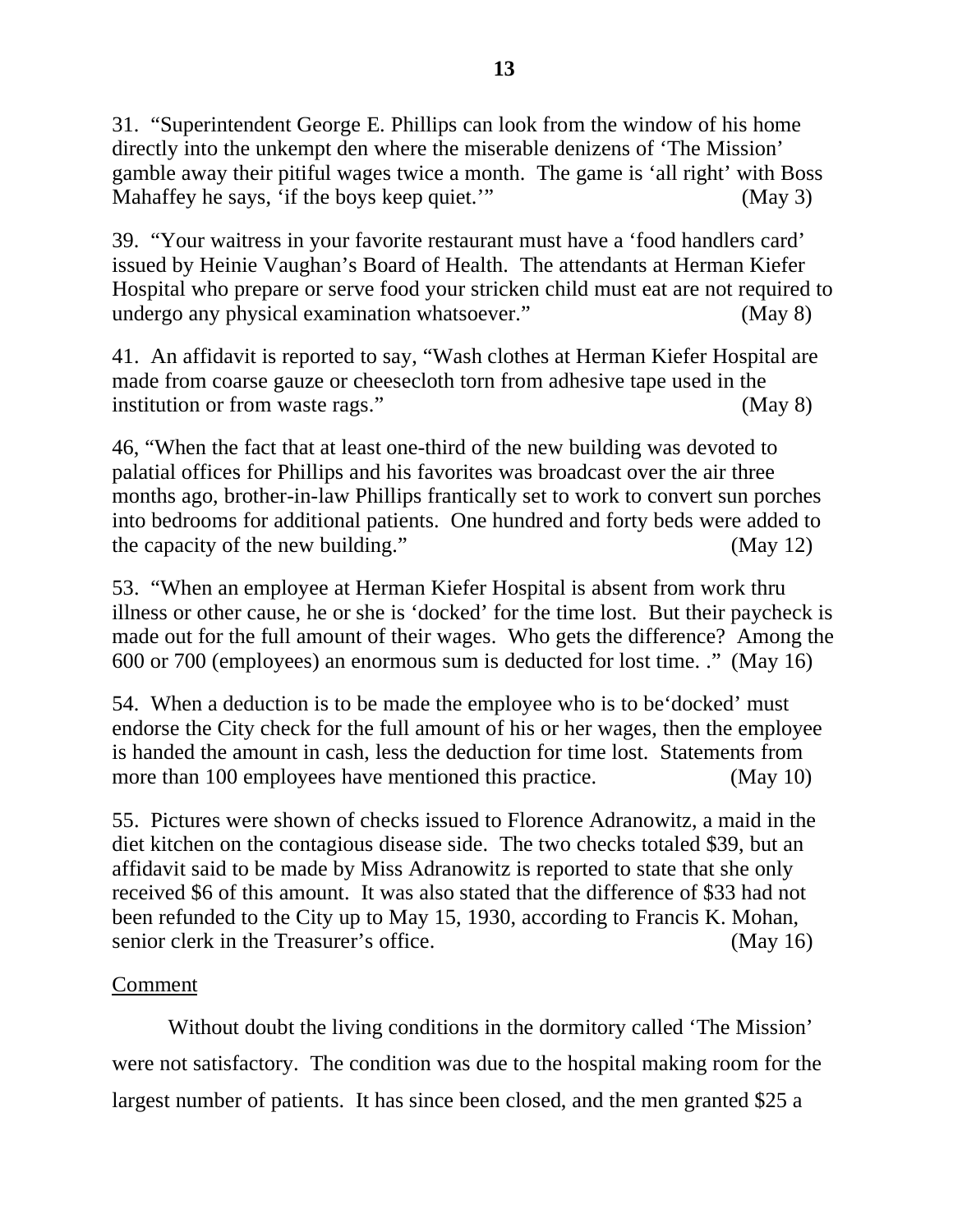month allowance for outside quarters. There is no evidence that the linen from contagious disease patients was stored in the new building pending removal to the laundry. Laundry from the tuberculosis unit was stored in the location the newspaper indicated, but this is not considered contagious, tho recently even this laundry has been stored in a small room pending removal to the laundry. Sputum cups are wrapped in newspaper and packed in a cardboard box before being carried thru the hospital corridors, and then incinerated.

There is some basis for the statement that employees are being carried under incorrect payroll titles. There is no official position of librarian of hospital records, and no provision has been made for any similar title, hence some four employees are working under non-descriptive titles in order to secure established salaries. The current budget seeks to correct this. Also, some employees are being paid on a salary schedule lower than would be due under the official classification, and as a result, given titles below that descriptive of their duties. This would indicate at least economical administration policies.

There was no evidence of armed guards at the hospital at any time, nor were the frantic efforts of the institution, as noted by the newspaper, observed. The usual technics provide that when a patient is discharged from a room, or award is cleared, it is thoroly washed down before used again - this is to prevent any infections. The general appearance of the hospital gave evidence of routine cleaning and a sensible system of repair.

The magnitude of the card games in unknown. The men quartered in the hospital have no other home, and if not permitted to play such card games as they enjoy, will go elsewhere. It has been thought to be good administrative policy for them to play cards openly so that it could be supervised if necessary.

**- 14 -**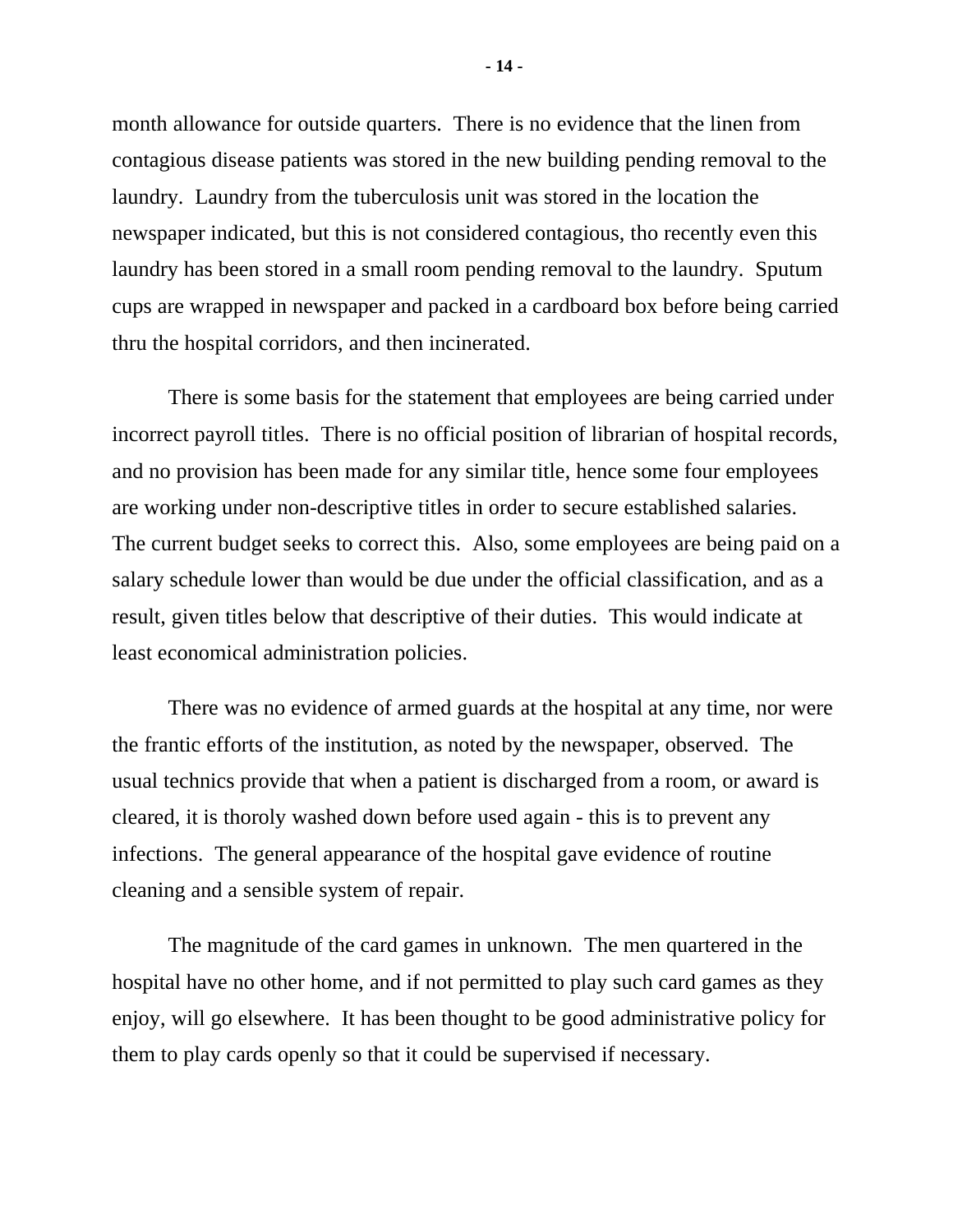The newspaper was quite right in their statement that none of the kitchen help were given food handlers' examination. While it is understood that such examinations are more educational than to determine physical condition, there is no reason why every employee of a hospital should not be thoroly examined. It is understood that a routine examination of nurses for tuberculosis has been recently started, also the nurses on the contagious disease side are tested for susceptibility for scarlet fever and diphtheria. It is said that another qualified doctor would be required to make thoro physical examinations, with the necessary checkups. It is believed, however, that the present staff should be sufficient, with proper organization. However, the medical examination is so highly desirable that provision should be made to have this started immediately.

The gauze backing of adhesive tape, when washed and sewed makes a very soft, desirable wash cloth, and the hospital is to be commended on this economy. The newspaper errs in stating that one-third of the new building is used for office space. Only the first floor is used for offices, of which the entire west wing is given to the Laboratory (not a part of the hospital) and the east wing is divided between the outpatient department for tuberculosis patients and the public health nursing unit. The main corridor has office space for county officers, the dental laboratory, the X-ray room, etc. The hospital offices are not palatial in any sense of the word, and are not extensive.

The newspaper does not understand the routines which were set up by a former City Comptroller for handling fractional payroll periods. The hospital is following instructions given them - they did not originate the method. In order that employees can be paid on the fifteenth and end of the month, the payroll must be made up about two weeks in advance of the payroll date, on the assumption that each employee will work the full period. If they are absent some part of the time,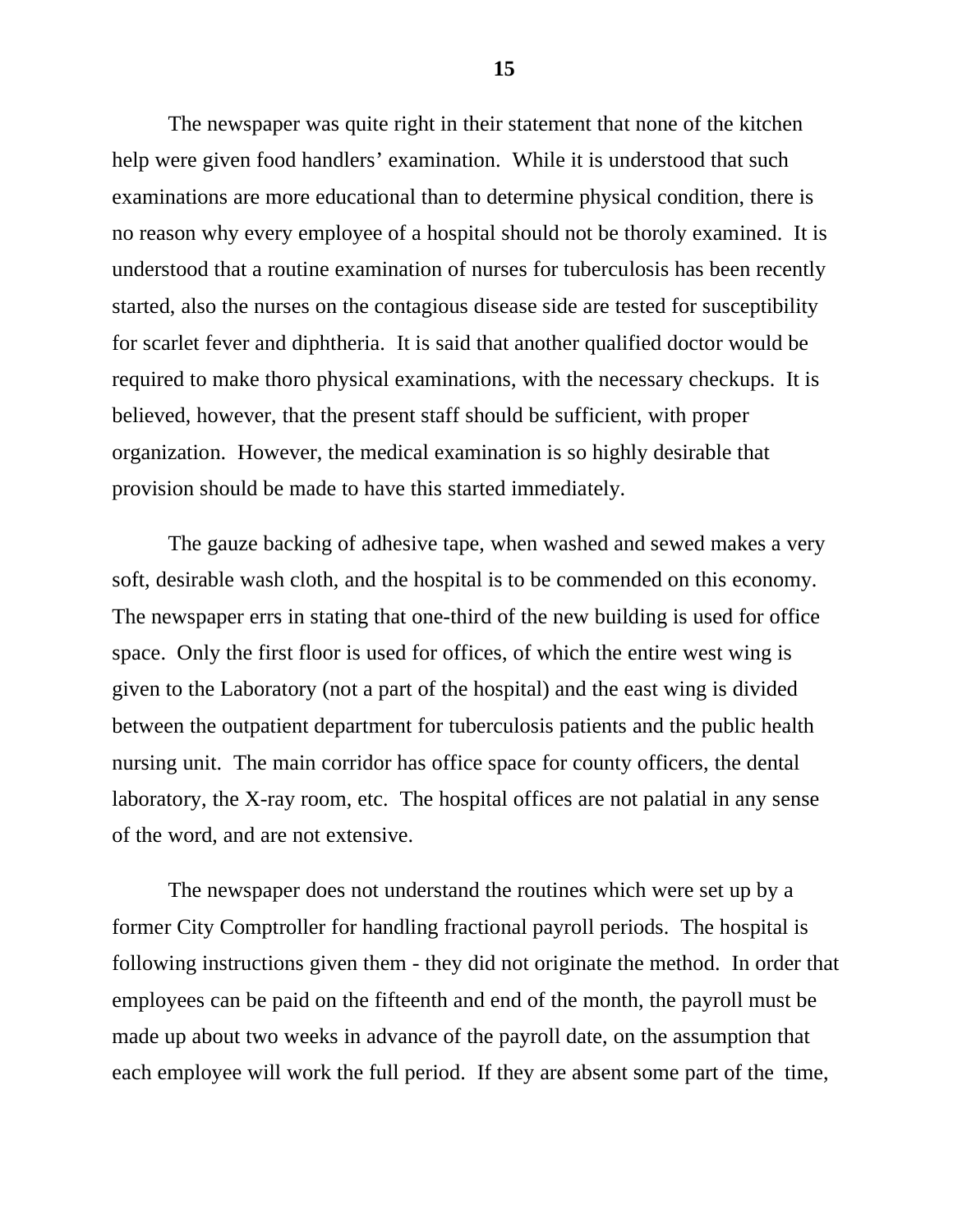the former routine provided that the employee in whose favor the check was made should endorse it, be given the proportional amount to which he was entitled, and the employee who 'worked during the absent time, be given the balance. This routine has now been changed, and the employees working for a short period are paid out of a cash fund, and the payroll check returned to the City Treasurer. The hospital holds an affidavit from Miss Adranowitz denying the allegations made in the affidavit quoted by the newspaper this witness appears to be unreliable. Unclaimed checks are 'returned to the City Treasurer, by the general office of the Department of Health.

IV. - Charges concerning the food and food handling.

1. "Little girls and boys fed with cereal alive with cockroaches. Pitying maids, hurriedly brushing crawling vermin from trays as they were carried to patients' bedside." (April 28)

2, "A kitchen whence came these bug-laden dishes so vile smelling that a carrionfed dog would turn away in disgust from its odors. (April 28)

4. ". . past a kitchen that would not be tolerated in the vilest flophouse in Detroit. Breathe, if you can, that greasy effluvia that pours from its doors. See cooks preparing food for children in a stench worse than that of carrion. (April 28)

7. An affidavit is reported to state, ". . and I have seen hundreds of filthy insects shaken from bread at the nurses' table before any of us even attempted to eat. Once, when I complained to the head chef in the 'Big Kitchen' in the old building, I was told, 'roaches make good seasoning, and a handful of them were deliberately swept from the table into a batch of dough the cook was kneading." (April 28)

21. "Stanley, head chef at Herman Kiefer personally selected the choice foods that were carried out to Phillips' Birmingham home by the superintendent or his chauffeur. I have seen as many as six fancy hams carried from the storeroom by Gurzdielski and placed in Phillips' car."

22. "Big Steve, head chef at the Herman Kiefer Hospital . . has waxed moderately wealthy under the reign of Henry Vaughan. Steve owns many nice rental properties in Detroit." (May 2)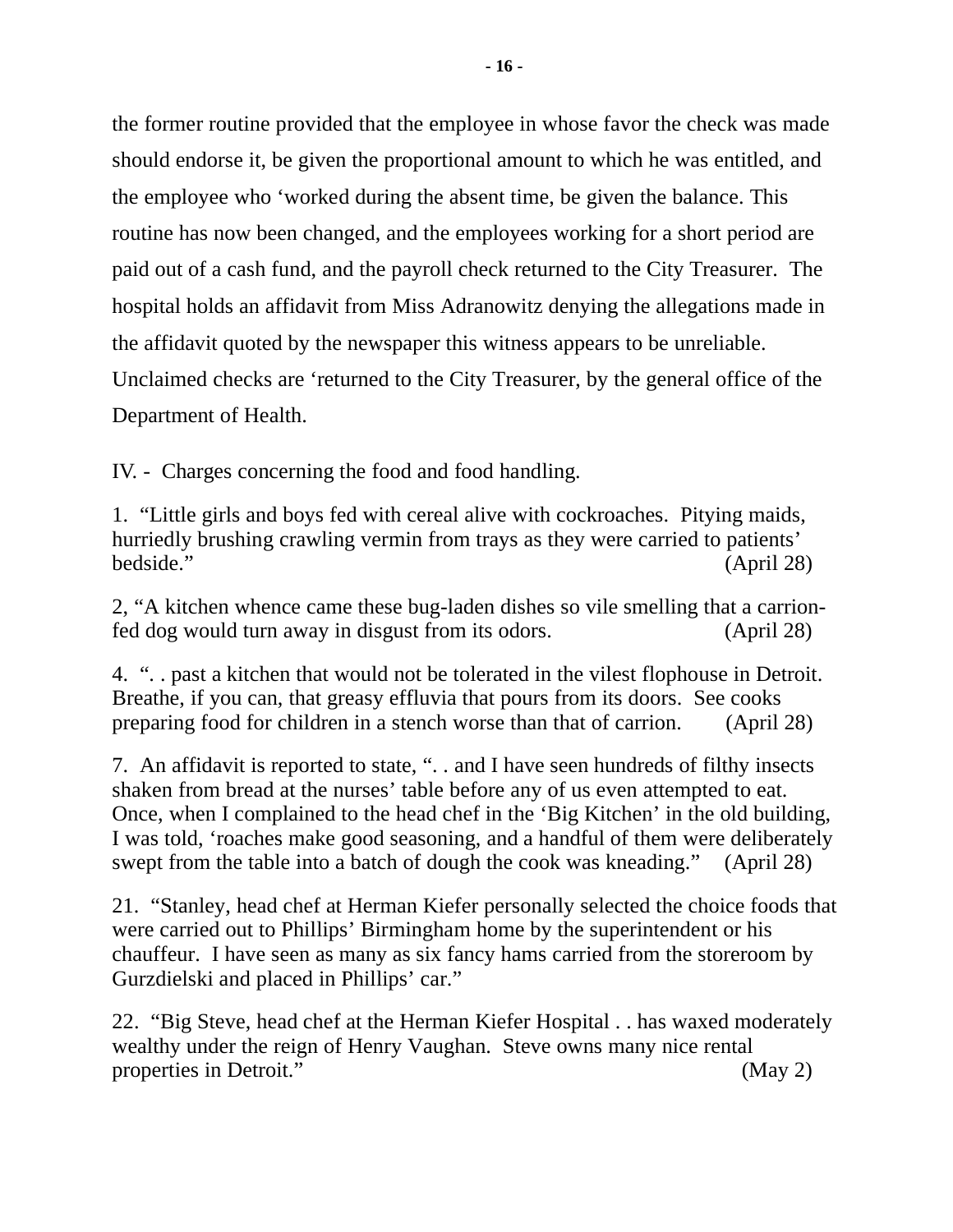23. An affidavit is reported to say, "Steve insisted we stay for lunch. Five fancy milk-fed broilers, packed and roasted in the original cellophane wrappers in which they were delivered were served to the four of us." (May 2)

24. The same affidavit is reported to continue, "Steve took us thru his home. Bins filled with select groceries, fresh and canned goods. Cupboards stacked high with hospital blankets and rooms fitted with furnishings unmistakably designed for hospital use." (May 2)

25. "Not long ago Miss Pollock, former chief dietician at the Herman Kiefer Hospital gave Steve a 'bawling out' . . Steve chased her thru the building with a meat cleaver in his big hand." (May 2)

# Comment

Many of these charges are not subject to verification, and the balance appear to have little basis in fact, being based for the most part on a personal bias of the informant. The kitchen is not vile smelling - the only noticeable odor is that of cooking food in quantities. The kitchen is kept very c1ean within the limitations imposed by the age of the building; the Superintendent's quarters are located directly over the kitchen. An inspection of the vermin population of the kitchens was made in December, 1930, when of the five kitchens on the contagious disease side, only one was found to have more roaches than necessary - this being the kitchen from which the food for the nurses was served. A later inspection showed all the kitchens in excellent condition.

The Superintendent's salary carries a prerequisite of quarters and full maintenance for himself and family. On this account, he is permitted commissary privileges when living in his summer home, which undoubtedly is the basis for the newspaper's charges. It is difficult, if not impossible, to check the food and supplies taken by the chef, Mr. Gozdielski, at the time of this study. Such charges do not appear, however, to be substantiated, for the hospital does not order chickens in cellophane wrappers, nor, nor does the chef have any access to the supply of blankets, etc.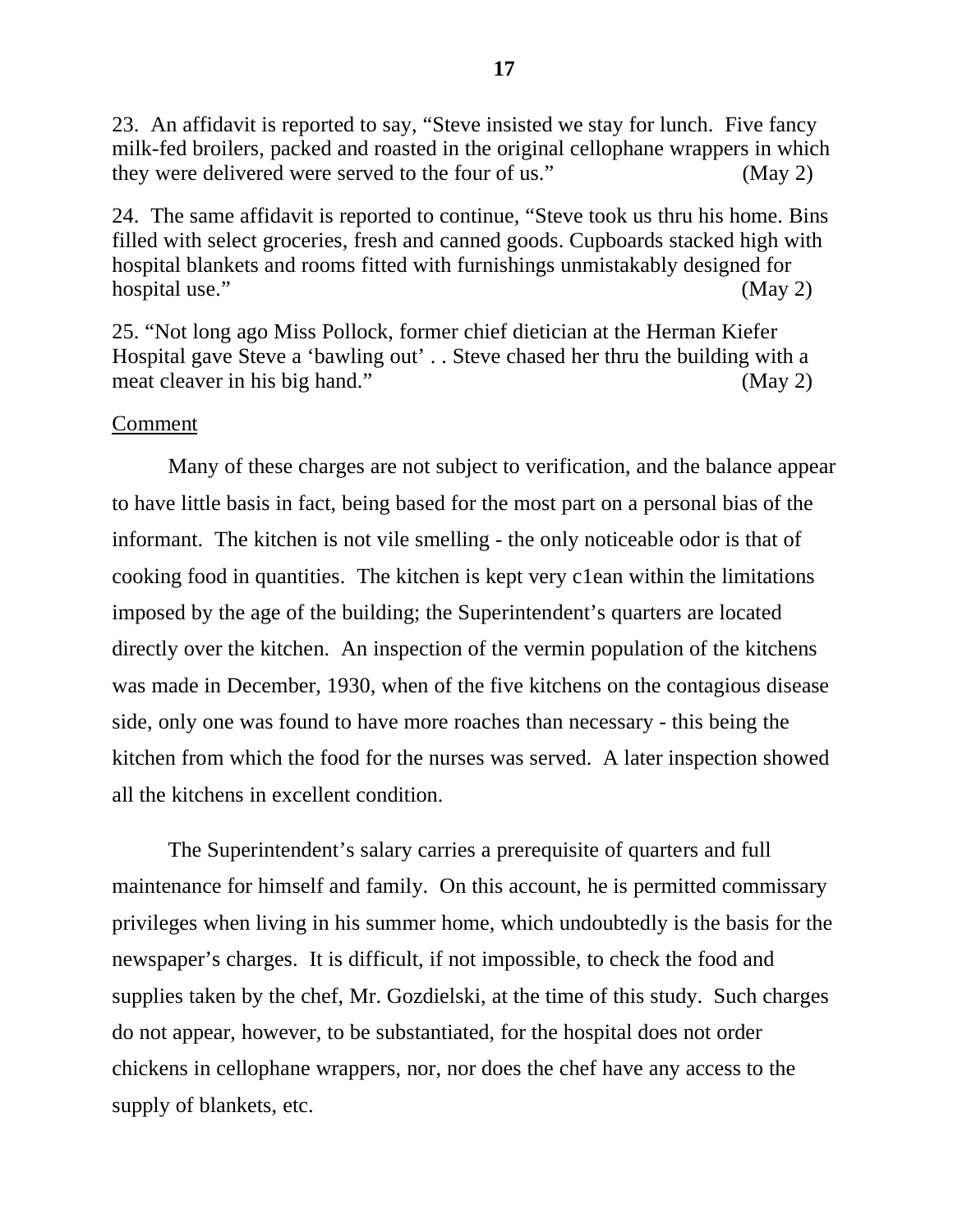A former superintendent of nurses (not a head dietician) had some trouble with the chef, but this was a personal matter, for the present superintendent has maintained friendly contacts with him. Most of the charges against the chef depend entirely upon the character of the affiant.

The food served the hospital employees and patients is of good quality, well cooked, and palatable.

V. - Charges concerning the Nursing Service.

32. "The investigator listened to the heart rending wails of baby sufferers while nurses gossiped with orderlies in the men's quarters 50 feet away." (May 3)

40. " When a Herman Kiefer wash cloth, filled with the virus of dread diphtheria or spinal meningitis is 'cleansed' sometimes it is washed out in boiling water, but more often it is only rinsed in warm water and always is thrown in the general supply where it may be used again on any patient in the building." (May 8)

42. An affidavit is reported to state that: "Often I have seen student nurses, clad only in their regulation uniforms, receive the spinal fluid drawn from a meningitis patient and hold the receptacle against their dresses as they carried it from the patient's room. These same attendants have leaned over children's beds in their poisonous uniforms directly afterwards. (May 8)

43. An affidavit is reported to state that Dr. D. W. Whaley, a staff physician, was to make a spinal puncture when: ". . the pretty STUDENT nurse helping said, 'Do let me try it, doctor, I have never punctured a spine before.' After four or five attempts, during which another orderly and myself were compelled to hold the patient, the STUDENT finally located the proper spot and the puncture was effected." The affidavit is reported to say that the performance was repeated a few days later with another physician. (May 9)

# Comment

A thoro survey of the contagious hospital failed to show any location where men's quarters are located 50 feet from patient's rooms, unless measured in a vertical direction. Children cry from a variety of causes other than of mistreatment - one young lad was found in the dismissal room crying to the extent of his powers,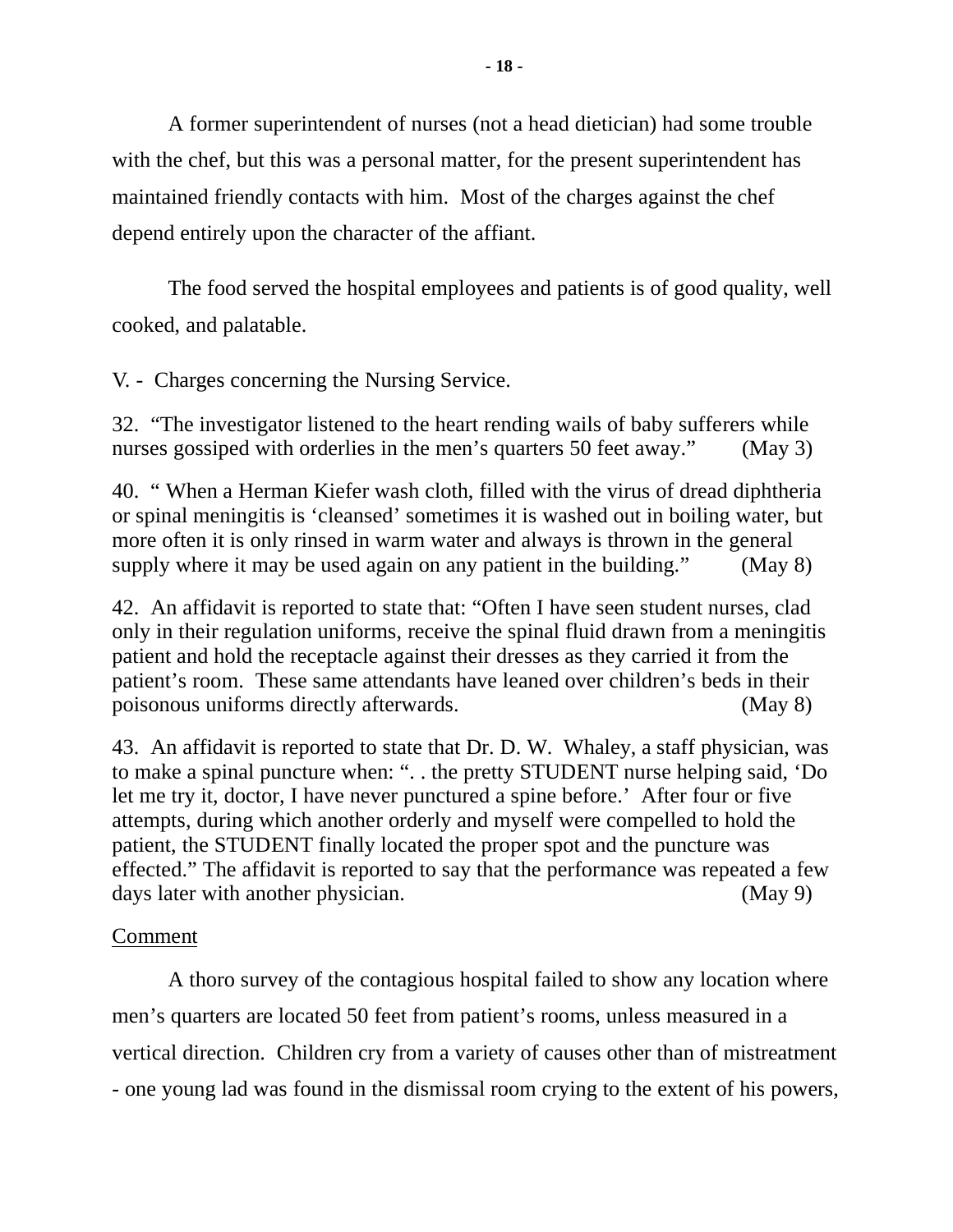and when asked the trouble, said that he did not want to go home. The error concerning the spinal puncture said to be made by a nurse was due to a woman intern who dressed similarly to a nurse, but who was a graduate in medicine with two years experience in this line of work. Improper handling of the spinal fluid is excluded from consideration because of the low cross infection rate, and the absence of the disease from staff members of the hospital. The routine prescribed for handling wash clothes provides one nurse who is made responsible for the collection and proper boiling of them each day. In a hospital which has such a high percentage of graduate nurses with experience in contagious diseases, it is believed that all necessary technics will be observed to protect themselves as well as their patients.

A very satisfactory index of the nursing service is the increasing number of hospitals which are affiliating with the Herman Kiefer Hospital for training their students in contagious and tuberculosis nursing. This service started in the fall of 1926; during 1930, there were eight hospitals affiliating, but this was increased to twelve for the current year, two of them outside this State; The Victoria Memorial of Toronto, and St. Luke's of Cleveland.

VI. - Charges concerning the Medical Service.

3. "Go with a Daily Reporter thru the Tunnel where the stricken are, carried from the receiving door an eighth of a mile thru a twisted underground two-foot wide path to their wards, after the Herman Kiefer doctors have attempted to determine the nature of the disorder . ." (April 28)

NOTE: The majority of the charges against the medical service consist of case histories of patients of the hospital. It is understood that a group from the Wayne County Medical Society are to a separate report on these. The stories given below: are briefed from the newspaper account. This investigation made no attempt to evaluate the medical service.

33. Bobby Getwell. This patient was said to be taken to the hospital on March 19, 1930, with scarlet fever, but within four weeks contracted in turn, diphtheria,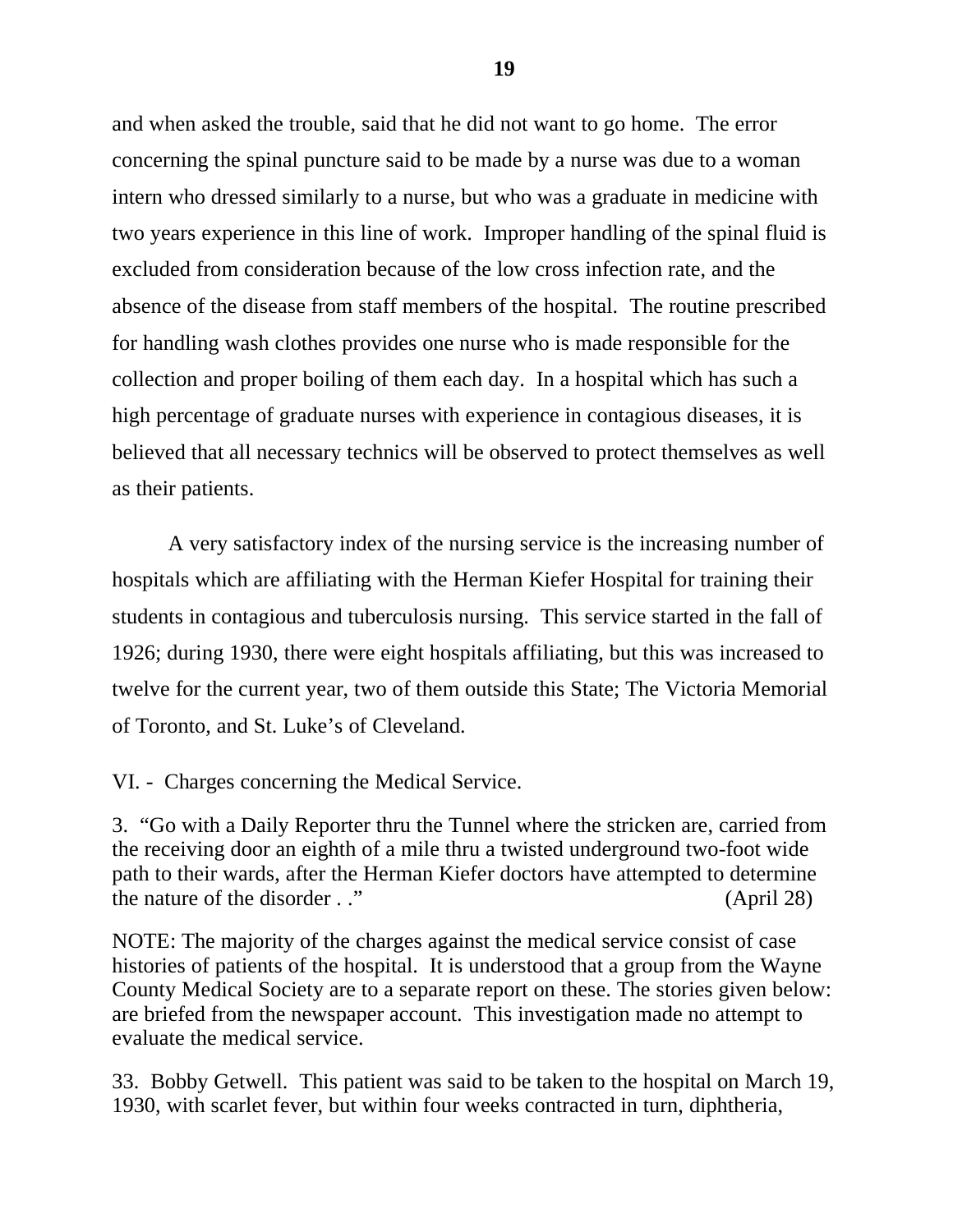bronchial pneumonia and measles, and died from abscesses on his lung and at the base of the brain. The diseases subsequent to the scarlet fever are said to be due to cross infections, "the unforgivable crime in any hospital in civilization". (May 5)

34. Harry Melnick. This patient was taken to the hospital, as otherwise the whole family would be quarantined. It was said he had a slight attack of measles. He was a pay patient. He contracted diphtheria and later pneumonia from which he was recovering, at the time the story written. He was discharged April 26, 1930, after 23 days in the hospital, a "physical wreck." (May 6)

35. Dickie Kanterman. This patient, said to be 6 years of age, was admitted with a case diagnosed by the family physician as "The mildest case of scarlet fever he ever attended." Ten days later, Feb. 20, 1930, he died from pneumonia. The private physician was told to leave the hospital and never return. (May 7)

50. Gloria Johnson. A case of a three year old girl, entered the hospital on Jan. 3, 1930, with a slight attack of scarletin. She died on April 10, 1930, a victim of double mastoditis "the result of measles contracted in an unclean board of health ward." A filthy bondage was left on the patient for an entire day; due it was said, to a shortage of nurses. (May 13)

51. Ethel Cohen. The case of a girl of 16 years of age. The story of this case has to do mostly with the abusive treatment afforded the parents of the girl – they were advised not to get a private doctor, as she would die anyway. The story does not give the nature of her disease. (May 14)

52. Bernice Waun. This patient was 3 years old, was sent to the Children's Hospital with pneumonia, and from there to the Herman Kiefer Hospital suffering scarlet fever. At the Herman Kiefer she developed measles and mastoiditis. The mother was required to use force to get the child released to her and on taking her home found her legs twisted and bent. (May 15)

56. Ford twins. This case concerns twins, 3 months old. One died of pneumonia six hours after admission. Two days later the other twin was admitted to the hospital with a slight cold. She died the next day. The baby was found by its mother, on the day it died, lying on a filthy blanket, dirty towel beneath her head and in an open draft. (May 17)

57. Marion Haas. This was a diphtheria patient, who recovered. The story has to do with the vermin which it was claimed she encountered in the hospital - beg bugs which she picked out of her milk, and roaches on her bed. The affidavit, said to have been made by the mother, states that cross infections arc due to vermin carrying the diseases from one floor to another. (May 21)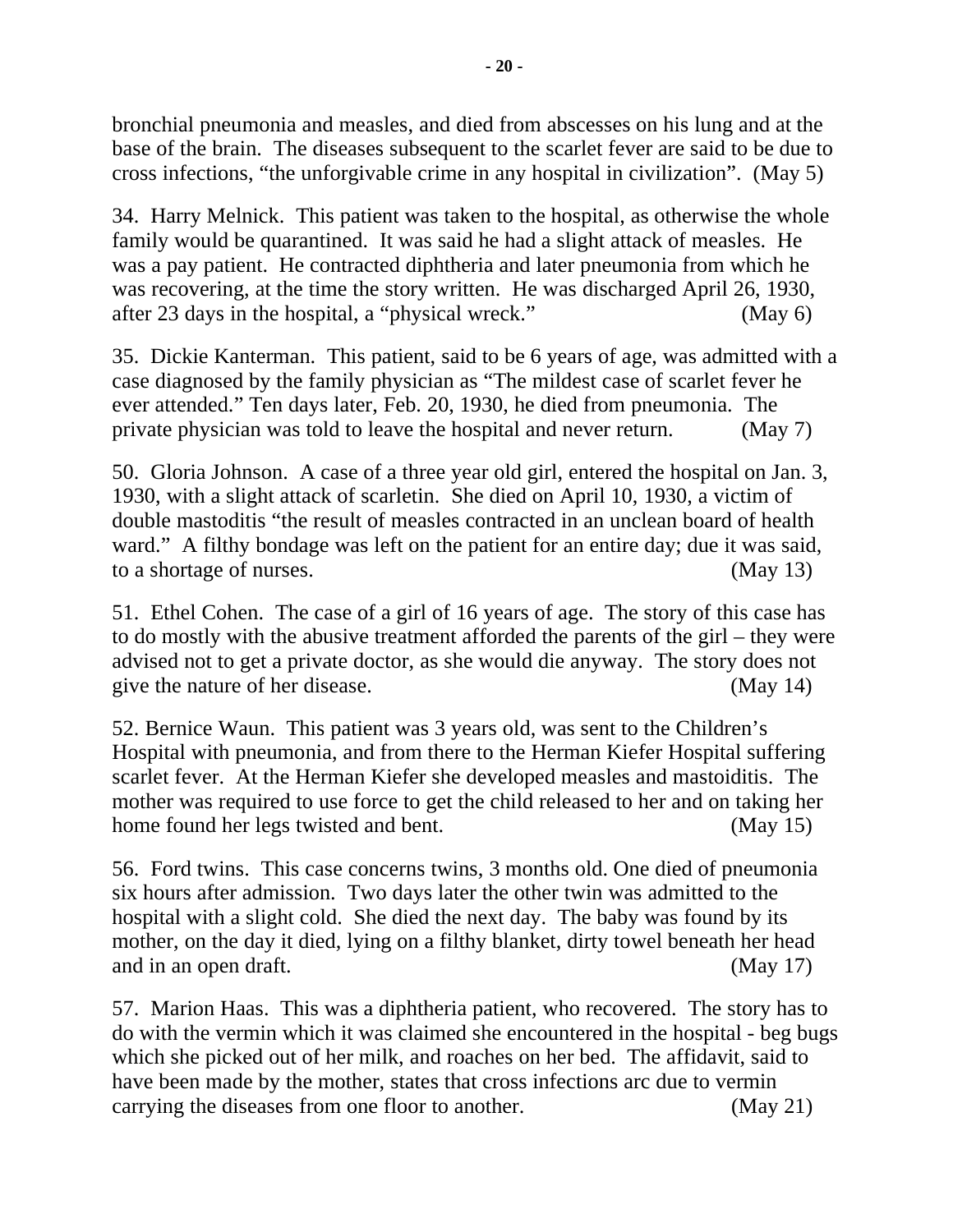#### Comment

The newspaper is wrong in stating that contagious disease patients were carried thru a two-foot tunnel to their wards. This would be impossible, as it would be out of the way - just taking them on a trip thruout the building. The tunnel to which they refer is a 'short cut' from the contagious disease units to the new building. The error was made in confusing the receiving room for food and supplies located in the near building with the receiving room for contagious disease patients located in building number two.

On page 39, of this report, the record of cross infections is shown and the methods necessary to lower the present rate. It is believed, however, that the rate has been so constantly lowered by the present administrative officers of the hospital that no further improvement is possible unless a new hospital is constructed or many changes made, in the present buildings.

Until recently, it was the practice only to permit private doctors to attend full-pay patients whose bills to the hospital were fully paid up. This was to protect the patient as much as the hospital. The present rule is that private doctors can examine a patient at any time, can consult with the staff doctors as to the progress and treatment, but cannot take charge of a charity case. This seems eminently fair, as the responsibility for treatment rests entirely upon the hospital.

The newspaper charges of gross inefficiency of the medical service is not borne out by the Monthly Report of the Division of Contagious Diseases of the Herman Kiefer Hospital for December, 1930. A portion of the report as shown on pages 15 and 16 is given below: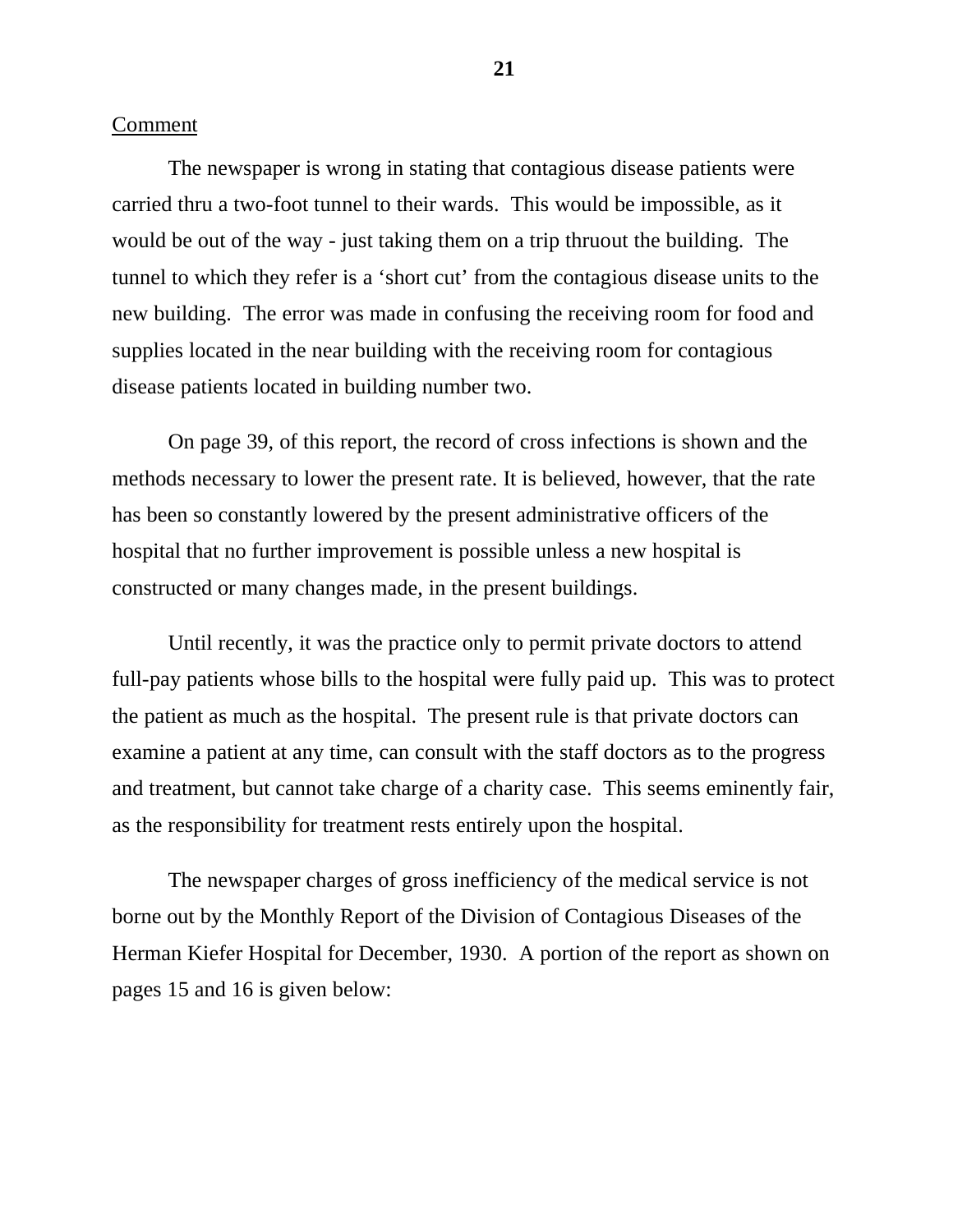| Total | Per cent           | % Fatalities | of total cases  |
|-------|--------------------|--------------|-----------------|
| Cases | hospitalized       | Outside      | Herman Kiefer   |
| 1930  | <b>H. K. Hosp.</b> | Hospital     | <b>Hospital</b> |
| 343   | 54.8%              | 18.7%        | 12.2%           |
| 564   | 78.4               | 76.2         | 33.0            |
| 70    | 72.9               | 36.6         | 17.6            |
| 4,206 | 46.4               | 1.2          | 1.4             |
| 151   | 61.6               | 0.0          | 0.0             |
| 1,847 | 50.8               | 7.8          | 10.8            |
|       |                    |              |                 |

The six diseases shown above are those which are regularly accepted at the hospital - others, such as chicken pox, measles, whooping cough, etc., are usually not severe enough for general hospitalization. It will be noted that while the majority of the cases in the first group, erysipelas, meningitis and poliomyelitis (infantile paralysis) were hospitalized, the hospital still showed better results than the cases handled outside. Scarlet fever and small pox, in the next croup, showed about the same fatality rate in the hospital as outside. Diphtheria patients hospitalized had a higher death rate than those treated outside, undoubtedly due to hospitalization of the more severe cases.

While incapable of proof, it is believed that the cases hospitalized are either the more severe cases which -private doctors believe can best be handled in a contagious disease hospital, or patients from the poorer homes, and from institutions, who do not Possess as high resistance to infectious diseases. By no means can it be assumed -that the hospital takes the average case. It is believed that this record of the hospital is the beat evidence of their work, and indicates a high efficiency in their treatment of disease.

It is understood that a report on the medical service of the hospital, as brought out by the newspaper, has been submitted by a committee of the Wayne County Medical Society. The notes given below on 'the cases cited by the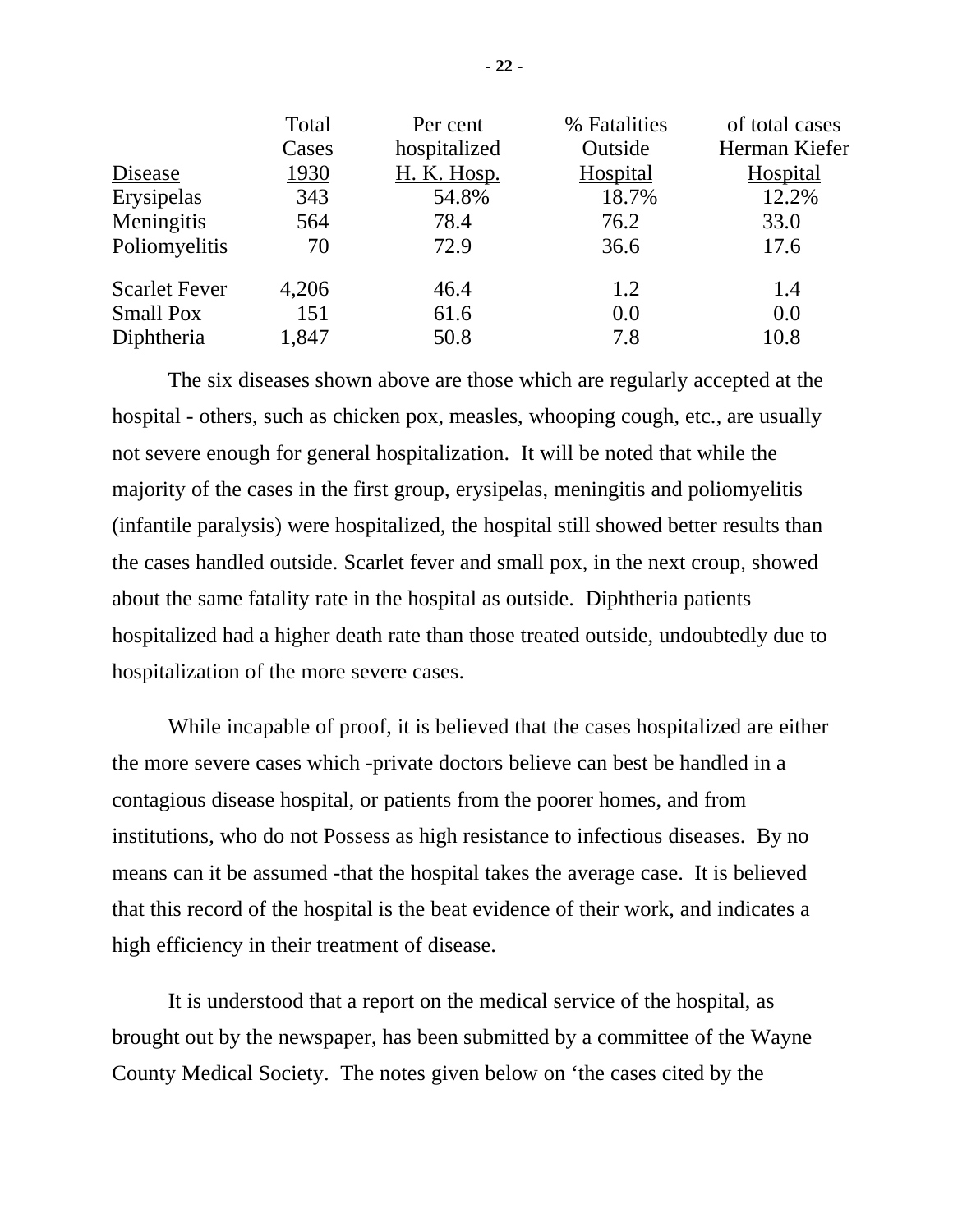newspaper were taken from the hospital records and from conversations with Mr. Phillips, Dr. Gordon and others in the hospital. They do not seek to give any conclusions as to the adequacy of the medical service of the hospital.

Bobby Getwell. This patient who had a tubercular spine, was admitted to the hospital with scarlet fever, from the Children's Convalescent Home, attached to a Bradford frame. Two other children were admitted from the same institution within few days, and all were supposed to have the same contacts, so were placed in the same room. One however, was incubating measles, which appeared in 4 days after admission. Bobby Getwell was exposed, and contracted the disease, followed by broncho-pneumonia, a common complication, from which he died. The newspaper implied that Bobby Getwell was a normal case; he was not, due to the tubercular spine - nor is it correct in saying that he had diphtheria - there is a record of 18 negative cultures.

Harry Melnick. The family doctor diagnosed this patient's disease as diphtheria, but the hospital found he had measles, acute laryngitis of measles, and bilateral broncho-pneumonia. There is no record that he ever had diphtheria. Altho critically ill, the child improved, but was taken from the hospital before complete convalescence, as the mother, it was said, could not tolerate the baby being away from her any longer. He completely recovered. The newspaper is in error in saying that he contracted diphtheria and pneumonia at the hospital - he never had diphtheria, and had pneumonia when admitted

Dickie Kanterman. This case was admitted as a scarlet fever and as a ward case. Six days later it was made a private case under a different private physician than the one on admission. Every possible care was given this patient, but it was apparent the pneumonia was developing upon admission. The patient was placed in an oxygen tent for a prolonged period. Dr. Bernhaum, the private physician,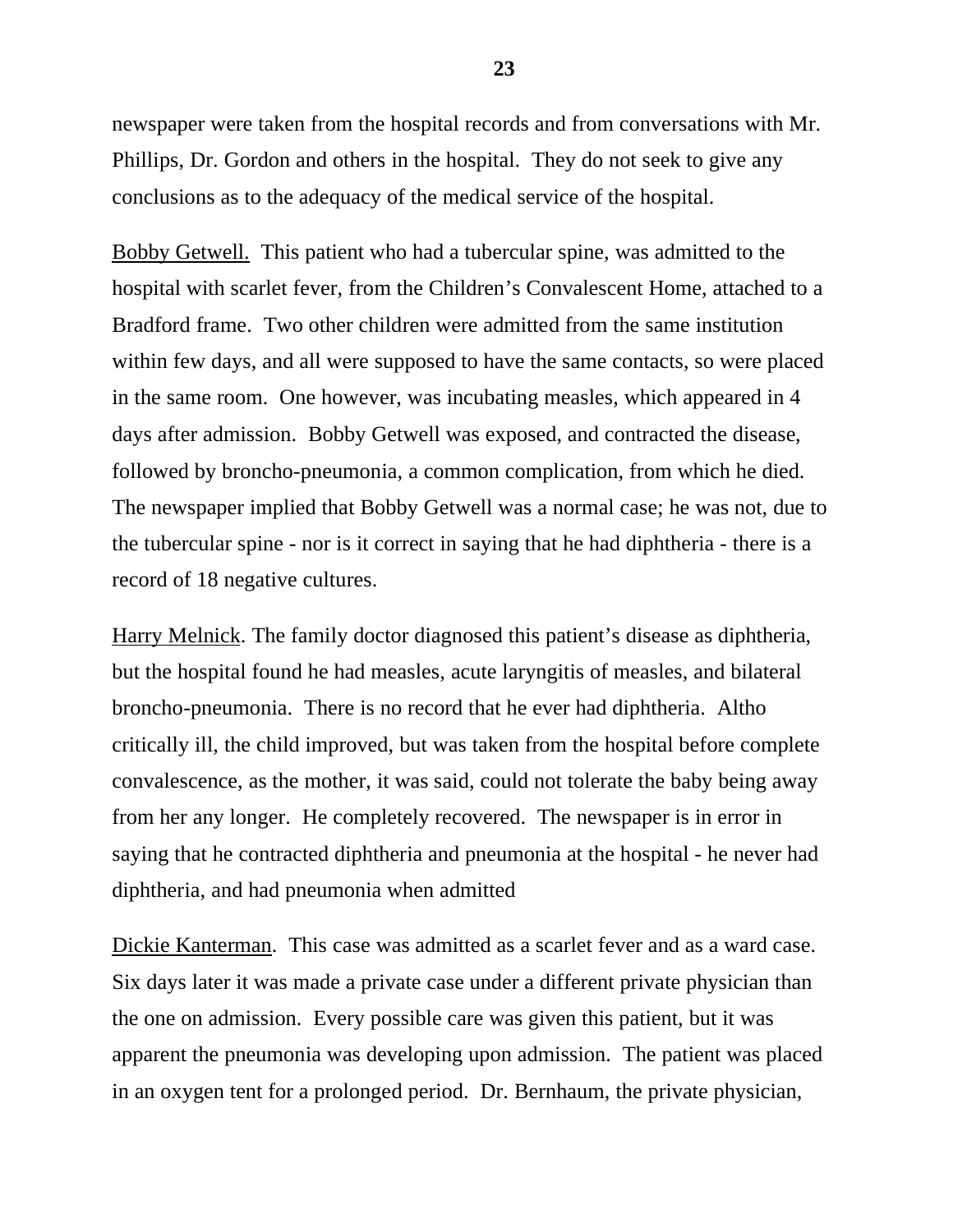states that the hospital extended him every courtesy - the patient's death in no wise being attributable to their treatment. There is no record of doctor being told to get out of the hospital Dr. Bernhaum says that this was not told him.

Gloria Johnson. This child was admitted with scarlet fever. She was in delicate health and had been attended by a pediatrician for anemia, kidney troubles and a heart condition. She contracted measles from another child in the ward, a month after admission, from which broncho-pneumonia developed and from the unusual course of the disease, it was thought she was tubercular. Her parents permitted an autopsy, which verified the diagnosis of tuberculosis. This child undoubtedly was cross-infected with measles more easily, due to her delicate health and the highly contagious character of measles - but the hospital cannot trace the method by which she became infected undoubtedly a break in the technics. The filthy bandage reported by the newspaper, apparently was placed after a mastoid operation, and is not removed for twenty-four hours or so in order that the wound will not be disturbed - it was not due to a shortage of nurses.

Ethel Cohen. This case was admitted to the hospital from Grace Hospital with 3 diagnosis of spinal meningitis, as a private patient. Laboratory tests of the spinal fluid showed her suffering from tuberculous meningitis, a non-contagious but always fatal disease. A consultation of doctors was called, and another doctor asked to take the case, who refused, as there was nothing that could be done for the patient. The newspaper did not state the nature of the disease, but spoke mostly of discourtesy to the family by the doctors and nurses. From the staff nurses, it was found that the family of this patient became a great problem in that they did not realize that a contagious disease hospital is not open to the public as a general hospital. This case does not indicate any inefficiency or discourtesy on the part of the hospitals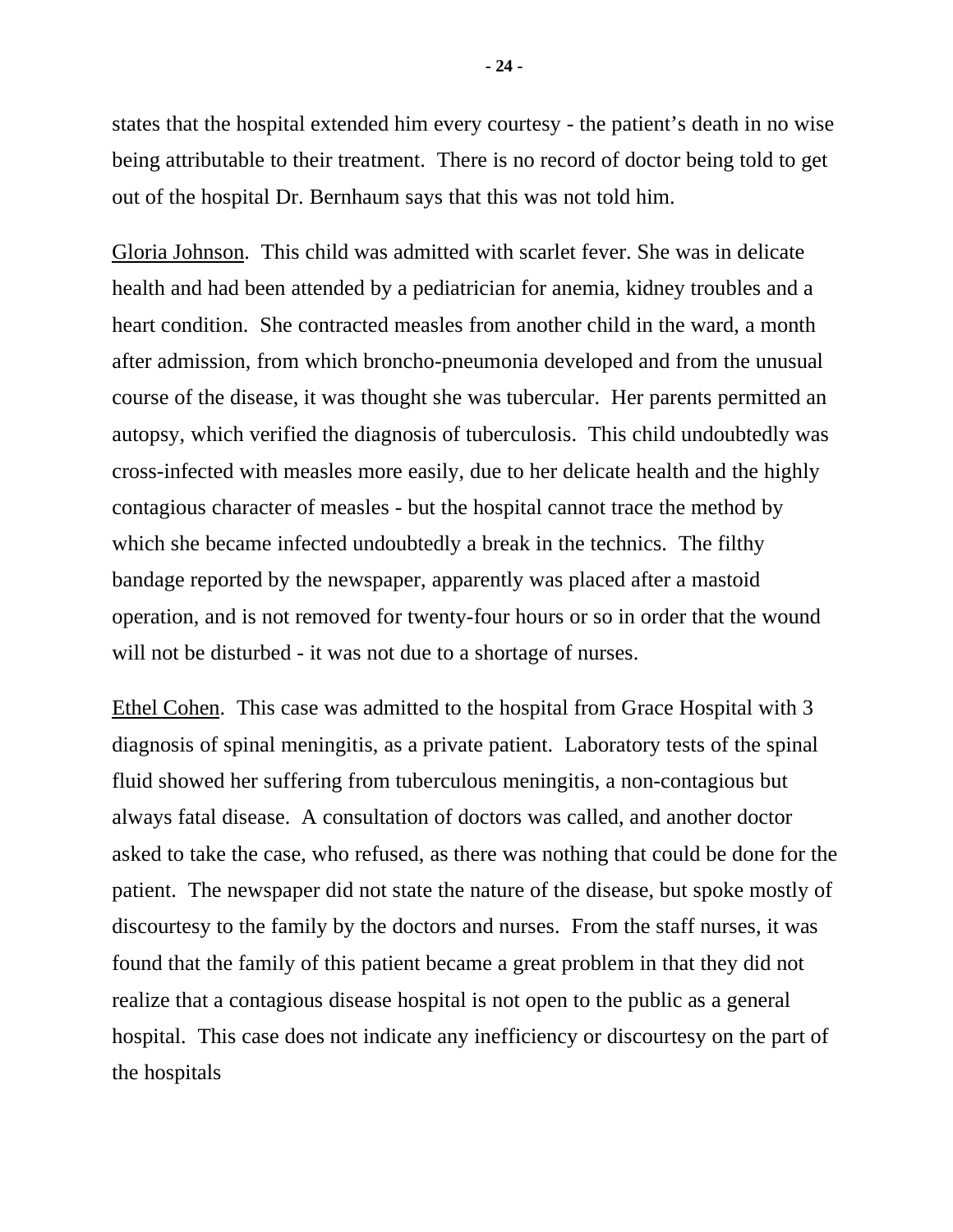Bernice Waun. This child, 3 years old, was admitted from the Children's Hospital, where she contracted scarlet fever while convalescing from pneumonia. She contracted measles from another child in the ward, and an otitis media as a complication, making necessary a mastoid operation. She was discharged before completely cured. The twisted legs mentioned by the newspaper were due to a septicemia making her right ankle and leg tender and swollen. This case shows a cross infection from a child who was incubating the disease when placed in the ward, but who showed no positive symptoms of it. This condition is hardly chargeable to the hospital, as the large open wards, or three or more bed wards, is conclusive to the spread of a cross infection of this kind. Cubicles, or a, modern hospital, would prevent such infections.

Ford Twins. There is little comment necessary on this case. Joan Ford, became ill on April 6th - on April 26 the child (3 months old) had convulsions and was admitted to the hospital on April 27th with whooping cough and pneumonia, after having five convulsions that day. She was a private patient and expired seven hours after admission. Her twin became ill on April 28th, was admitted to the hospital on April 89th as a private patient - and died 18 hours after admission, These patients were not under the care of the staff doctors - and their death so soon after admission indicates the severity of their disease. The newspaper complains of dirty blankets, etc. This condition is impossible to trace, but it is not customary all beds -present a clean and well-kept appearance.

Marion Haas. This patient was admitted with a diagnosis of diphtheria, was critically ill, but recovered. The newspaper story does not concern the treatment of this case, but the vermin which the patient found in the place - beg bugs in her milk, and large roaches on her bed. Further, statement is made that the cross infections are due to the roaches carrying the disease between floors. A statement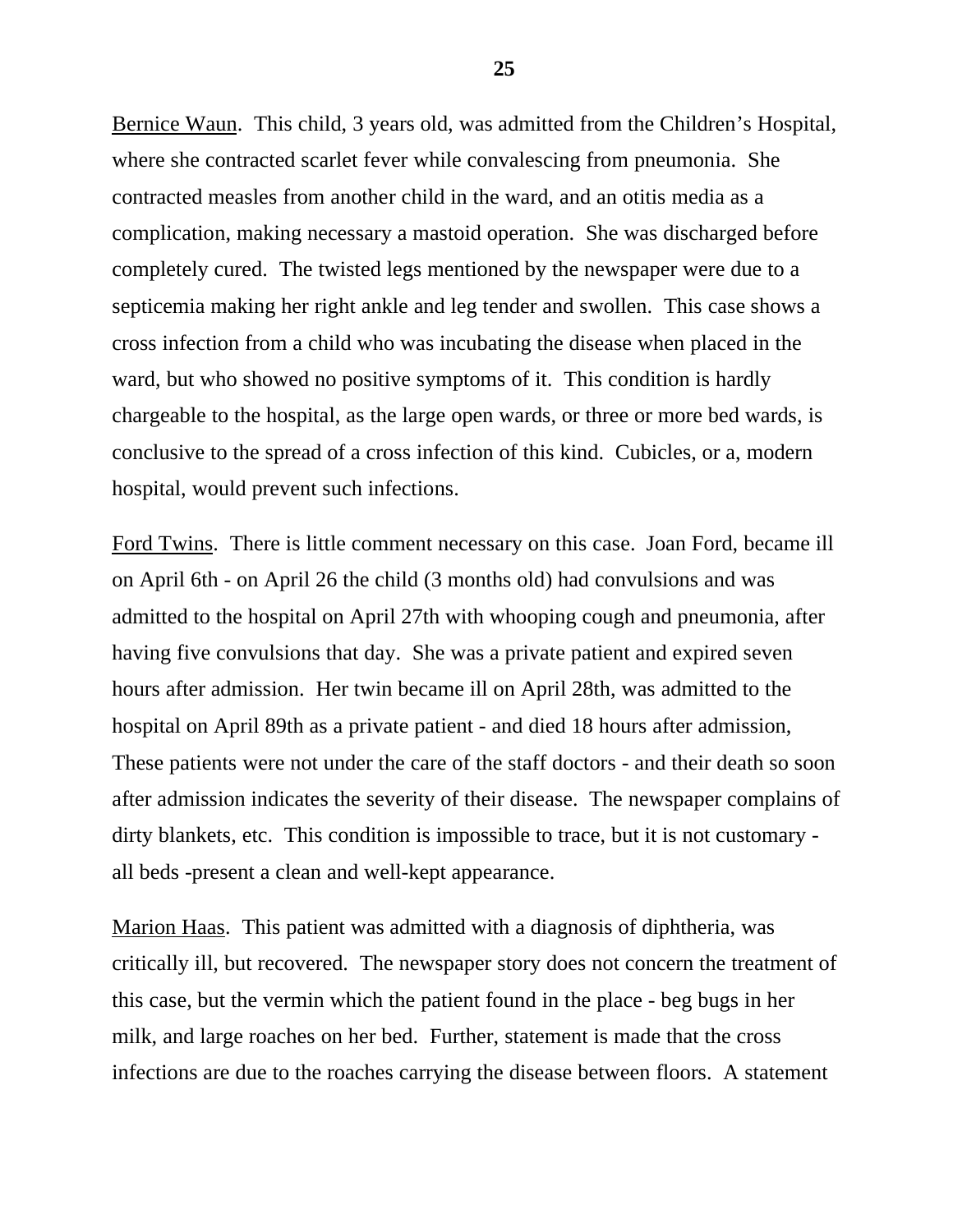secured from the mother of the child (the affidavit is said to have been made by the father) says that her daughter would not know what a beg bug or a roach looked like, and that she has no complaint at all of the treatment her child received at the hospital, This case looks more like a family argument than a complaint.

#### Conclusions

In general the charges made by the newspaper did not indicate inefficient administration or operation of the Herman Kiefer Hospital. For the most part, the testimony appeared to be from either unskilled employees of the hospital or persons with a personal bias against the institution. A careful investigation of the charges did not disclose any gross negligence of such phases of hospital operation as noted by the newspaper. Some practices, such as using city employees on private work, is of doubtful merit, but under the methods used were not illegal.

The attack, perhaps, did have some merit in that it forced an appraisal of some of the practices of the hospital during a period of growth when many matters were liable to be forgotten. For instance, undoubtedly the increase in the capacity of the tuberculosis unit was hastened, the need for physical examination of employees was indicated, the crowded men's dormitory was eliminated, etc. Any institution of this kind benefits by a checking of routine practices.

Against these benefits is the reputation which the newspaper gave to the hospital of poor medical attention and filth, which was entirely unwarranted and cannot be substantiated. Among a group of people who perhaps have the most urgent need of hospitalization of contagious diseases in their families, and who have not the opportunity to personally investigate the institution, the newspaper attack may have done immeasurable harm. The exact effect is difficult to learn. Statistically, there does not appear to have been any diminution of hospitalization during the period of the attack, but the administrative officers of the hospital say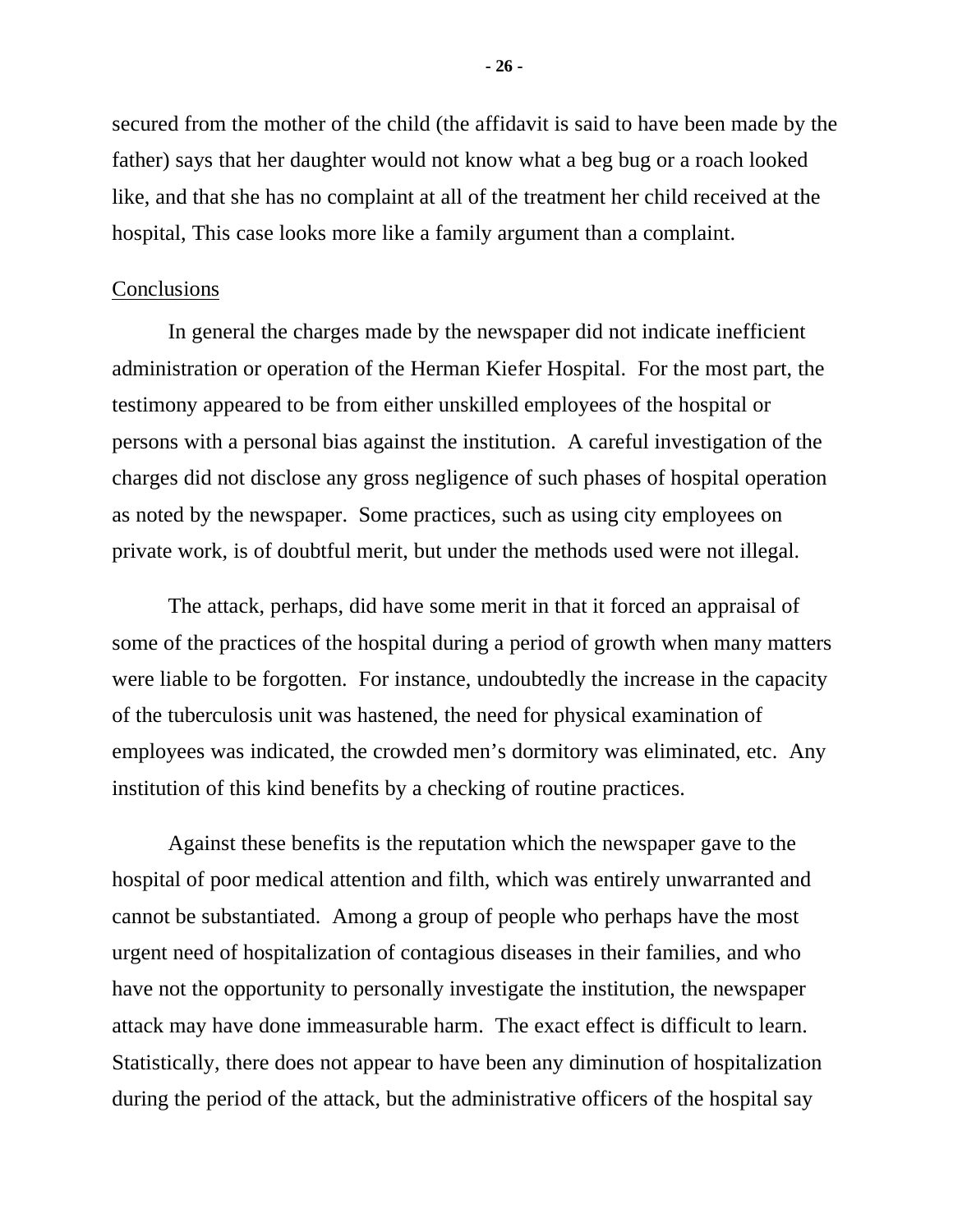that there was a very definite antipathy toward the hospital at the time. How long this will continue is difficult to determine.

Also, it is understood that there has been some difficulty in personnel problems concerned with discipline - the newspaper instigated an era of complaints and tale-bearing, which may take a number of years to eradicate. Nevertheless, the hospital has always maintained an excellent discipline, and this is still prevailing altho the administrative officers are now experiencing more difficulties.

The results of this study indicate that Mr. George Phillips, Superintendent, is efficient, capable, and affords a high degree of public service. The nursing service, under Mrs. Ellen Stahlnecker, Superintendent of Nurses, has reached a degree of efficiency comparable only with the best hospitals of this type in the country. The medical director of the contagious disease divisions, Dr. John Gordon, is considered capable and able. The charges against Dr. Vaughan are without merit. It is believed that the hospital is rendering a service of outstanding merit to the City of Detroit and vicinity.

## Recommendations:

During the course of the investigation of the charges made by the newspaper, certain other features of the hospital management were also observed, which are given below:

#### Administration

The administration of a hospital naturally divides itself into three groupings, (1) medical service, (2) nursing service, and (3) business or nonprofessional service. The Superintendent of a hospital should naturally be the chief administrator with the departmental heads of the other three groups reporting directly to him. At the Herman Kiefer Hospital, the medical service consists of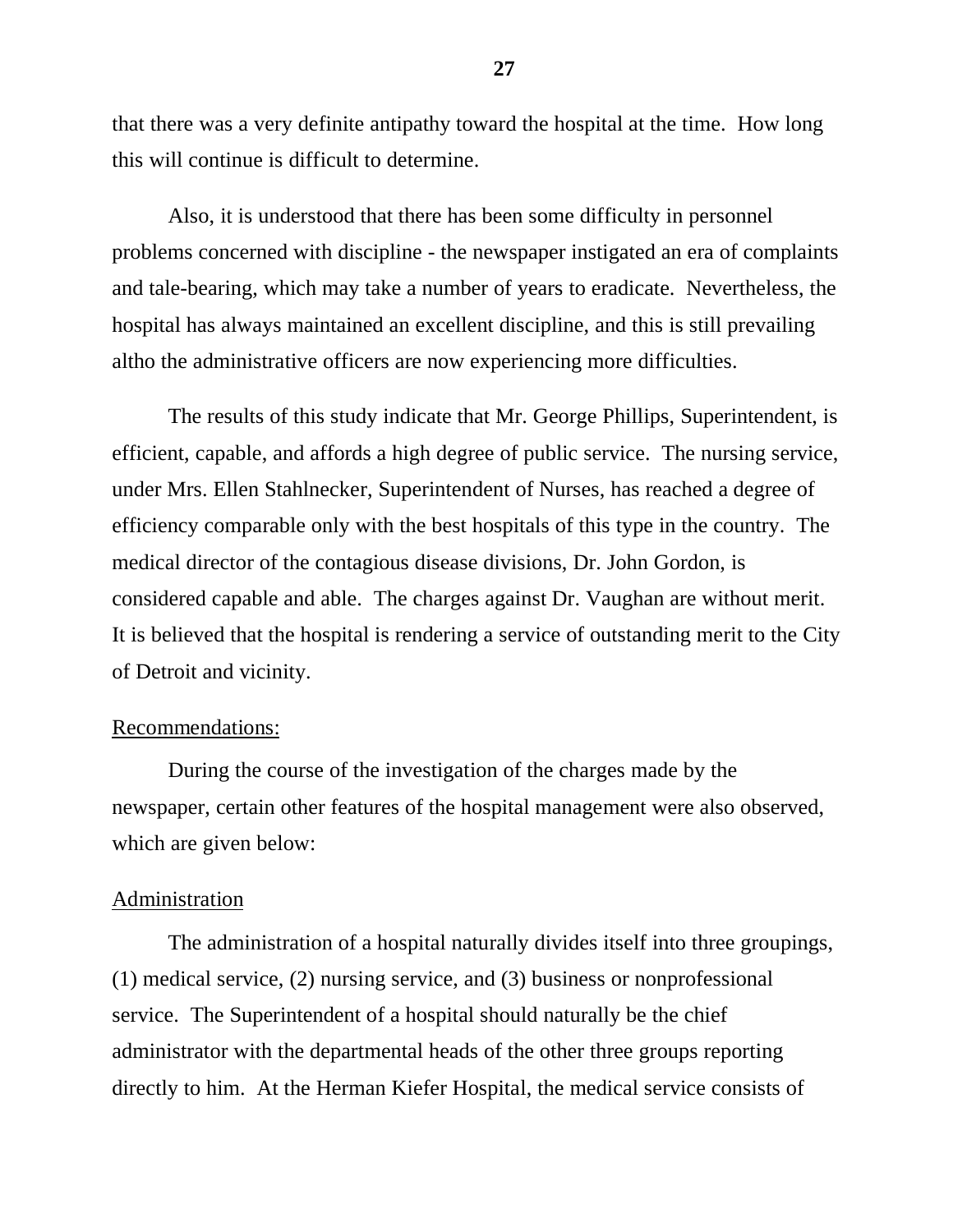three distinct services; contagious, maternity and tuberculosis - each of which has a qualified physician at the head, but each is independent of the other. The nursing service is capably supervised b the Superintendent of Nurses, who has entire charge of the nursing in all three services.

The business, or non-professional service, is not as well organized as the two professional services. These services include the mechanical group, such as boiler room employees, carpenters, ground keepers, etc., the house-cleaning force, such as porters and cleaners, the kitchens, including the chefs, floor maids, etc., the ambulance drivers, the housekeeping group operating the laundry, the clerical force, etc. All these groups have a head or foremen who reports directly to the Superintendent.

Prior to using the new building (tuberculosis only), when the hospital contained about 500 beds, this organization may have been satisfactory. However, with a present capacity for the entire hospital of approximately 1100 beds, it is believed unwieldy, placing a burden upon the superintendent entirely too heavy for one administrator. The Superintendent states that he does not feel that he can take a vacation, nor does he feel that with the present organization he can deputize his authority. It is believed that the present organization is unfair both to Phillips and the City of Detroit.

It is suggested that a subordinate to the superintendent be secured to assume the control of the non-professional groups. Such a person, undoubtedly a man, could relieve the superintendent of many of the time-consuming details which he now must necessarily perform himself; could supervise the operation of the hospital in his stead, and devise certain changes in routines which are impossible at present due to lack of opportunity to study underlying conditions. Under such a plan, the superintendent could then concern himself with the larger Problems of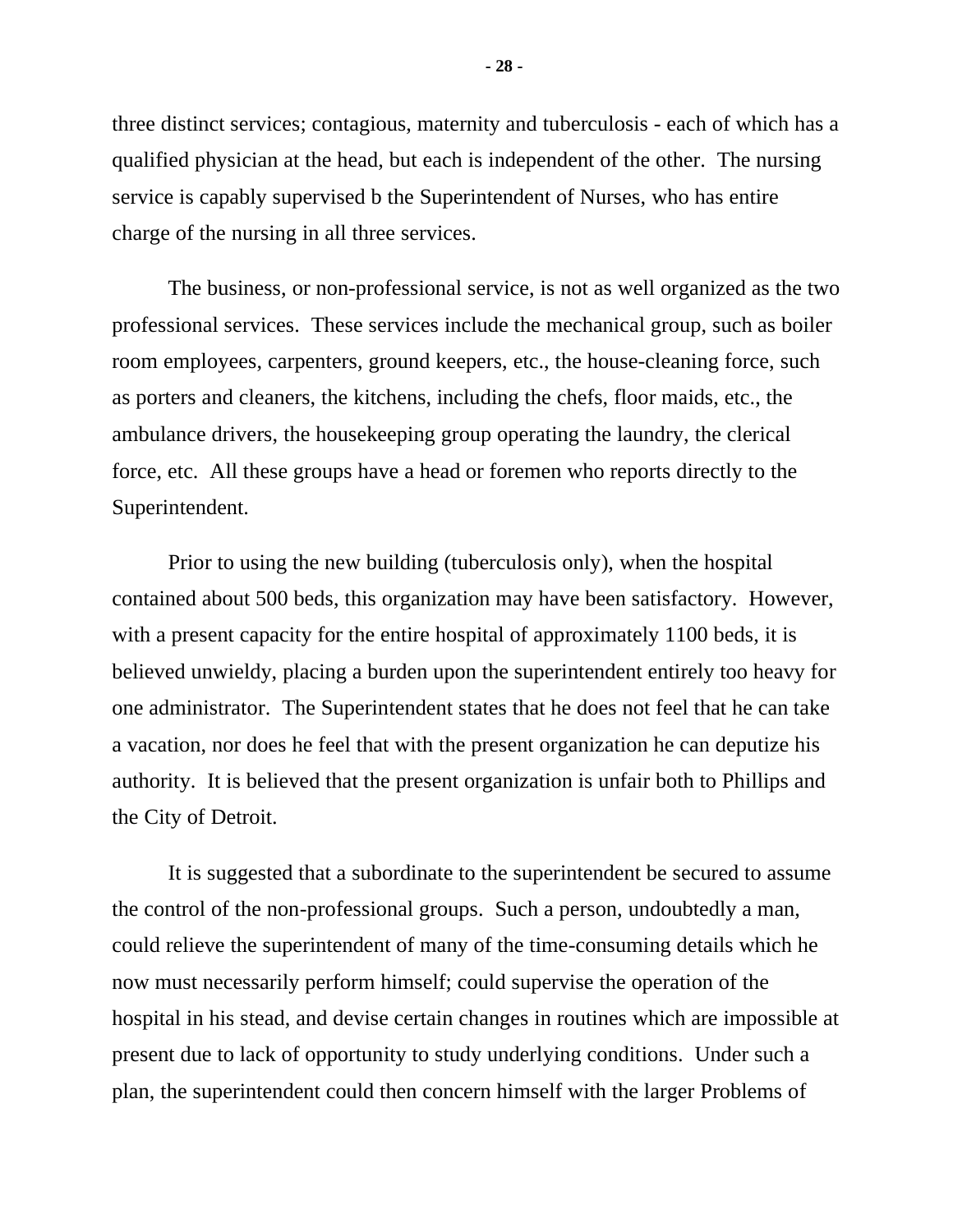administration for which he is fitted both by personality and experience. In this way, the hospital could be brought to an even higher degree of efficiency than it now enjoys, and the service, to the City of Detroit 'would be greatly enlarged.

## Housing of Nurses

It was said that in December, 1930, that 212 nurses were living outside the hospital, for which an allowance of \$25 a month is made. The majority of these nurses are from the tuberculosis unit, due to the slight contagion connected with this disease, and the supervisory problems involved. The Board of Health has made requests in their budget estimates in previous years for \$700,000 for a nurses home, providing for 150 nurses, and suites for the superintendent, resident physicians, etc.

It is believed that the type of building proposed would not conform to the best practice of today, and any building contemplating housing the resident physician staff, superintendent, etc., is not recommended. The salaries of the supervisory staff should be adjusted so that they can maintain a private home separate from the hospital.

Nursing is the only profession remaining where it is thought desirable for the employer to supervise the living conditions of the employee. Nurses' homes are urged for better control of the nurses, to afford better discipline, and to keep the nursing staff at the maximum operating strength with the minimum number of reserve nurses. However, it is doubtful if this close supervision of the free time of the nurses is a normal life, and if the tradition should be continued, Much depends of course on the character of quarters procurable in the vicinity of the hospital, the discipline problems connected with keeping the staff to maximum strength, and the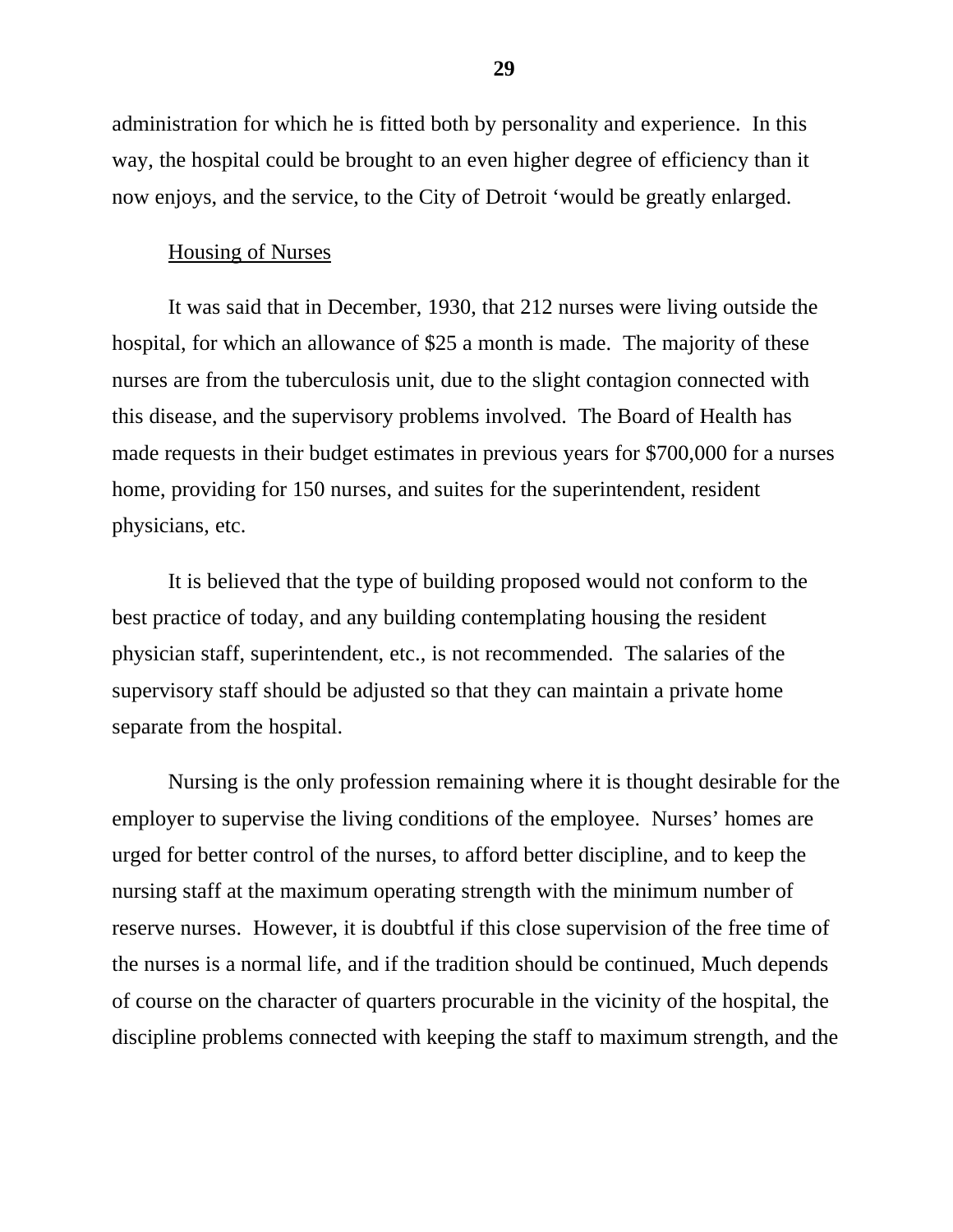ability of nurses attending contagious diseases to secure rooms or apartments outside the hospital.

It is said that a satisfactory nurses' home can be built for about \$2,000 a room, or a home with a capacity of 300 (which is the size recommended) would cost approximately \$600,000. In December, 1930, there were 365 staff nurses in addition to the student nurses from affiliated hospitals, who must also be provided with quarters during their three months term of instruction. Under the present arrangements of placing 212 nurses outside the hospital, at a total annual cost of \$63,600, it would be possible to finance a 300 room home, costing \$600,000, by issuing 20 year 41/4% term bonds, on which the annual charges for sinking fund would be \$25,500 and \$20,000 for annual interest, a total of \$45,500. As the City is now spending \$63,600 for outside quarters, there would be a balance during, these twenty years of \$18,000 annually to apply against the maintenance cost. Thus, the City could finance a new nurses' home without additional cost, and at the same time, purchasing its own building.

# New Contagious Disease Hospital

The present capacity of the contagious disease units is about 525 normally, altho under epidemic conditions approximately 100 more could be hospitalized. Of the five buildings comprising the contagious disease hospital, two are constructed so as to permit medical asepsis - the modern method of handling contagious disease. The other three have large open wards, rooms not suited to closed technic, and it is in these buildings that the majority of the cross infections occur. Of the eight cases cited by the newspaper, only one (Gloria Johnson) showed a definite cross infection due to a break in the technics. The other case of cross infection was due to a child incubating the disease when admitted to the hospital, being placed in a room with a similar case.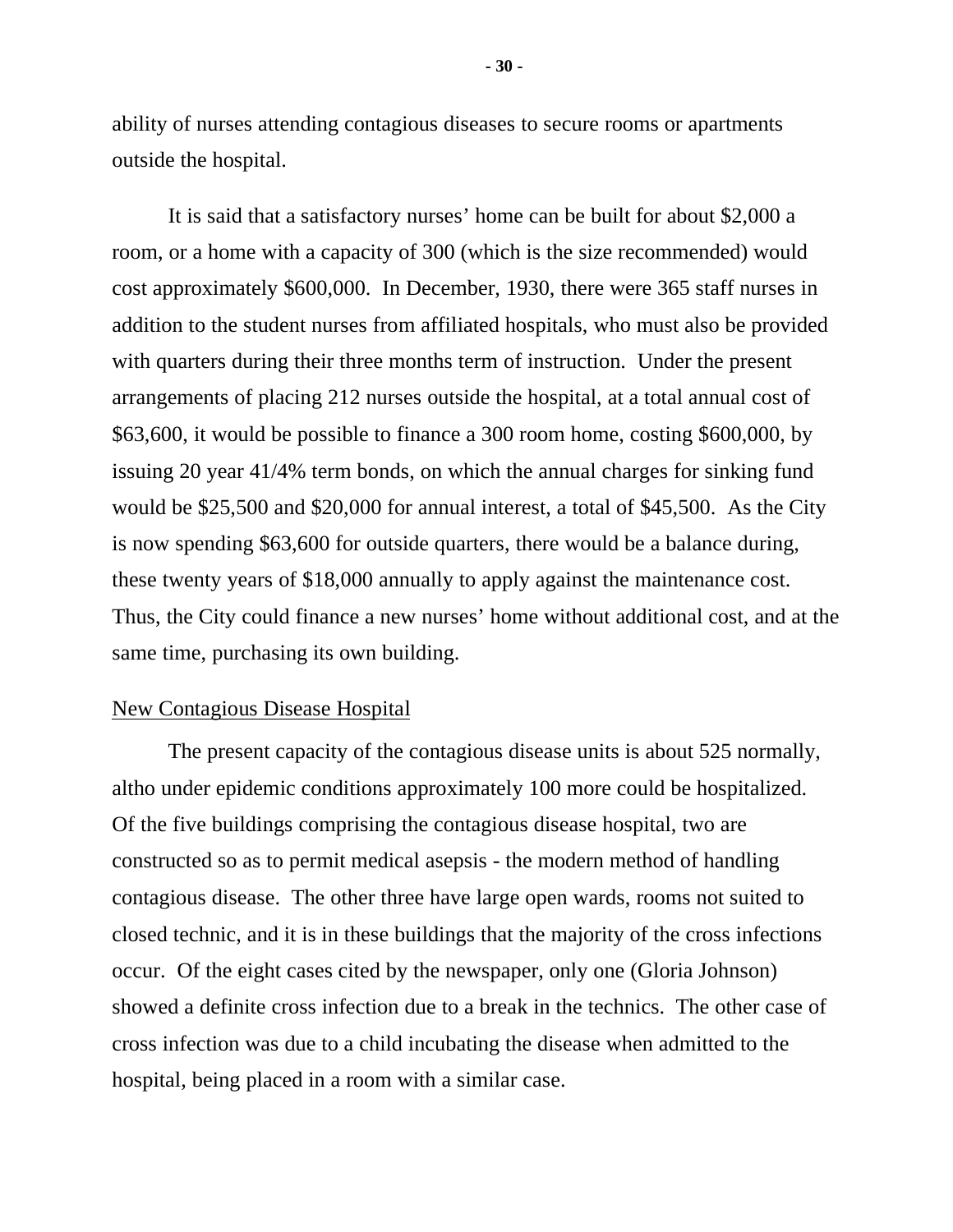The statistics of cross infections include two conditions: (1) where the infection is due to a break in the technics and (2) where a patient is admitted with one disease and incubating another - by the time the second can be diagnosed, in many diseases, other patients have become infected. The record of the hospital is most excellent in lowering the incidence of cross infections. The greatest causative agent of cross infections is measles - the most contagious of all infectious diseases. Measles in Detroit appears in a two-year cycle - therefore, the cross infections will vary according to the cycle of measles. The following table is taken from the annual report of the Herman Kiefer Hospital, for the year ending June 30, 1930.

| The contract of crossed milestron cases. |              |                  |  |
|------------------------------------------|--------------|------------------|--|
|                                          | Measles Year | Non-Measles Year |  |
| 1925                                     |              | 2.3%             |  |
| 1926                                     | 5.15%        |                  |  |
| 1927                                     |              | 2.1              |  |
| 1928                                     | 3.5          |                  |  |
| 1929                                     |              | 1.5              |  |
| 1930                                     | 2.6          |                  |  |
|                                          |              |                  |  |

Percentage of Crossed Infection Cases.

It appears that the hospital has reduced the incidence of crossed infections very satisfactorily. Dr. Gordon, the medical director, states that he believes they have reached the limit in preventing crossed infections with the present hospital equipment. The only further reduction possible is either thru rearrangement of the present facilities, or a new hospital.

The use of cubicles was recommended in the current budget for buildings 1 and 2, but the amount necessary, \$25,000, was cut because of the financial condition of the City. A cubicle is formed by a wooden or glass partition between the beds of a patient and necessary wash stands in the wards, so that closed technic can be observed. This plan is in general use and is considered satisfactory, the it has limitations, however, as it does not permit the degree of safety against crossed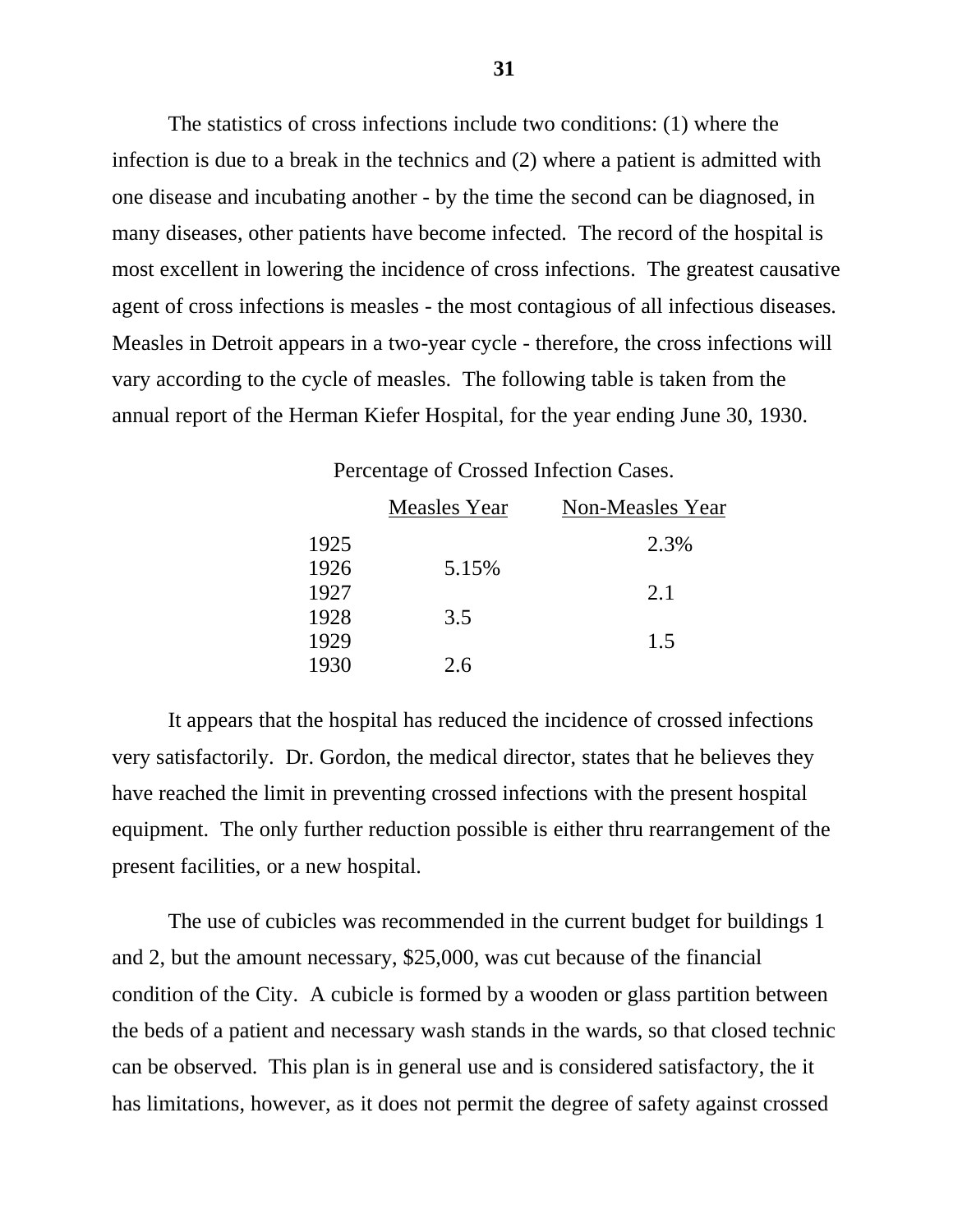infections as medical asepsis -- it definitely limits the number of patients which can be handled even during an epidemic, and increases the number of nurses. However, it is far safer than the present practice minimizes cross infections, and even during an epidemic, it is doubtful if crowding should be permitted. It is unfortunate that this time had to be cut from the budget.

The present buildings comprising this contagious disease group are scattered. The usual rule for hospital facilities in a city for contagious disease patients is 5 beds per 10,000 population. This would require 750 beds for Detroit, 225 more than the present capacity of Herman Kiefer, which receives practically all the contagious cases in the City. Dr. Gordon has suggested an eight story building, with 50 cubicles to a floor, arranged 'with a central visiting corridor, in accordance with the best practice. This would give a capacity of 400. The old buildings could be used for convalescent patients, those held for observation, or could be assigned by the Department of Health for care of chronic diseases. They should be held in such a way as to make them available in case of a severe epidemic. Undoubtedly hospitalization of contagious diseases will increase as Detroit becomes more 8 city of apartments. It has been estimated that such a hospital could be built for about \$4,000 a bed or \$1,600,000.

# Hospitalization of Venereals

A large room in the steam plant has been set aside for use of women venereals. This work is under the direct supervision of Dr. Dixon of the Division of Social Hygiene, the hospital having no control except to furnish food and heat. The room is large, protected against escape of the patients by strong bars, contains 15 cots, toilets, etc. The matron has a small sitting room partitioned off the larger room with netting; the treatment room is combined with the entrance hall in a most unsatisfactory manner.

**- 32 -**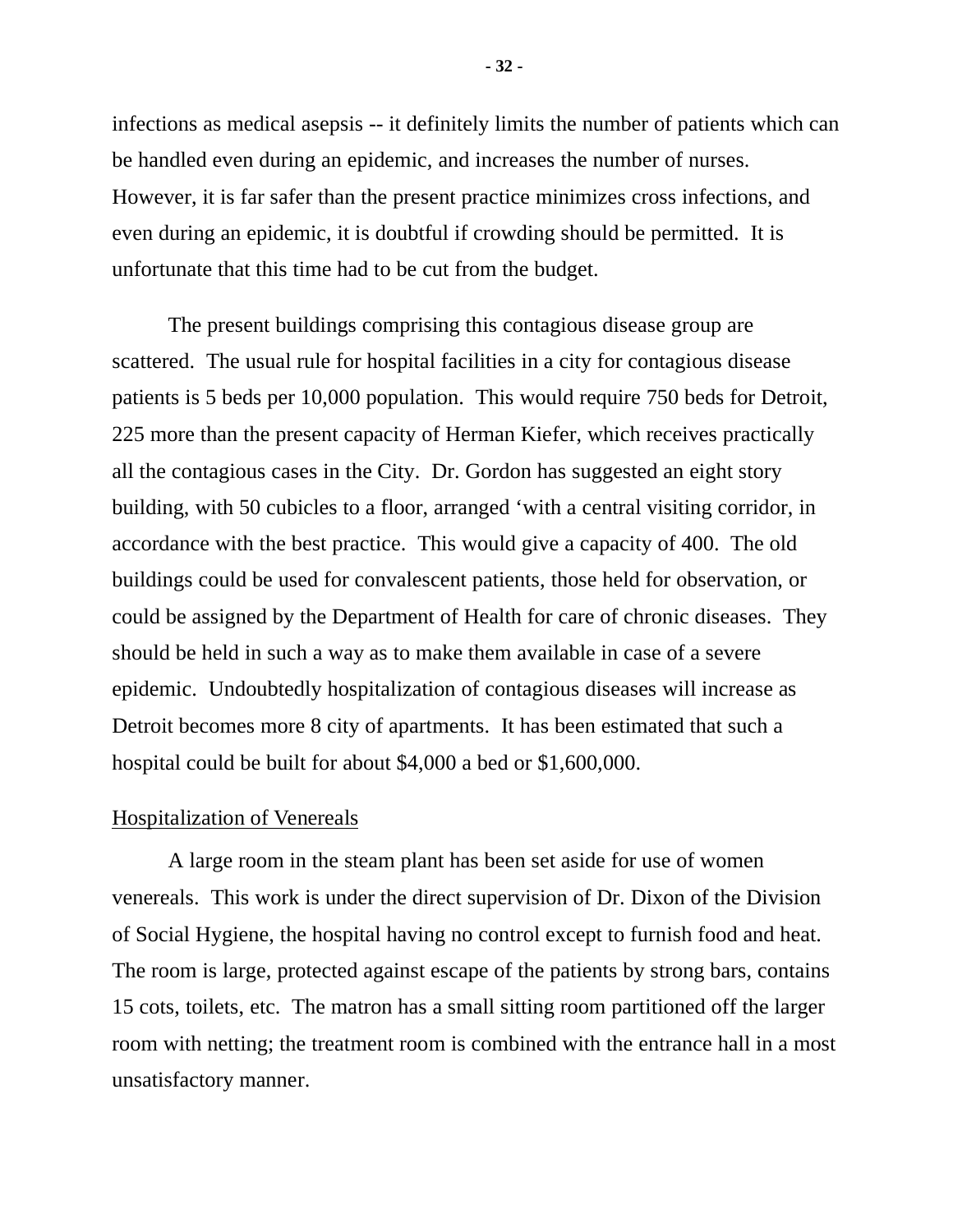At the time of visiting this room, the girls 'were sitting in idleness - a few were playing cards, others were concerned in personal adornment, others were reading in bed. The matron does not mingle with the girls, but acts as a watchman only. So far as is known these girls are engaged in no useful- work, nothing is done to mitigate the monotonous idleness, in fact, the general atmosphere is that of a penal institution of the type of a county jail, altho it is understood these women are confined under the power of the Department of Health to quarantine for venereal disease.

It is understood that the majority of the patients are not incidental venereals, but girls of definitely anti-social conduct, If this is true then the worst possible method of handling is to place them in a large room in perfect idleness, so that any anti-social conduct, as yet unlearned can be acquired. It also appears that hospitalization of such cases, at a specialized hospital like Herman Kiefer is unjustifiable - the present arrangements being a challenge to the intelligence of the Board of Health.

It is understood that a hospital was acquired early in 1931, the for the hospitalization of this type of cases. It is urged that the space now utilized by them at the hospital be discontinued and all such patients be handled at one place. It is difficult to believe that a strictly hospital treatment of this type of disease is the logical solution - perhaps a farm home, where most of the work can be done by the patients and where their time is utilized by attendants familiar with this type of case, is the most satisfactory method. It does not appear that the Board of Health has sought a permanent solution of this problem, as serious as it is.

#### Fire Drill

The present buildings comprising the contagious disease hospital are all of fireproof construction, built of reinforced concrete and brick. During the summer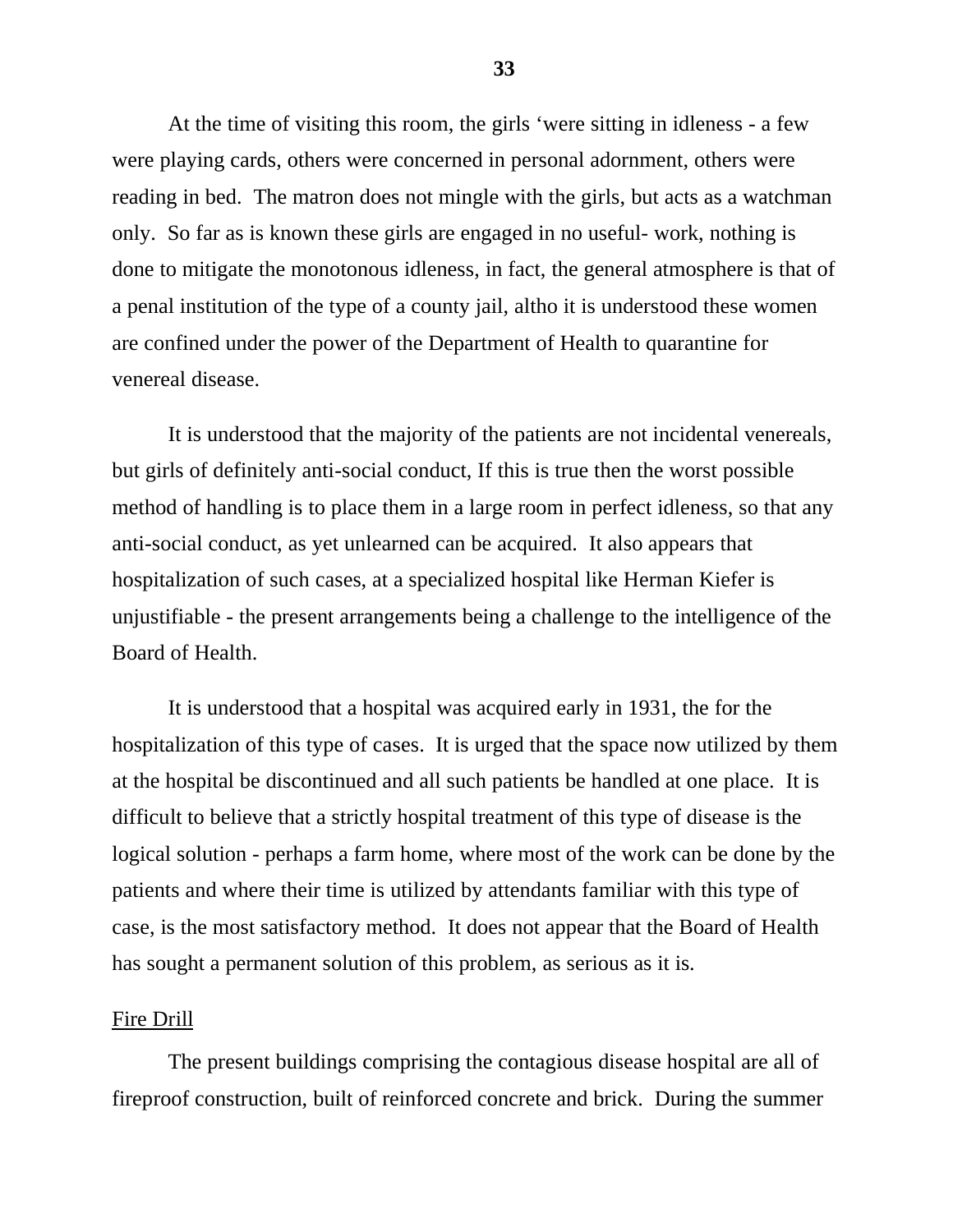of 1930, iron fire escapes, combination of both stairs and slides, were constructed at the ends of buildings number 1 and 2, in conformity with suggestions the Buildings and Safety Engineering Department. While the chance of a serious fire appears very still any alarming disturbance is most serious in a contagious disease hospital because of the communicability of the diseases to untrained people, the danger of colds, etc., to the patients. It would seem important that a, plan should be formulated for handling patients in case of fire or other danger in any one building, so that proper action could be taken. At present, it is said that the rapidly changing personnel prevents placing any such routine into effect, also, that the inbuilt safety of the buildings does not indicate that any special precautions are necessary. It is believed however, that an emergency is ever present and sound management dictates that plans be made to meet it.

### Cost Records

The cost records of the hospital are most meager - consisting for the most part of a monthly and annual summary of the main of the main groups of costs. There is no effort made to segregate the costs between tuberculous, contagious, and maternity - nor arc the food costs worked out on a patient-day basis. Cost records can be made a very helpful aid to administration, indicating trends from normal, costs per patients in different services over a period of time, or even of the different wings in the tuberculous unit. Proper costs, prepared daily or weekly, and summarized monthly, for all significant items comprising the costs of a hospital, are not only necessary to get a true picture of the administration, but proper supervision in a large hospital is almost impossible without them. True economy is only possible when there are definite standards by which to judge the adequacy of any trend expenditures.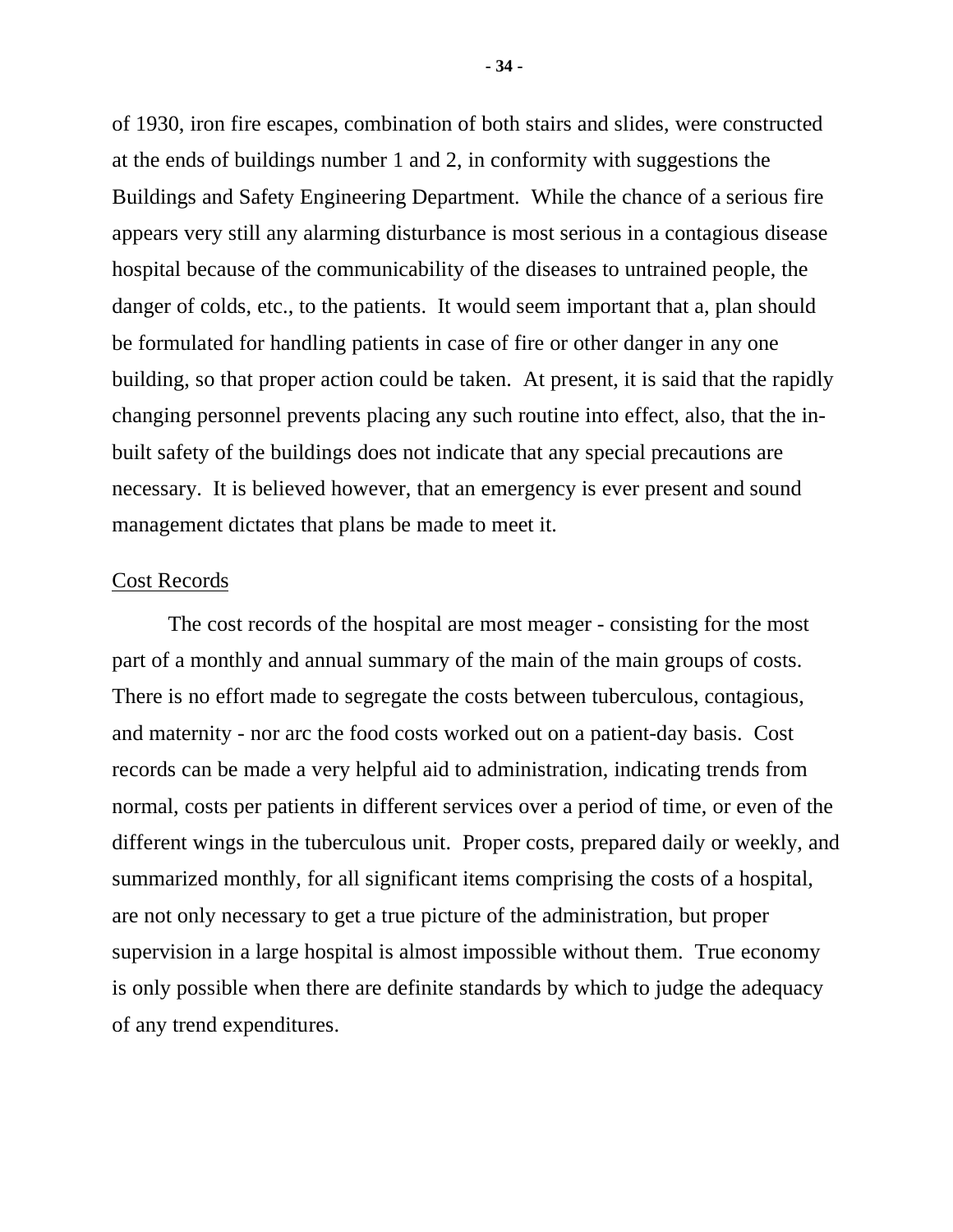Undoubtedly, to obtain informative costs would require additional clerical assistance, but the expense would be insignificant compared to the value which could be obtained from them.

At the present time, the only use placed upon the cost figures is to judge the adequacy of the credit received from the county for the treatment of contagious and tuberculous patients. While previously the reimbursement for these two types of patients were at different rates, recently it has been changed so that a flat rate of \$3.50 is paid for both. The costs records for the year ending June 30, 1930 show that the cost is \$3.48 a day, so county patients are exactly cost. This is about the only valuable information which can be secured from the present compilation of costs of the hospital.

It might be said, however, that the costs of this hospital are remarkably low. While it is impossible to determine the exact cost of any particular service under the present system, it is generally assumed that contagious disease patients are generally more expensive than other types, due to the high cost of treatment and the low bed occupancy. Generally, a contagious disease hospital operating on a patient day cost of \$5 to \$6 is considered satisfactory - but the Herman Kiefer Hospital apparently operates for less than this. The Willard Parker Hospital in New York City, one of the most noted isolation hospitals in this country, with a bed capacity of 400, shows a patient day cost for the year 1929 of \$9.57.

#### Stock Records

Accompanying proper cost records is a necessity for proper stock records. Approximately \$150,000 in supplies are used by the hospital during a year, altho there is no check at the present time, except general supervision, to see if the supplies are properly disbursed. There are two components in checking stock records - the ability of the stock room to dispense accurately, and the supervisory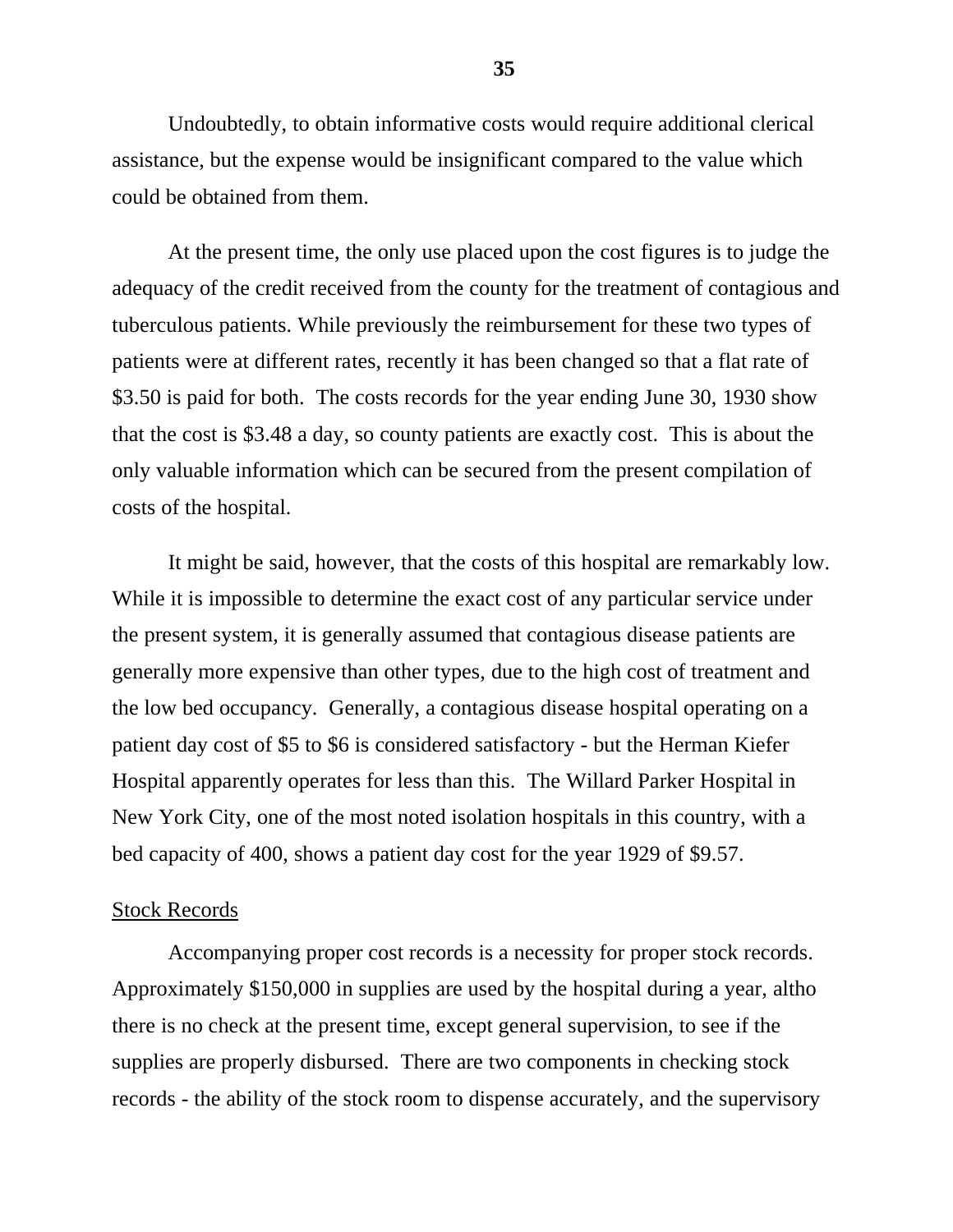control to see that only necessary articles are requisitioned. The time honored "book" system of ordering supplies in use at the present time is unsatisfactory, and should be replaced by a requisition form, which when countersigned by the proper supervising officer, be dispensed by the supply rooms. The control of the stock room can rest with a clerk in the general office, with frequent stock counts checking, the stockrooms. While there is not a scintilla of evidence that there are any depredations in the stock rooms, the present system is so loose that it only awaits a person -with the proper talents.

In a hospital of this size, it is possible to check the economy of the different services by translating their requisitions in terms of the cost. By comparison of the per patient costs of similar service of supplies, ordinarily a standard can be reached which gives a measure of economy for that particular service. Such a system is particularly applicable to the tuberculosis unit where each wing of the building, about balances the other.

## Payroll Records

The present system of preparing the payroll records is unsatisfactory, mostly due to the secrecy with which the hospital has attempted to surround all payroll information. In a large institution of this kind, salaries are generally well known among the employees and, except in the administrative service, any efforts at secrecy are without merit. Under the present system, the superintendent of nurses, the secretary to the superintendent, and the superintendent - all high-salaried employees - spend a considerable portion of their time on clerical work in connection with the payroll which could be far more readily handled by a proper clerk. A payroll clerk not only could prepare the payroll, but could check the time records submitted by department heads, distribute the pay checks, handle the payroll for persons not working the full month, etc.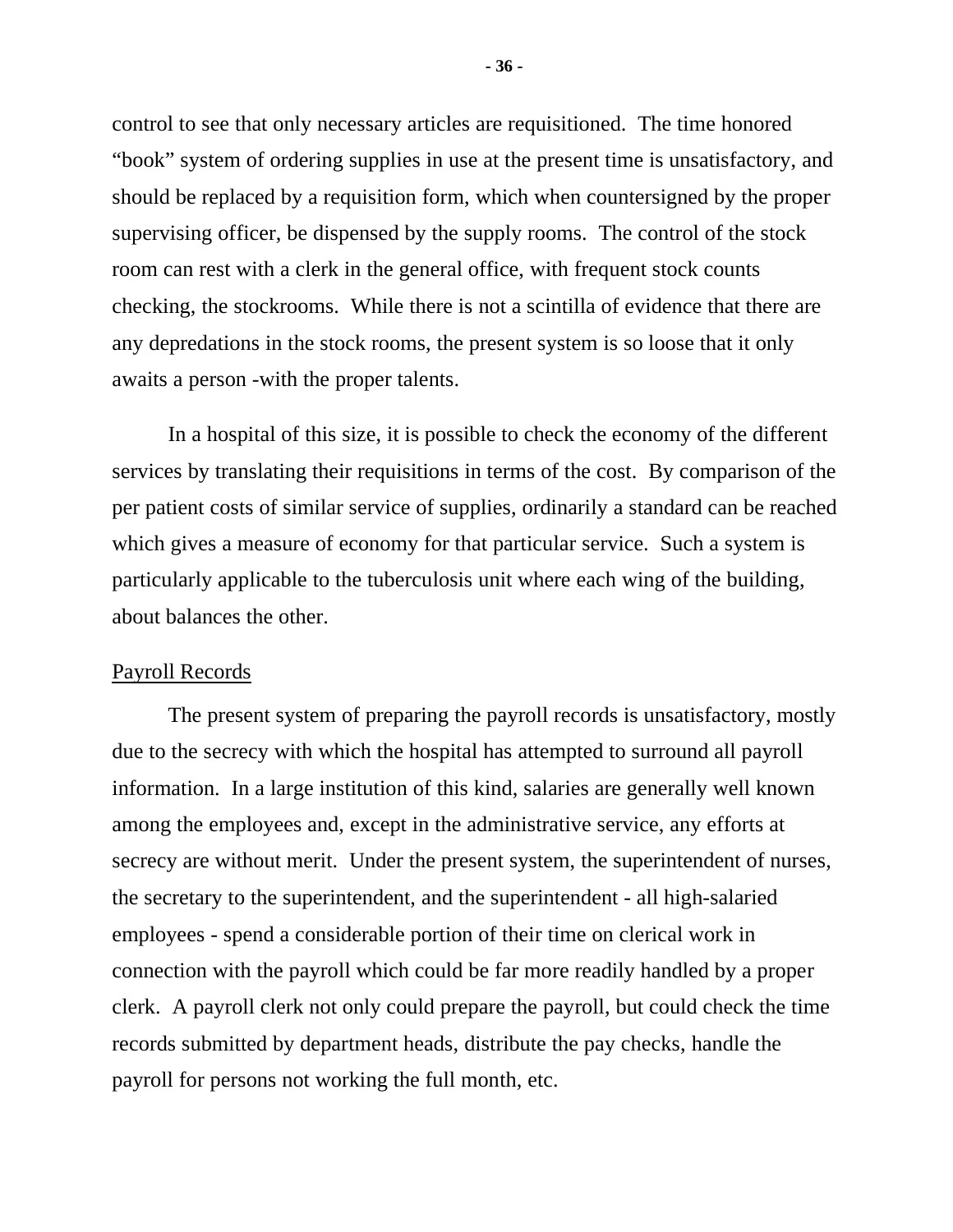In addition, a much more thoro check should be made of the previous record of employees applying to the institution for work. The newspaper disclosed one man working as an orderly who was confined at one time in a hospital for mental diseases. It appears that nurses and orderlies are checked rather carefully, but other employees have little investigation. Employee records are kept by the department head employing - the office records are most meager in information; whereas the office records should be most complete and the department head retain only the minimum of information.

While this additional payroll clerk may be impossible at this time due to the financial condition of the City, arrangements might be made to so redistribute the work that this could be accomplished. The payroll clerk undoubtedly would have sufficient time to maintain the stock records, cost records, and other supervisory data,

#### Salary Schedules

At the present time there are four members of the hospital staff receiving "full maintenance and quarters" in addition to their salaries. These are:

Dr. Chadwick, Tuberculosis Consultant Dr. Derby, Chief Tuberculosis Out-patient Department Dr. Gordon, Medical Director, Contagious Service Mr. Phillips, Superintendent of Hospital

Of these men, only one, Mr. Phillips, actually lives at the institution, the balance live in private homes receiving \$900 a year in lieu of quarters, and obtain groceries from the commissary. As a result, the budget does not reflect the true salary paid these men. It is assumed that these perquisites are necessary additions to their salaries, so it is believed that their salaries should be advanced to compensate for the "full maintenance and quarters", and these privileges then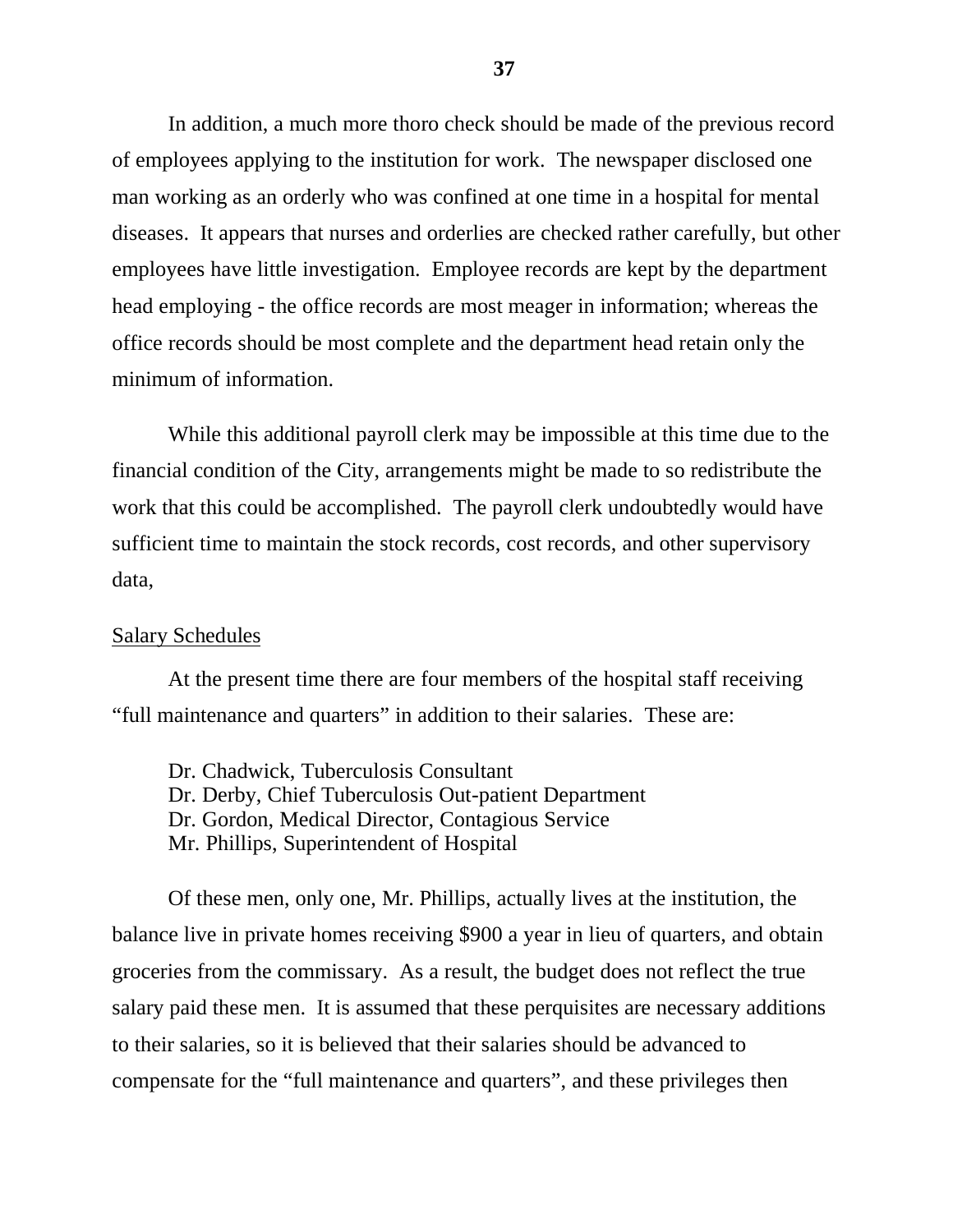discontinued. The budget bureau has set up an amount of \$300 to cover the annual cost of three meals a day, so it would seem fair to allow these doctors twice this amount, or \$600, which in addition to the present allowance of \$900 for house rent, would total \$1,500 a year. In each case, the salary could be advanced by this amount, and all perquisites now granted be eliminated. These doctors would then be on a comparable basis to other positions in the City's service.

In the case of Mr. Phillips, the superintendent, who actually lives in quarters on the hospital grounds, the present arrangements may be satisfactory, but it is believed that both Mr. Phillips and the City of Detroit would benefit in advancing his salary to compensate for the privileges contained in "full maintenance and quarters" and permit him to live in a private home separate from the hospital.

The Official Salary Schedule as prepared by the budget bureau, does not appear adequate for the hospital. Due to tradition, salaries of hospital employees are usually at a lower level than similar occupations requiring the same training and experience in other municipal departments. This is especially true of the lower grades and some supervisory positions. As a result the payroll titles are not descriptive and we find instances of people working out of titles. For instance, the pharmacist is listed on the payroll as a nurse at \$1,440, altho she is not a nurse but a registered pharmacist but the salary schedule lists a pharmacist at \$2,700, which would bring this position out of line with others in the hospital of greater responsibilities; the stock keeper is listed as a stores clerk and his assistants listed as cleaners, for the same reason. The four employees working out of title, due to the position of "Librarian of Hospital Records" not being previously recognized in the official schedule, has been mentioned previously - the 1931-1932 budget will correct this condition.

**- 38 -**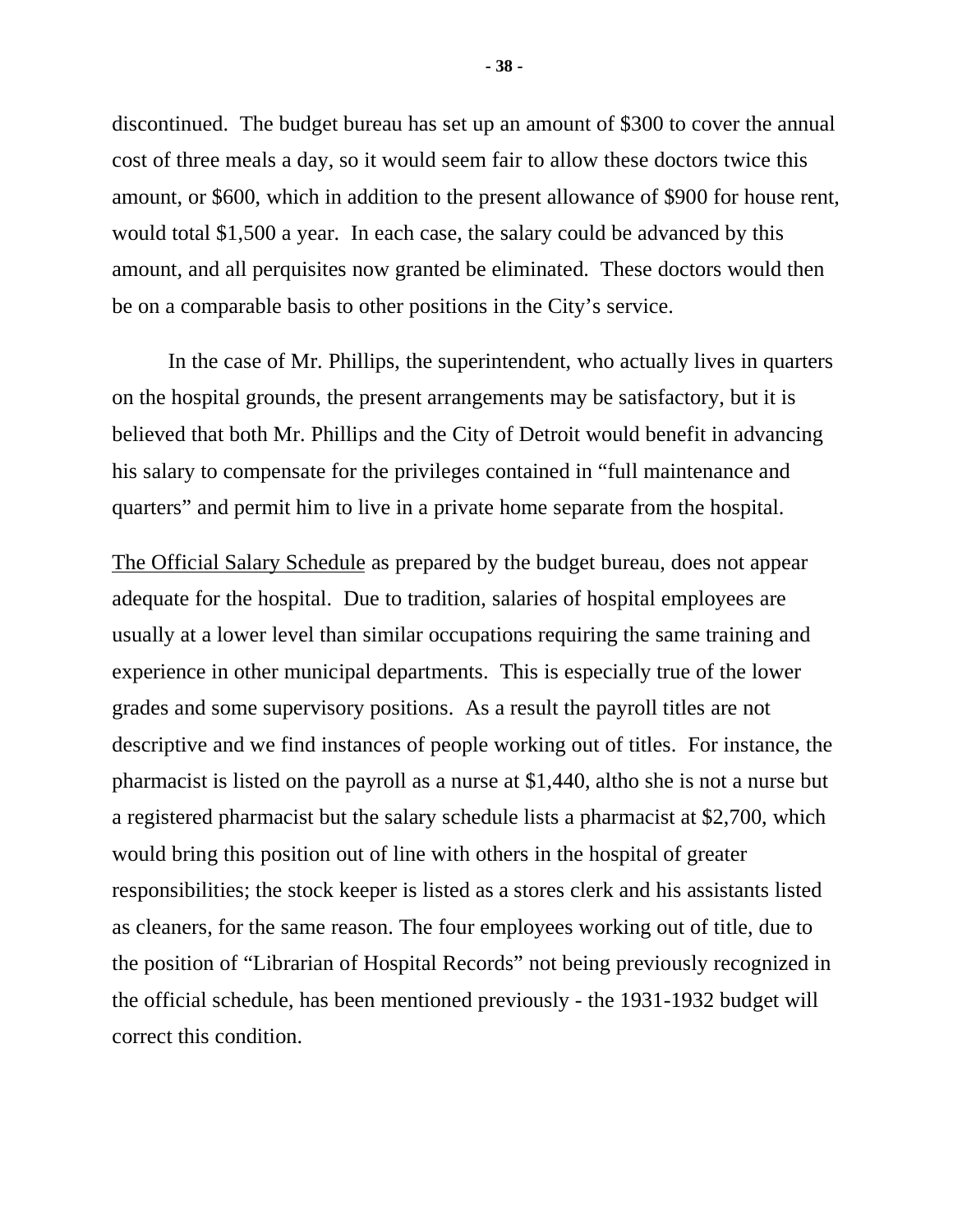The largest group in the organization staff is the nursing service. An effort was made to establish a schedule starting a nurse with contagious experience at \$1,140, after 12 months increasing to \$1,200 a year with no further increase. A nurse without contagious disease experience is started at \$1,080, increased to \$1,140 after three months work then to \$1,200 at the end of the year. On the tuberculosis service, they are started at \$1,080, at six months increased to \$1,140 and at 18 months increased to \$1,200 as a maximum. These salaries include full maintenance. These are substantially the same salaries as paid public health nurses.

Altho the increases were promised many of the nurses now employed they have never been put into effect due to the financial condition of the City. The nursing services as a group, compared to other large groups in the City government utilizing women of similar training, education, and cultural background, appears to receive a lower rate than is justified. Due to the general business depression, it has been possible for the hospital to retain a very desirable grade of nurse during the past year - but it is believed that when conditions again become normal, it is mandatory that not only the salary increases be granted regularly, but other perquisites must be given in order to retain nurses of the proper qualifications for the successful operation of the hospital.

At the present time, there is only a small differential between the salary of a nurse on the contagious service and those on the tuberculous service; altho on private duty the contagious service is given a differential of \$1 a day extra. It is believed that a differential in excess of that now included in the schedule should be granted nurses on the contagious service.

Orderlies are usually thought of as a croup of men separate and distinct from other men employees of a hospital. However, their work is highly important, for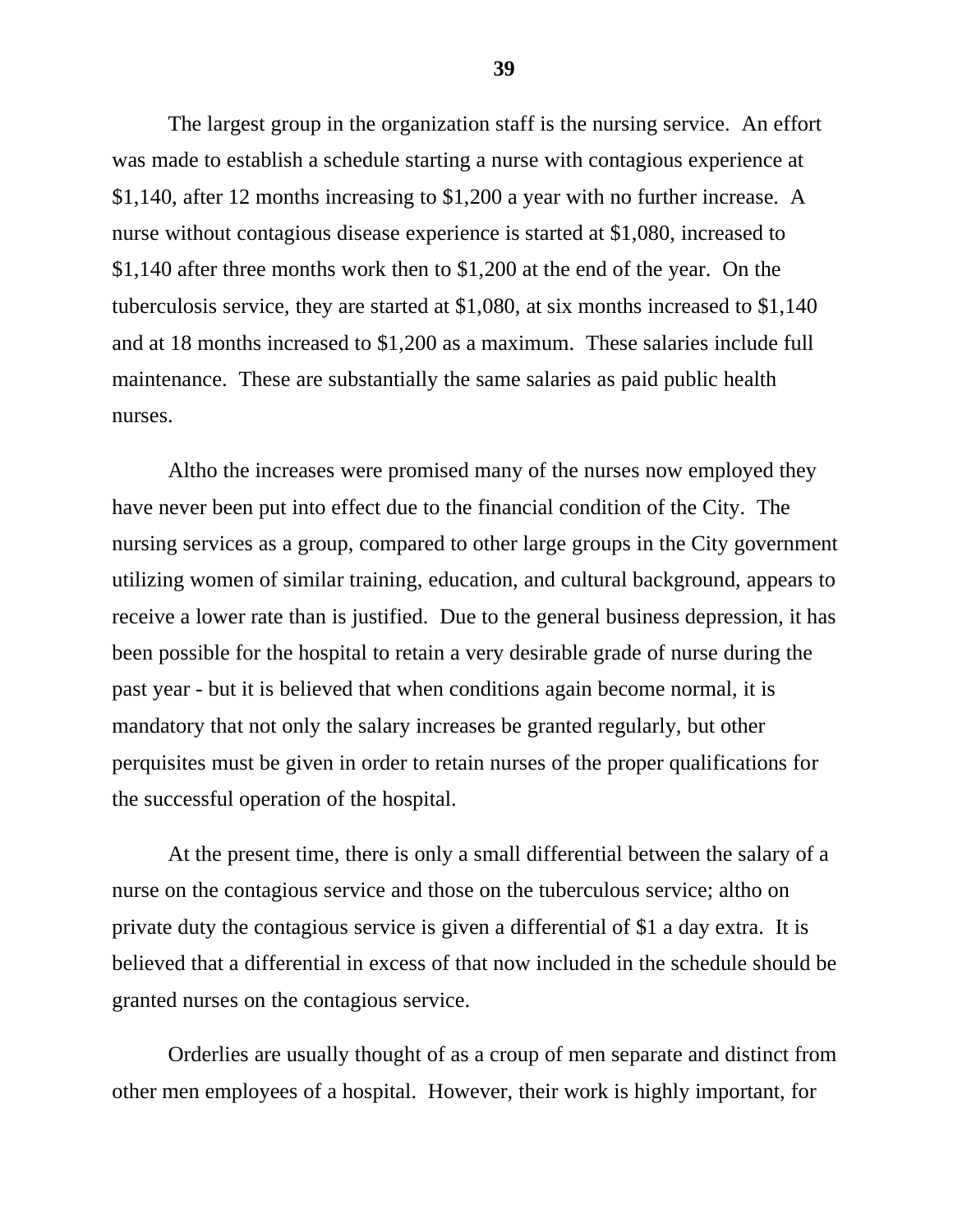they take the place of a nurse in handling youths or men patients. The hospital very wisely has recently started classes of instruction for orderlies, but previous to this they received little or no training. The present salary range is from \$900 to \$1,020, rooming outside the hospital. While the administrative officers of the hospital do not believe that any increase in salary for orderlies would improve the type of men in these positions, it still is believed that too much dependence has been made on the difference in training of a graduate nurse and an orderly. Whatever difference might exist in education, training, etc., is compensated by the fact that in a competitive labor market, men workers are always paid a higher differential than women. The labor turnover of orderlies for the past year is given as two (79 employees for 38 positions). It is believed that the hospital should give considerable thought to this problem, endeavoring to see just what inducements are necessary to maintain a high grade type of orderly.

With the exception of these two groups, no study was made of the adequacy of the present salary schedule. It might be said however, that the Superintendent of Nurses, now receiving \$2,760 a year, or her chief assistants at \$1,800, do not appear to be adequately compensated for the training and ability.

Eight Hour Service-Only the Henry Ford Hospital in Detroit has adopted the eight hour pay for all hospital employees. It has the tendency to secure better nurses, to give them proper opportunity to live as other people, and to raise the nursing profession to a basis comparable with that of teaching, office work, etc. While no effort was made to work out possible schedules to show the effect of an eight-hour plan for all nurses at the hospital, it has been estimated that it would require 25% addition to the present force, tho this estimate is believed to be high. The vast majority of nurses now work only 8 hours, but they do so in a split tour – four hors off in the afternoons, and returning for evening patient care. This four-

**- 40 -**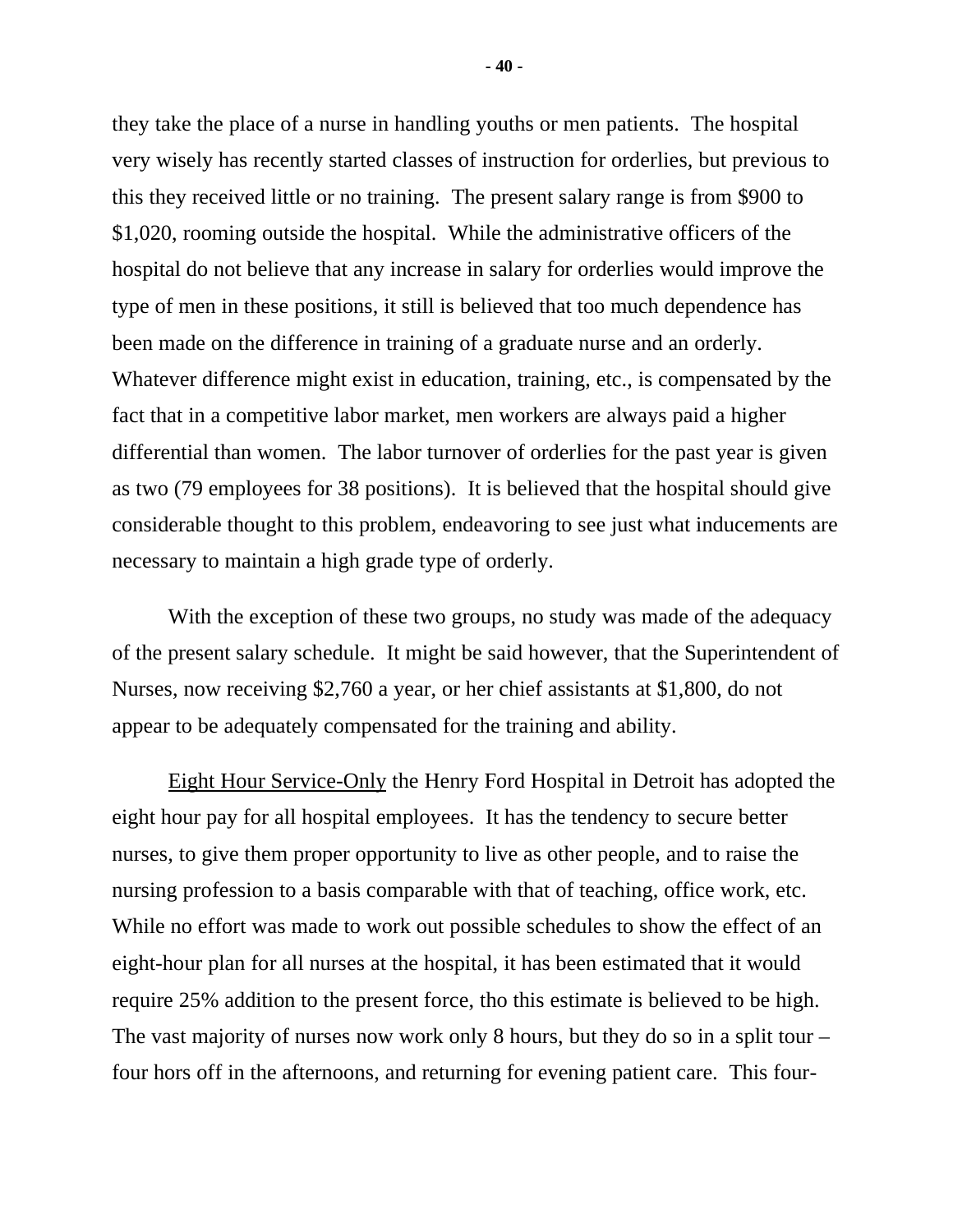hour relief is due to the customary rest period for both tubercular and contagious disease patients in the afternoon. The night nurses work for 11 hours but their duties are light.

It is suggested that an 8 hour tour of duty be applied to all nursing service in the hospital so as to obtain a desirable type of nurse, and to place this profession on the same standing as other equally trained groups in the City service.

# The Dietary Department

Many of the comments of the local paper had to do with the vile smelling and evil tasting food. This matter was thoroly investigated and at no time during the study was any food discovered which was not thoroly cooked, well served, and appetizing. It is believed that the food given the employees and the patients is of a, uniformly high grade and equal to any served in a similar institution. However it is believed that the department of food handling is the least efficient of any of the major departments in the hospital.

During the fall of 1930, a chief dietician was appointed to the staff, but her duties have been confined to the tuberculosis side only. Prior to that time, each dietician and each chef reported directly to the superintendent of the hospital - this still being true of the contagious disease service. It would seem logical that all the dietetic work of the institution should be in a chief dietician, who would have full responsibility for all food handling. Reporting to her would be all the chefs, cooks, assistant dieticians. While this may be difficult to enforce at present, it is believed that the hospital will be forced to this organization in time, and the delay is costly.

The only criticism which seemed germane is that the meals were not designed with much care. They appeared to be more of the type relished by heavy manual laborers with not enough dependence upon salads, green vegetables,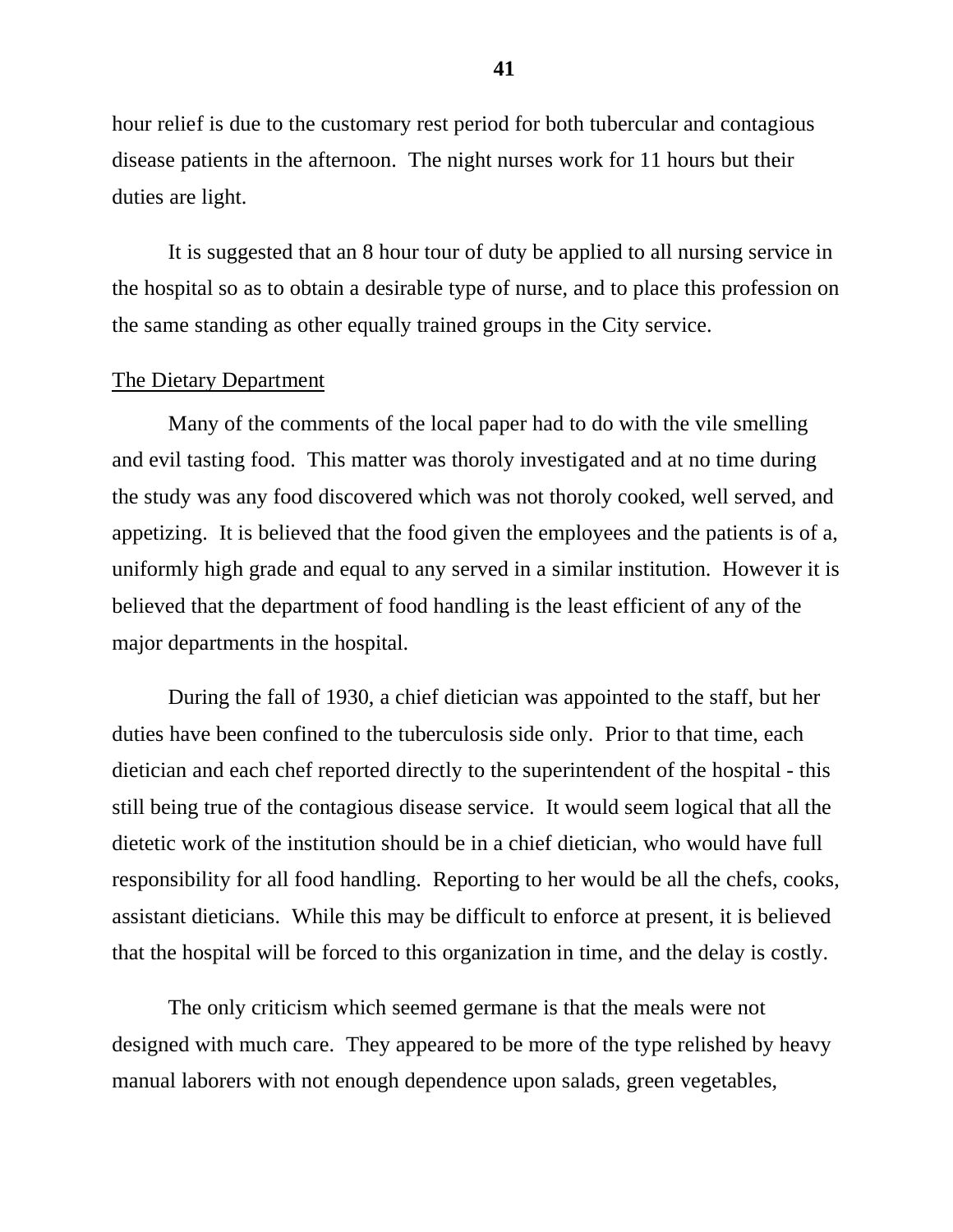cooling foods and drinks in the summer time, etc. While there was not the deadly monotony in the meals often seen in institutional cooking still the main dependence is placed on certain standard meals. This condition can only be corrected by carefully designing meals, balancing the diet and experimenting as to the most desirable foods.

Some study should be given to a plan whereby patients and employees have a choice of foods. At the present time, the meals are rigidly designed, without choice as to personal tastes. The more progressive hospitals provide at least a choice between two meats' two vegetables, or even two deserts - some hospitals providing even greater choice. This problem of food selection is most important on the tuberculosis service, especially on such days as Friday, when the hospital has a rule of serving seafood. There are problems of serving the food, and extra cooks, but it is believed that little results will be well worth the study given. A choice of food should also be permitted the employees. A caste system has grown up in hospitals so that nurses must eat in a dining room separate from other employees, and must have a separate menu. There is little excuse for this, and it adds somewhat to the expense. The dining room service for hospital employees other than nurses, on the contagious disease side, is greatly limited by the physical layout of the dining rooms, but it is believed that the present arrangements for serving food could be improved and made more economical. There is no categorical answer to these problems they are indicated here for study by a chief dietician who has the proper training, experience, and personality to investigate thoroly, and seek a solution.

Vermin Eradication is always closely associated with the preparation of food, and. only by the most energetic and continuous fighting, can vermin be even kept down - never totally eradicated. It is believed however, that if either a qualified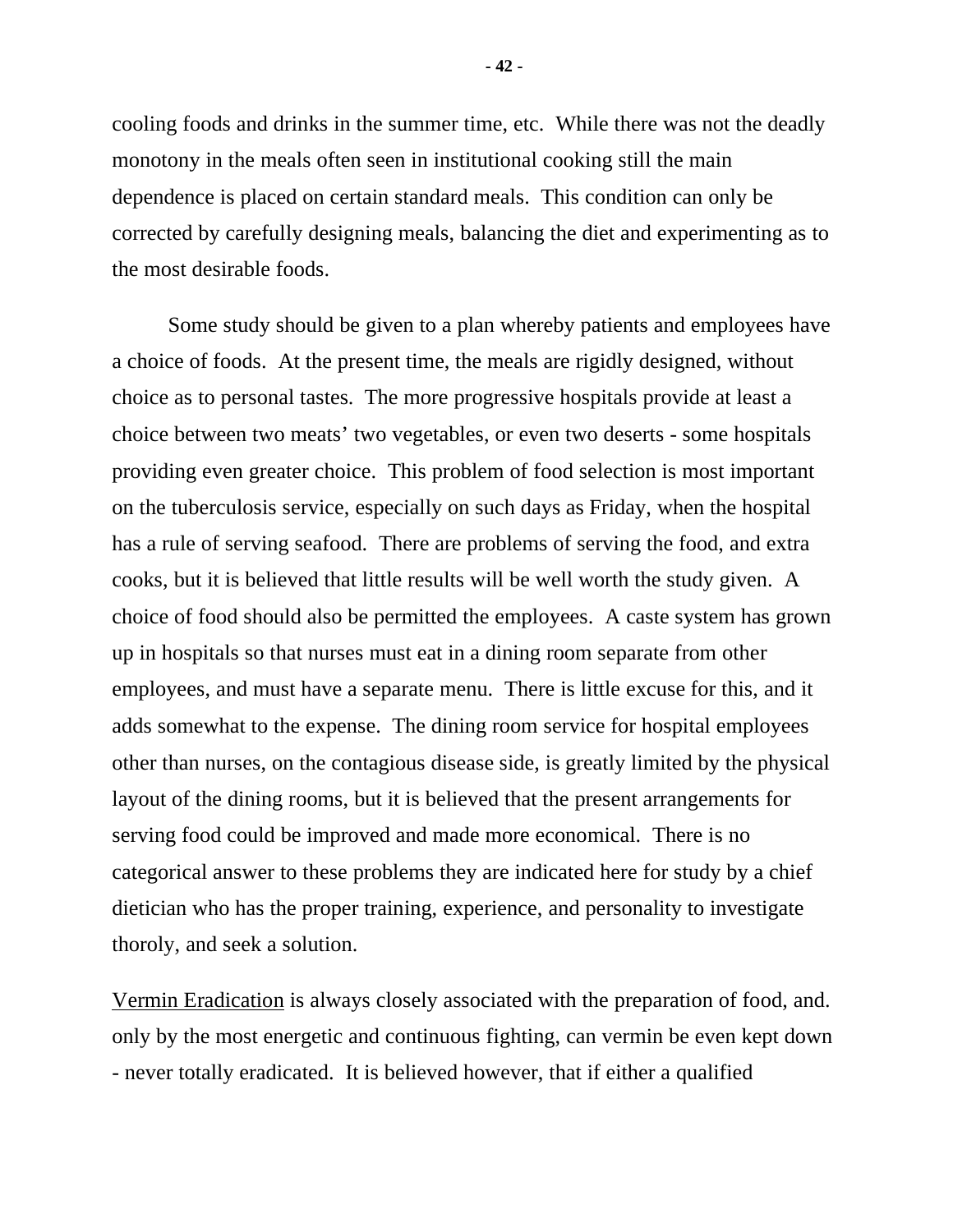exterminator is given full time employment, or one of the present personnel be assigned to this work, that more satisfactory results will be obtained than by making each cook or chef responsible for his own kitchen.

### Occupational Therapy

It seems peculiar that an institution with the high standards of the Herman Kiefer Hospital should not have an occupational therapist on the staff in the tuberculosis unit. It was explained that no one has appeared with the proper qualifications, and hence the two positions for occupational therapists which have appeared in the past few budgets, remain unfilled. A recommendation for increased salary, etc., might be made if there was evidence that the positions were unfillable at the salaries offered (\$1,1800 and \$1,380, both with maintenance) but apparently the hospital has never made serious efforts to fill these positions. The growing use of occupational therapy is somewhat indicative of its value, especially to tuberculous patients (it is not possible with contagious disease patients) and is now being slightly used by the Superintendent of Nurses with the maternity patients. It is recommended that these positions be filled by capable employees.

# Public Health Nurses.

The nursing service of the Board of Health is under the direction of Miss Grace Ross, Superintendent of Public Health Nurses. This is a distinct service from institutional nursing. The duties of the public health nurses are confined mostly to contagious diseases (as the most frequent diseases of children) and tuberculosis. Most accredited schools of nursing usually afford little or no training in either group of diseases, and hence the nurses received into the public health service, must be trained by experience, that is placing them under a qualified public health nurse until they are capable of handling cases alone. This, it is estimated, generally takes about one year.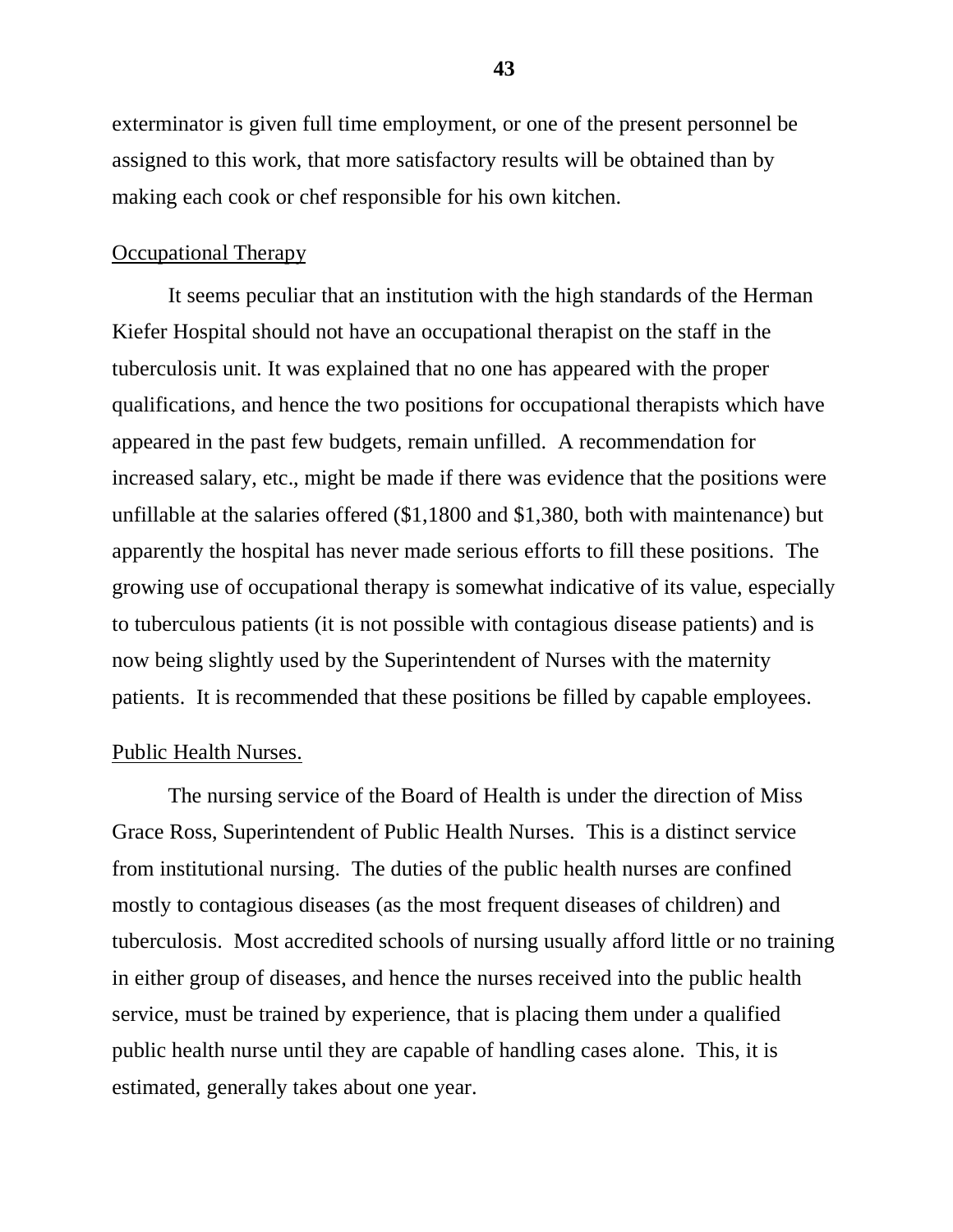However, the Herman Kiefer Hospital is admirably fitted to train nurses in postgraduate courses in both branches. At present many students from affiliated hospitals thruout the state, who realize the impossibility of giving adequate training with their limited facilities are receiving their training here. It is said that nurses qualified for public health work otherwise will refuse to take postgraduate work without compensation, and that the Board of Health does not feel that it can afford to pay their nurses to take this training.

It would seem that the logical solution would be to recruit public health nurses from either postgraduates of the Herman Kiefer, or from the institutional nurses there. There are difficulties in this plan however, due to the present lines of organization. No practical solution is offered, but it is believed the condition should have the earnest attention of the Commissioner of Health in order that the public health nurses shall be qualified to assume their duties immediately upon assignment.

## Conclusion

The recommendations given herewith are offered for the better of the present excellent service. Some of the problems are now receiving the attention of the administrative officers, others are not thought possible of solution at this time. In many cases, the efforts of the superintendent toward a reasonably economical operation of the hospital have prevented any thought on some of the recommendations. However, it is believed that if some study be given to these problems, it would bc possible to improve the service at no additional cost, but this is contingent upon relief of the present administrative officers of much of their clerical work, their full efforts being confined to administrative problems only.

Acknowledgment is made of the cooperation afforded the Detroit Bureau of Governmental Research in this study. At all times the hospital was opened to

**- 44 -**